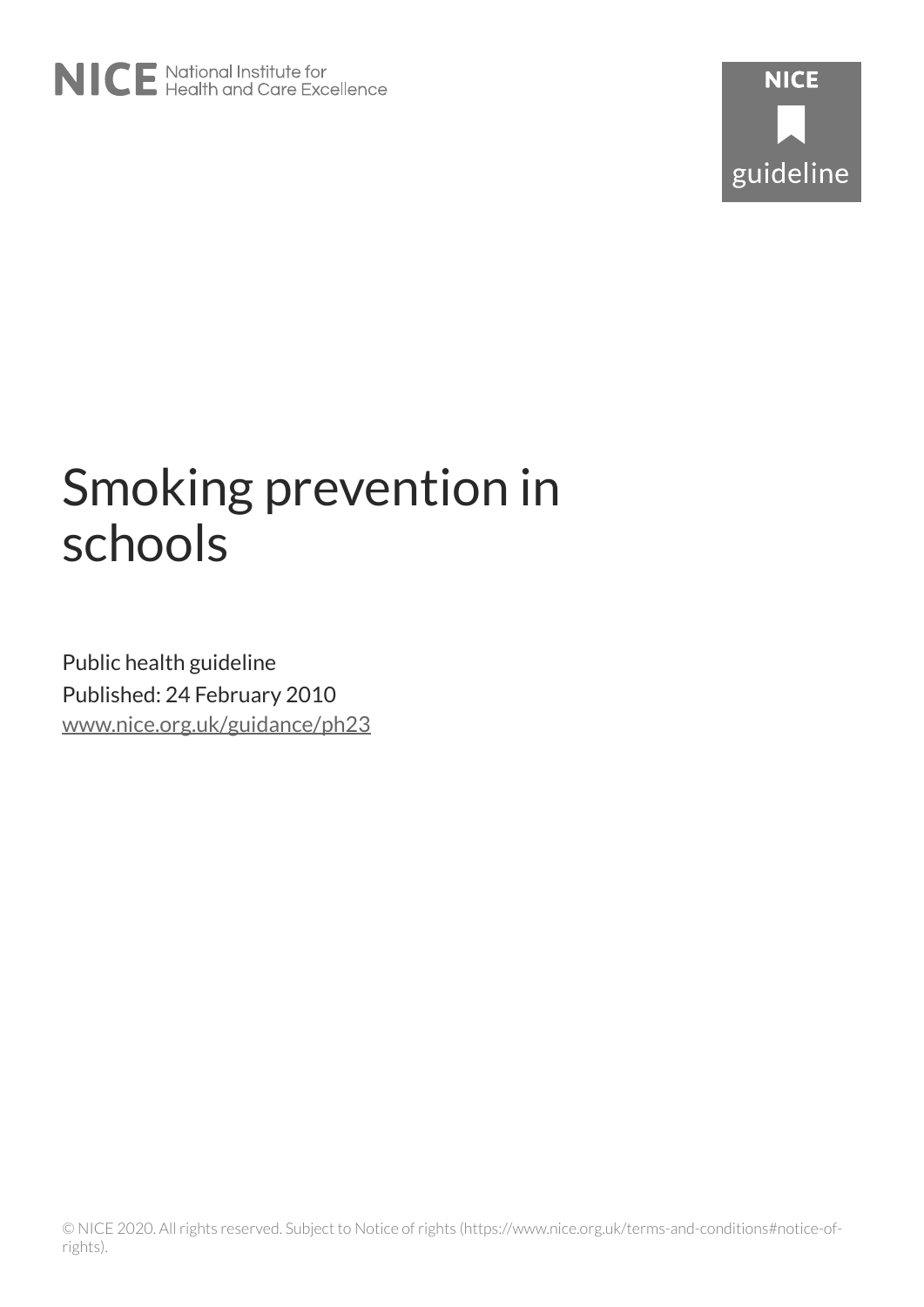# Your responsibility

The recommendations in this guideline represent the view of NICE, arrived at after careful consideration of the evidence available. When exercising their judgement, professionals and practitioners are expected to take this guideline fully into account, alongside the individual needs, preferences and values of their patients or the people using their service. It is not mandatory to apply the recommendations, and the guideline does not override the responsibility to make decisions appropriate to the circumstances of the individual, in consultation with them and their families and carers or guardian.

Local commissioners and providers of healthcare have a responsibility to enable the guideline to be applied when individual professionals and people using services wish to use it. They should do so in the context of local and national priorities for funding and developing services, and in light of their duties to have due regard to the need to eliminate unlawful discrimination, to advance equality of opportunity and to reduce health inequalities. Nothing in this guideline should be interpreted in a way that would be inconsistent with complying with those duties.

Commissioners and providers have a responsibility to promote an environmentally sustainable health and care system and should [assess and reduce the environmental impact of implementing](https://www.nice.org.uk/about/who-we-are/sustainability)  [NICE recommendations](https://www.nice.org.uk/about/who-we-are/sustainability) wherever possible.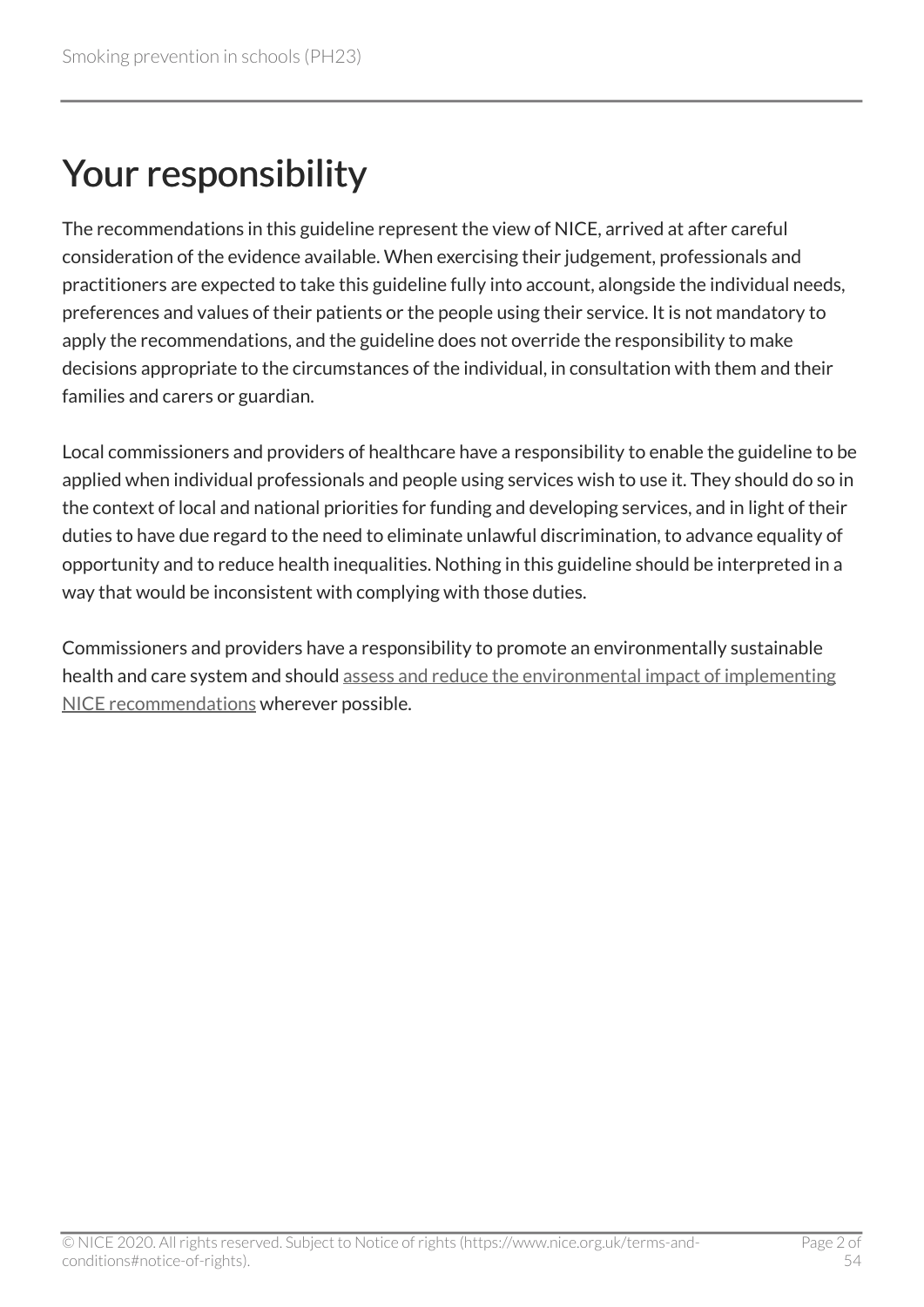# **Contents**

| Appendix A: Membership of the Public Health Interventions Advisory Committee (PHIAC), the |  |
|-------------------------------------------------------------------------------------------|--|
|                                                                                           |  |
|                                                                                           |  |
|                                                                                           |  |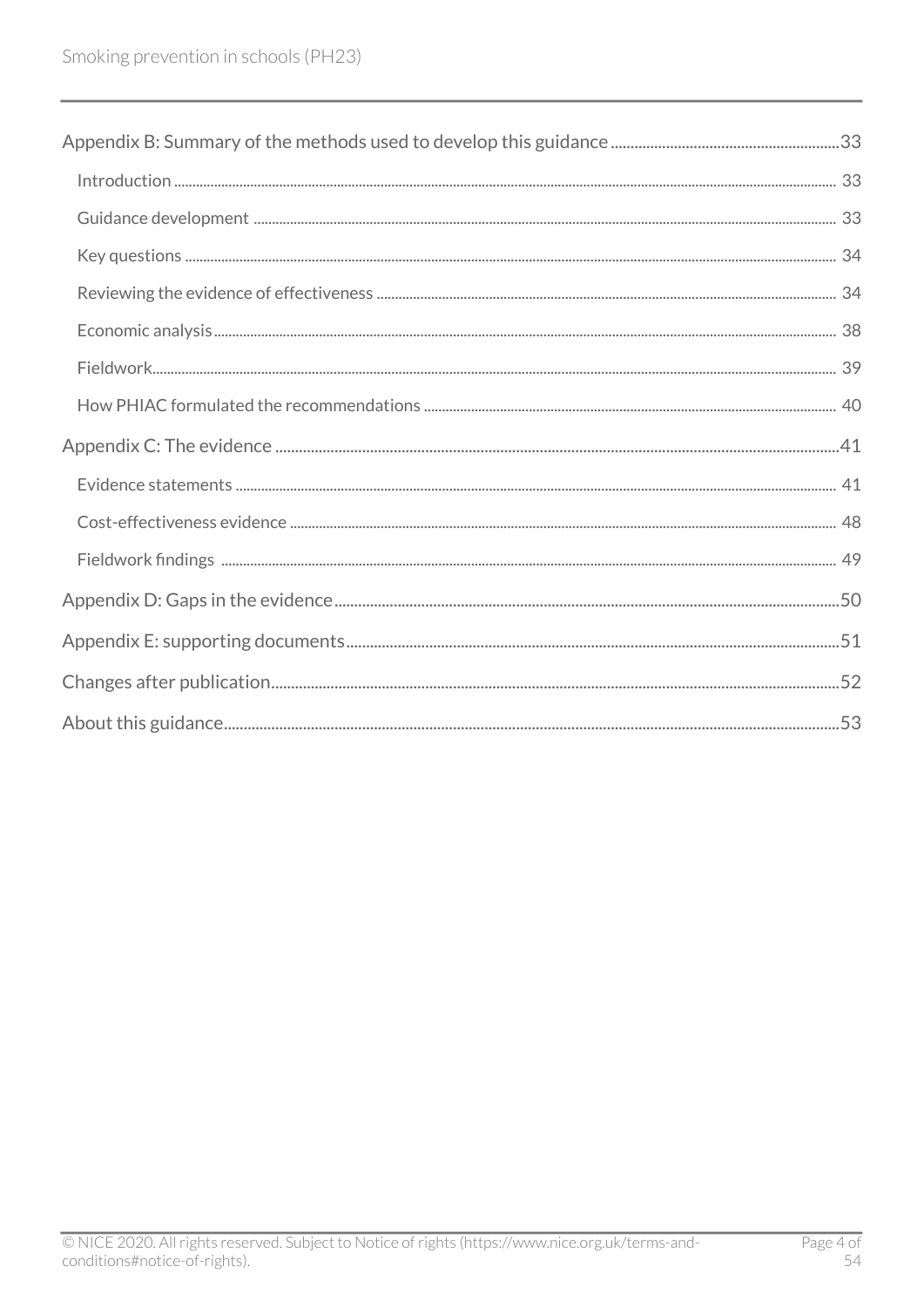This guideline is the basis of QS82.

# <span id="page-4-0"></span>**Overview**

This guideline covers smoking prevention interventions that are delivered in schools or other educational institutions. It aims to prevent children and young people aged under 19 from taking up smoking.

### <span id="page-4-1"></span>Who is it for?

- Healthcare professionals
- Commissioners and providers
- Education professionals
- People who work in the wider public, private, voluntary and community sectors
- Children, young people, and their families and carers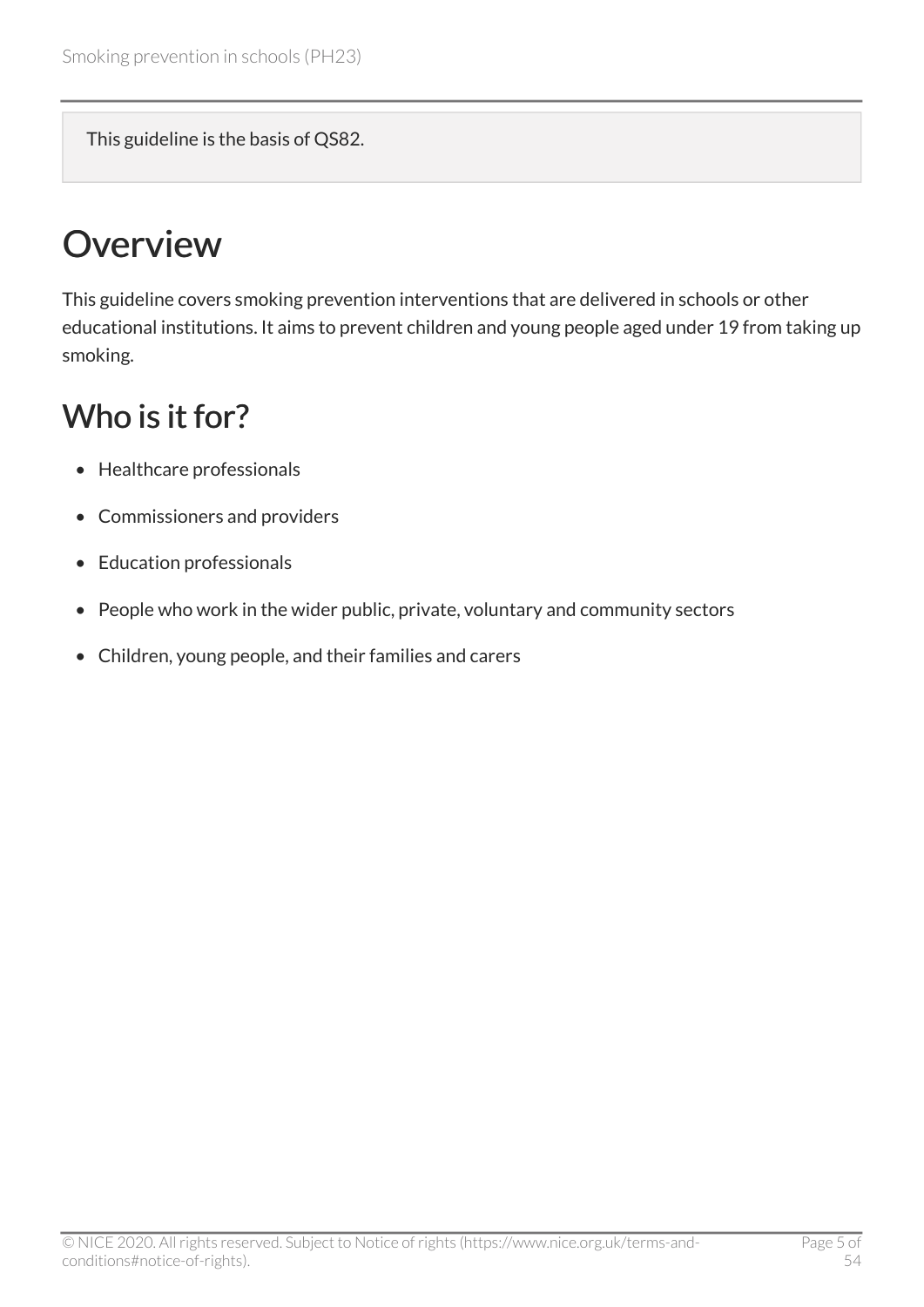# <span id="page-5-0"></span>Introduction

The Department of Health (DH) asked the National Institute for Health and Clinical Excellence (NICE) to produce public health guidance on school-based interventions to prevent the uptake of smoking among children and young people.

For the purposes of this guidance, 'schools' is used to refer to the following educational establishments:

- maintained and independent primary, secondary and special schools
- city technology colleges and academies
- pupil referral units, secure training and local authority secure units
- further education colleges
- 'extended schools' where childcare or informal education is provided outside school hours.

The guidance is for commissioners, managers and practitioners who have a direct or indirect role in, and responsibility for, preventing the uptake of smoking by children and young people. This includes those working in the NHS, local authorities, education and the wider public, private, voluntary and community sectors. It may also be of interest to children and young people, their parents or carers and other members of the public.

The guidance complements, but does not replace, NICE guidance on: preventing the uptake of smoking by children and young people through mass-media and point-of-sale interventions; smoking cessation; and school-based interventions on alcohol (for further details, see [section 7](http://www.nice.org.uk/guidance/ph23/chapter/related-nice-guidance)).

The Public Health Interventions Advisory Committee (PHIAC) developed these recommendations on the basis of two reviews of the evidence, an economic analysis, expert advice, stakeholder comments and fieldwork with practitioners and young people.

Members of PHIAC are listed in [appendix A.](http://www.nice.org.uk/guidance/ph23/chapter/appendix-a-membership-of-the-public-health-interventions-advisory-committee-phiac-the-nice) The methods used to develop the guidance are summarised in appendix  $B$ . Supporting documents used to prepare this document are listed in [appendix E.](http://www.nice.org.uk/guidance/ph23/chapter/appendix-e-supporting-documents) 

Full details of the evidence collated, including fieldwork data and activities and stakeholder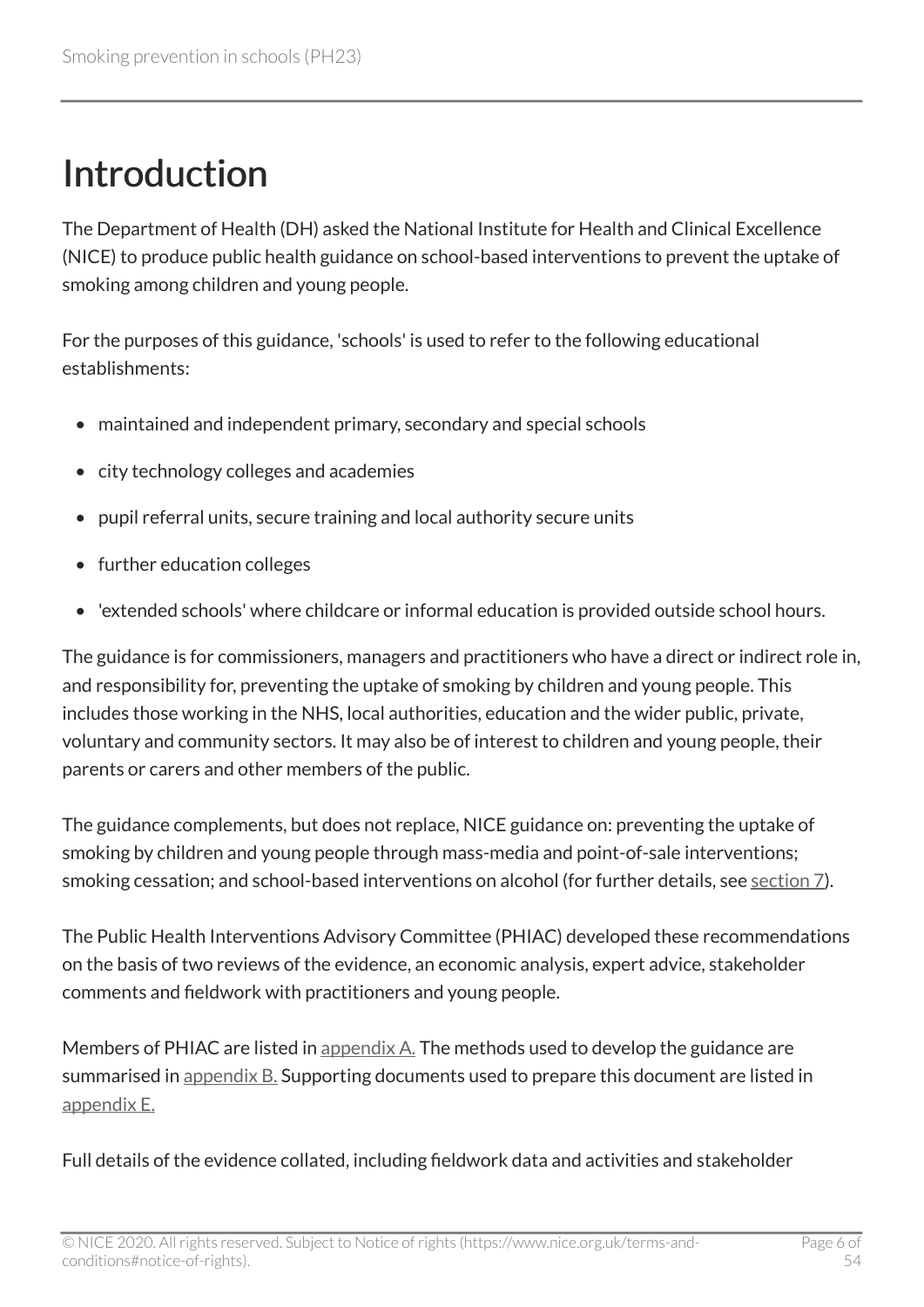comments, are available on the NICE [website,](http://www.nice.org.uk/guidance/ph23) along with a list of the stakeholders involved and NICE's supporting process and methods manuals.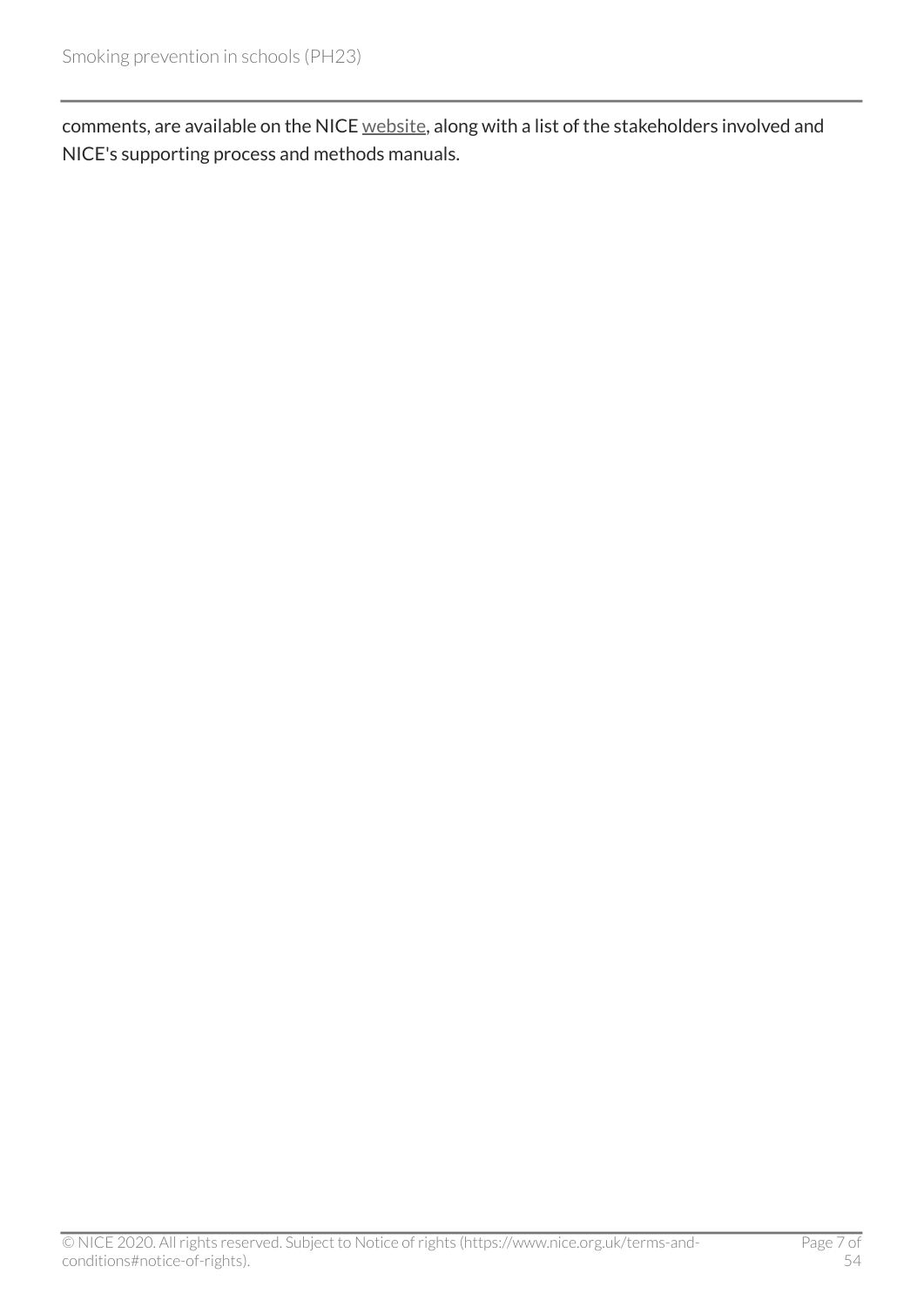## <span id="page-7-0"></span>1 Recommendations

This is NICE's formal guidance on school-based interventions to prevent smoking among children and young people. When writing the recommendations, the Public Health Interventions Advisory Committee (PHIAC) (see [appendix A\)](http://www.nice.org.uk/guidance/ph23/chapter/appendix-a-membership-of-the-public-health-interventions-advisory-committee-phiac-the-nice) considered the evidence of effectiveness (including cost effectiveness) fieldwork data and comments from stakeholders. Full details are available [online](http://www.nice.org.uk/guidance/ph23).

For the purposes of this guidance, 'schools' is used to refer to the following educational establishments:

- maintained and independent primary, secondary and special schools
- city technology colleges and academies
- pupil referral units, secure training and local authority secure units
- further education colleges
- 'extended schools' where childcare or informal education is provided outside school hours.

The evidence statements underpinning the recommendations are listed in [appendix C.](http://www.nice.org.uk/guidance/ph23/chapter/appendix-c-the-evidence)

The evidence reviews, supporting evidence statements and economic analysis are available [online](http://www.nice.org.uk/guidance/ph23).

PHIAC considers that the recommended measures are cost effective. For the research recommendations and gaps in research, see [section 5](http://www.nice.org.uk/guidance/ph23/chapter/recommendations-for-research) and [appendix D](http://www.nice.org.uk/guidance/ph23/chapter/appendix-d-gaps-in-the-evidence) respectively.

### <span id="page-7-1"></span>Recommendation 1: organisation-wide or 'whole-school' approaches

### Who is the target population?

- Children and young people under the age of 19 who attend school or another educational establishment.
- Those working in schools and other educational establishments aimed at under-19s.
- Parents and carers.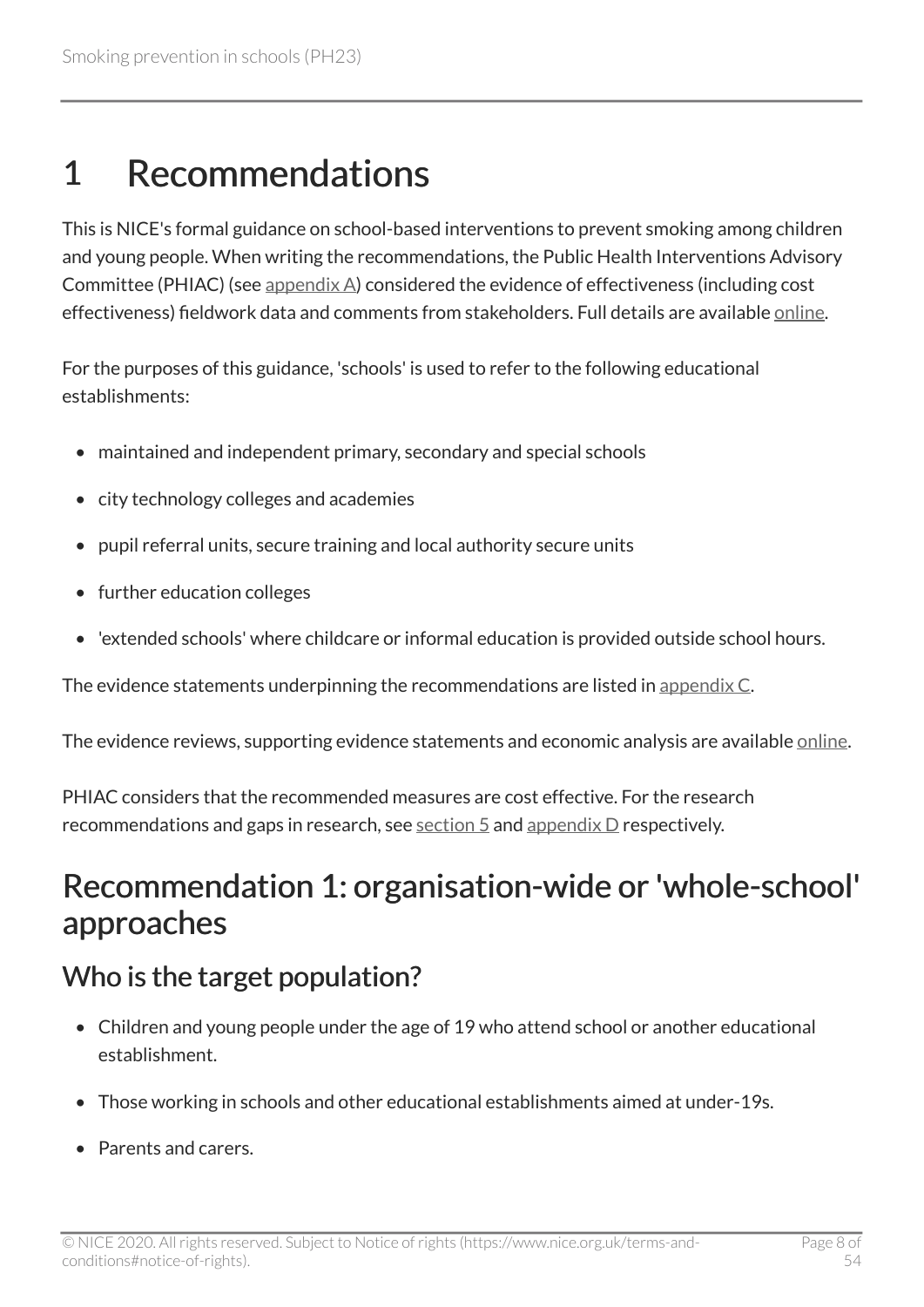#### Who should take action?

Head teachers, school governors, teachers, support staff and others who work with primary and secondary schools and further education colleges. This includes:

- Healthy Schools and Healthy Further Education leads
- personal, social, health and economic (PSHE) education coordinators
- school nurses
- counsellors.

#### What action should they take?

- Develop a whole-school or organisation-wide smokefree policy in consultation with young people and staff. This should include smoking prevention activities (led by adults or young people) and staff training and development. The policy should take account of children and young people's cultural, special educational or physical needs. (For example, large-print versions of information may be needed.)
- Ensure the policy forms part of the wider healthy school or healthy further education strategy on wellbeing, sex and relationships education, drug education and behaviour.
- Apply the policy to everyone using the premises (grounds as well as buildings), for any purpose, at any time. Do not allow any areas in the grounds to be designated for smoking (with the exception of caretakers' homes, as specified by law).
- Widely publicise the policy and ensure it is easily accessible so that everyone using the premises is aware of its content. (This includes making a printed version available.)
- Ensure the policy supports smoking cessation in addition to prevention, by making information on local NHS Stop Smoking Services easily available to staff and students. This should include details on the type of help available, when and where, and how to access the services.

Refer, in particular, to ['Workplace interventions to promote smoking cessation'](http://www.nice.org.uk/guidance/ph5) (NICE public health guidance 5). See also: *['School-based interventions on alcohol'](http://www.nice.org.uk/guidance/ph7)* (NICE public health guidance 7); ['Smoking cessation services'](http://www.nice.org.uk/guidance/ph10) (NICE public health guidance 10); ['Social and emotional wellbeing in](http://www.nice.org.uk/guidance/ph12)  [primary education'](http://www.nice.org.uk/guidance/ph12) (NICE public health guidance 12); and 'Social and emotional wellbeing in [secondary education'](http://www.nice.org.uk/guidance/ph20) (NICE public health guidance 20).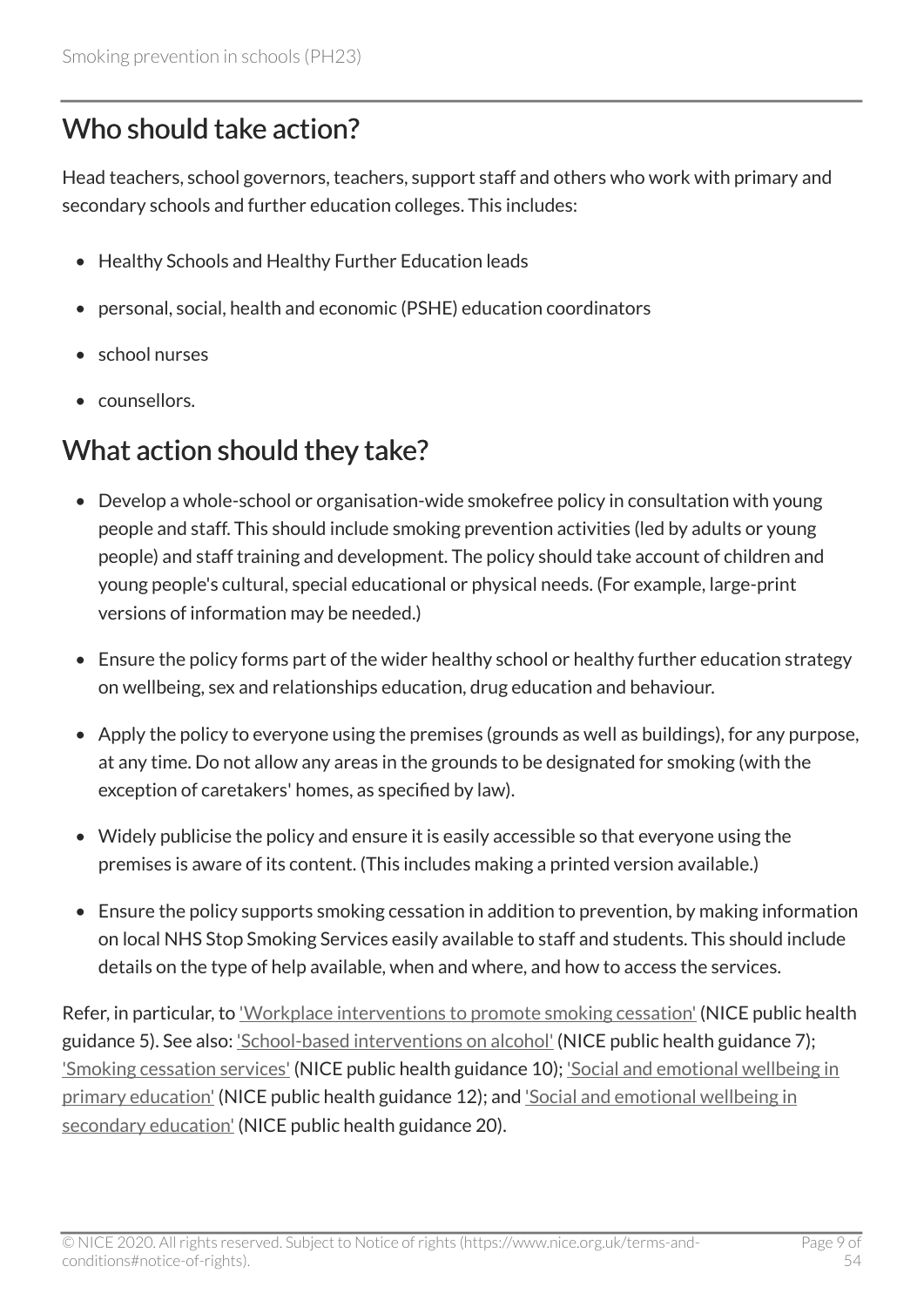### <span id="page-9-0"></span>Recommendation 2: adult-led interventions

### Who is the target population?

Children and young people under the age of 19 who attend school or another educational establishment.

### Who should take action?

Head teachers, school governors, teachers, support staff and others who work with primary and secondary schools and further education colleges. This includes:

- Healthy Schools and Healthy Further Education leads
- PSHE education coordinators
- school nurses
- counsellors.

### What action should they take?

• Integrate information about the health effects of tobacco use, as well as the legal, economic and social aspects of smoking, into the curriculum. For example, classroom discussions about tobacco could be relevant when teaching a range of subjects including biology, chemistry, citizenship, geography, mathematics and media studies.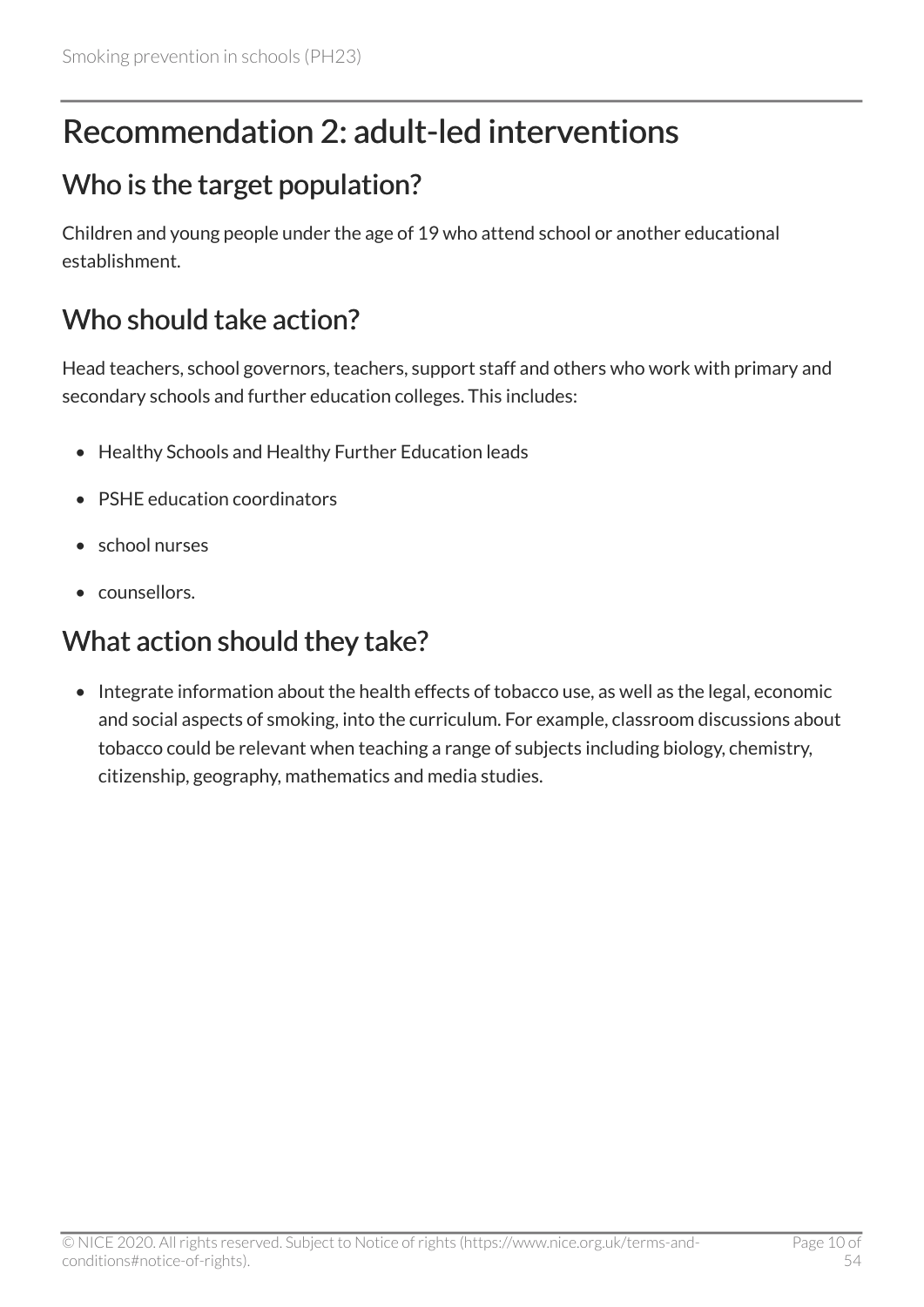- Deliver interventions that aim to prevent the uptake of smoking as part of PSHE (drugs education) and activities related to Healthy Schools or Healthy Further Education status. Link them to the whole-school or organisation-wide smokefree policy and involve children and young people in their design. Interventions should:
	- be entertaining, factual and interactive
	- $-$  be tailored to age and ability
	- $-$  be ethnically, culturally and gender-sensitive and non-judgemental
	- aim to develop decision-making skills through active learning techniques
	- $-$  include strategies for enhancing self-esteem and resisting the pressure to smoke from the media, family members, peers and the tobacco industry
	- include accurate information about smoking, including its prevalence and its consequences: tobacco use by adults and peers should be discussed and challenged
	- $-$  be delivered by teachers and higher-level teaching assistants who are both credible and competent in the subject, or by external professionals trained to work with children and young people on tobacco issues.
- Support tobacco education in the classroom with additional 'booster' activities until school leaving age. These might include school health fairs and guest speakers.
- Encourage parents and carers to become involved, for example, by letting them know about class work or by asking them to help with homework assignments.
- Work with local partners involved in smoking prevention and cessation activities to deliver interventions. This could include local health improvement services, regional tobacco policy leads, local tobacco control alliances and NHS Stop Smoking Services.

See also: <u>['Behaviour change'](http://www.nice.org.uk/guidance/ph6)</u> (NICE public health guidance 6); <u>'School-based interventions on</u> [alcohol'](http://www.nice.org.uk/guidance/ph7) (NICE public health guidance 7); and ['Preventing the uptake of smoking by children and](http://www.nice.org.uk/guidance/ph14) [young people'](http://www.nice.org.uk/guidance/ph14) (NICE public health guidance 14).

### <span id="page-10-0"></span>Recommendation 3: peer-led interventions

#### Who is the target population?

Children and young people aged 11 to 16 who attend secondary school.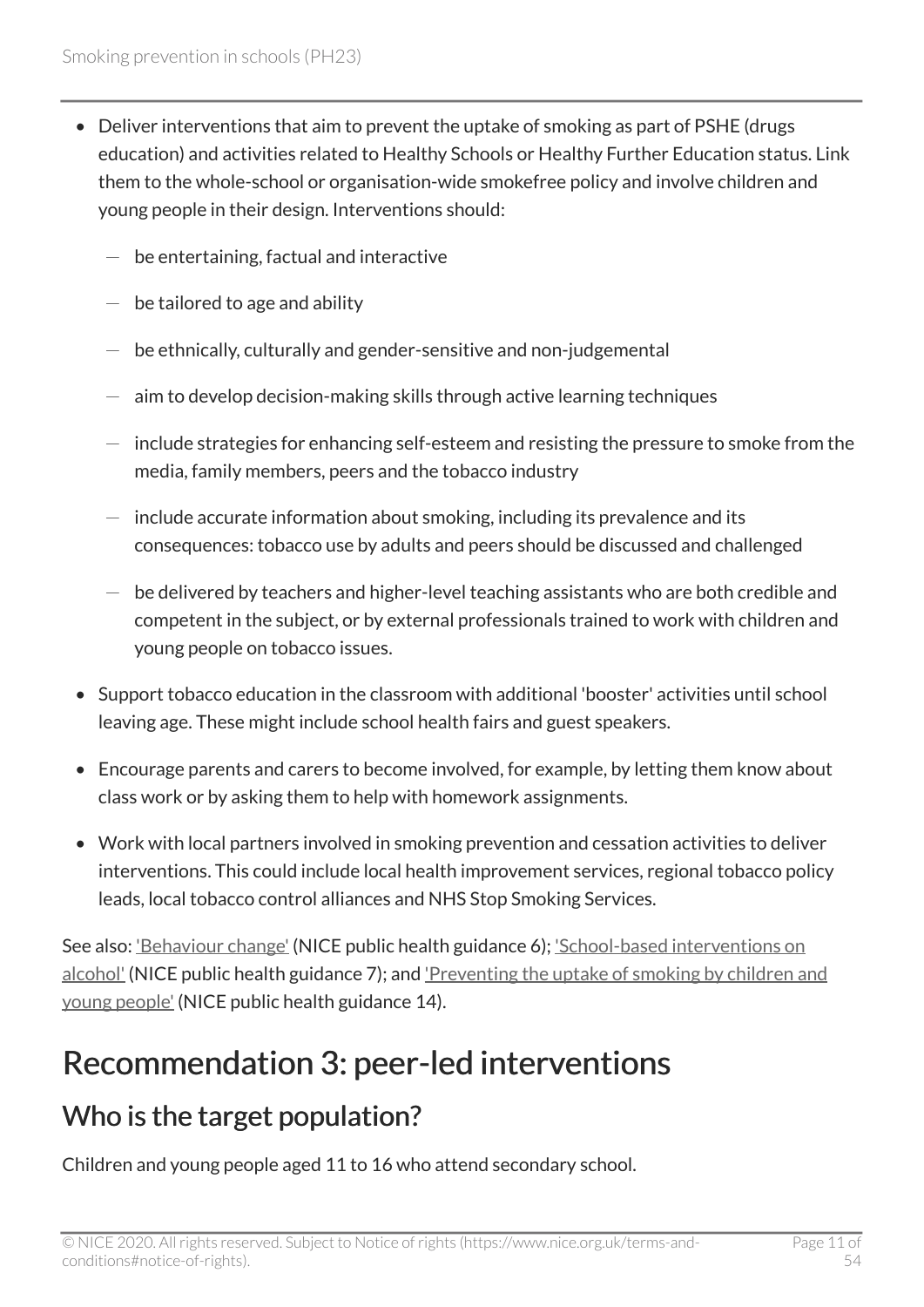#### Who should take action?

- Head teachers, school governors, teachers and support staff in secondary schools and others who work with them. This includes:
	- Healthy Schools leads
	- PSHE education coordinators
	- $-$  school nurses
	- counsellors.
- Young people.

### What action should they take?

<span id="page-11-1"></span>Consider offering evidence-based, peer-led interventions aimed at preventing the uptake of smoking such as the ASSIST (A Stop Smoking in School Trial $^{\left[ \text{\tiny{[1]}} \right]}$  $^{\left[ \text{\tiny{[1]}} \right]}$  $^{\left[ \text{\tiny{[1]}} \right]}$  programme. They should:

- link to relevant PSHE activities
- be delivered both in class and informally, outside the classroom
- be led by young people nominated by the students themselves (the peer leaders could be the same age or older)
- ensure the peer leaders are trained outside school by adults who have the appropriate expertise
- ensure peer leaders receive support from these experts during the course of the programme
- ensure young people can consider and, if necessary, challenge peer and family norms on smoking, discuss the risks associated with it and the benefits of not smoking.

See also ['School-based interventions on alcohol'](http://www.nice.org.uk/guidance/ph7) (NICE public health guidance 7).

### <span id="page-11-0"></span>Recommendation 4: training and development

### Who is the target population?

Teachers, support staff and others with a remit for improving the health and wellbeing of children and young people under the age of 19 who attend school or another educational establishment.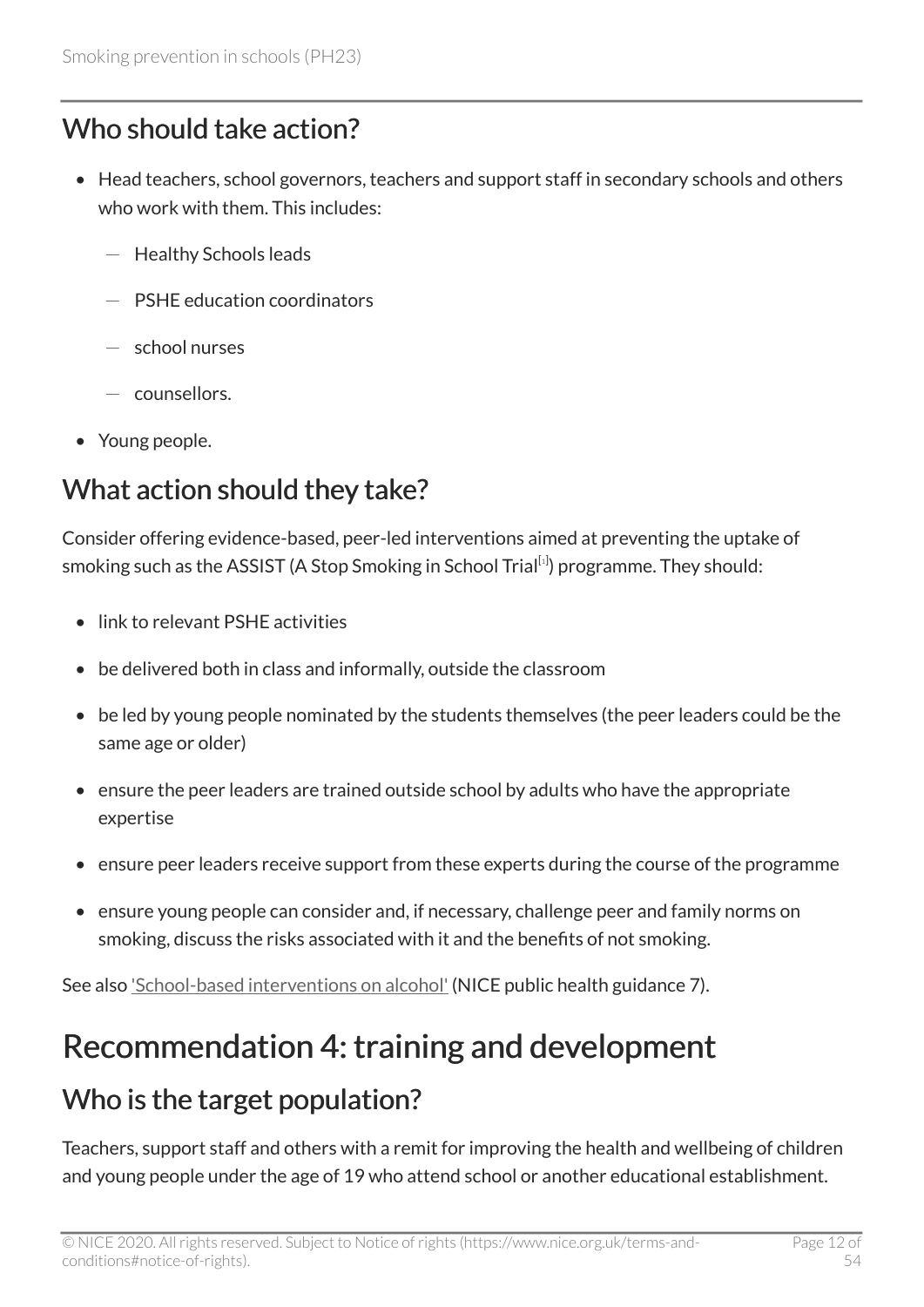#### This includes:

- Healthy Schools and Healthy Further Education leads
- PSHE education coordinators
- school nurses
- counsellors.

### Who should take action?

Head teachers, school governors, public health commissioners, teacher training bodies and providers of continuing professional development.

### What action should they take?

- Provide training for all staff who will be involved in smoking prevention work.
- Work in partnership to design, deliver, monitor and evaluate smoking prevention training and interventions. Partners could include: national and local education agencies, training agencies, local authorities, the school nursing service, voluntary sector organisations, local health improvement services and universities.

See also: ['Brief interventions and referral for smoking cessation'](http://www.nice.org.uk/guidance/ph1) (NICE public health guidance 1); ['Behaviour change'](http://www.nice.org.uk/guidance/ph6) (NICE public health guidance 6); and '[Smoking cessation services'](http://www.nice.org.uk/guidance/ph10) (NICE public health guidance 10).

### <span id="page-12-0"></span>Recommendation 5: coordinated approach

### Who is the target population?

Children and young people under the age of 19 who attend school or another educational establishment.

### Who should take action?

- Government departments, school inspectorates, school governing bodies and school commissioners.
- Children's trusts.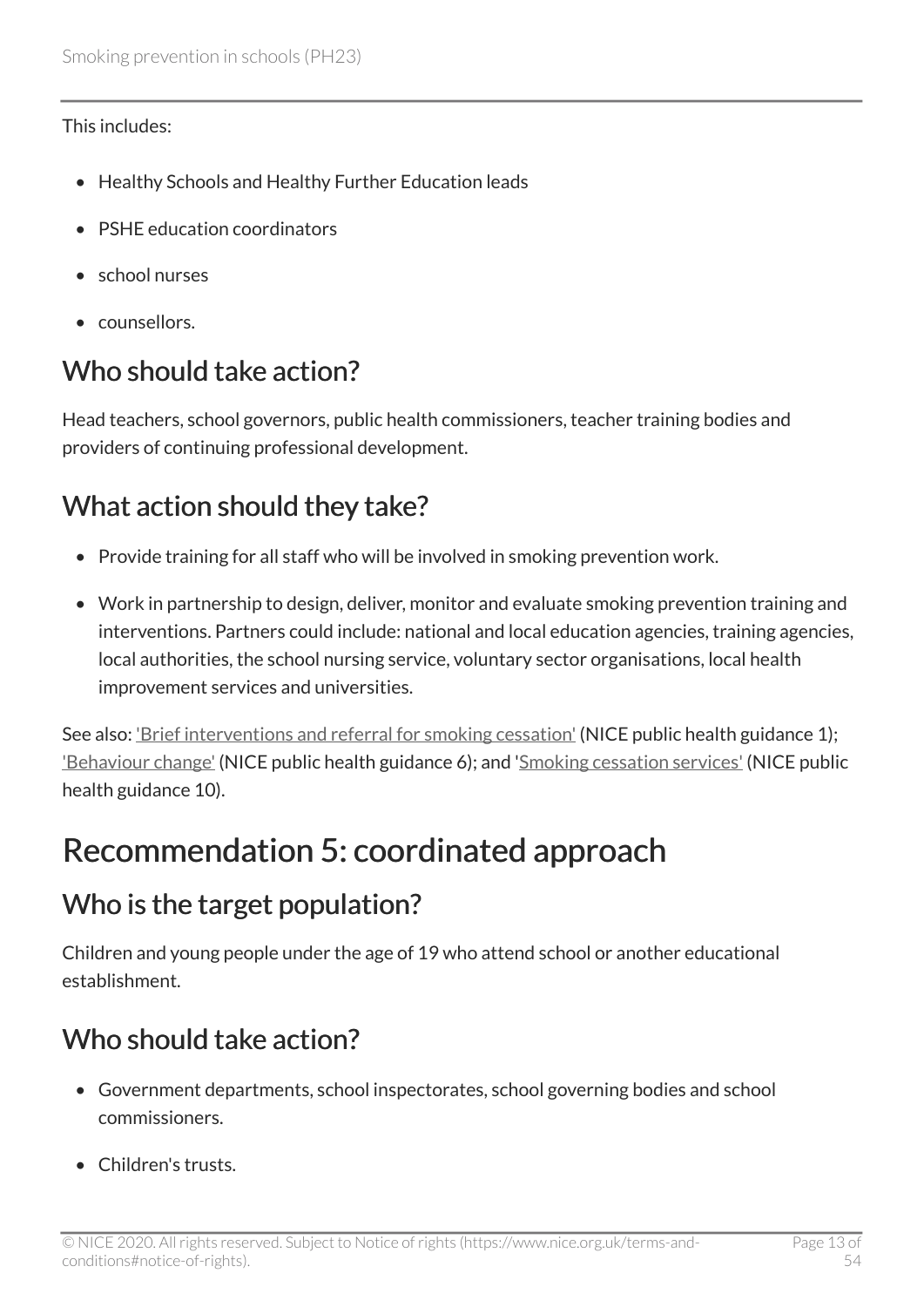- Local authorities, in particular, children and young people's services, trading standards and environmental health officers.
- Connexions or Integrated Youth Support Services.
- Primary care trusts (PCTs) and regional and national health commissioners.
- Local tobacco control alliances.

### What action should they take?

- Ensure smoking prevention interventions in schools and other educational establishments are part of a local tobacco control strategy.
- Ensure schools and other educational establishments deliver evidence-based smoking prevention interventions. These should be linked to their smokefree policy and consistent with regional and national tobacco control strategies.
- Ensure the interventions are integrated into the curriculum, PSHE education and work associated with Healthy Further Education and Healthy Schools status. They should also follow the **Healthy Schools** enhancement model (stage 5).

See also ['Behaviour change'](http://www.nice.org.uk/guidance/ph6) (NICE public health guidance 6).

Audrey S, Halliday J, Campbell R (2006) It's good to talk: adolescent perspectives of an informal, peer-led intervention to reduce smoking. Social Science and Medicine (63): 320–34.

Audrey S, Halliday J, Campbell R (2008) Commitment and compatibility: teacher's perspectives on the implementation of an effective school-based, peer-led smoking intervention. Health Education Journal (67): 74–90.

<span id="page-13-0"></span> $\overline{^{[1]}}$  $\overline{^{[1]}}$  $\overline{^{[1]}}$ Campbell R, Starkey F, Holliday J et al. (2008) An informal school-based peer-led intervention for smoking prevention in adolescence (ASSIST): a cluster randomised trial. Lancet (371) 9624: 1595–602.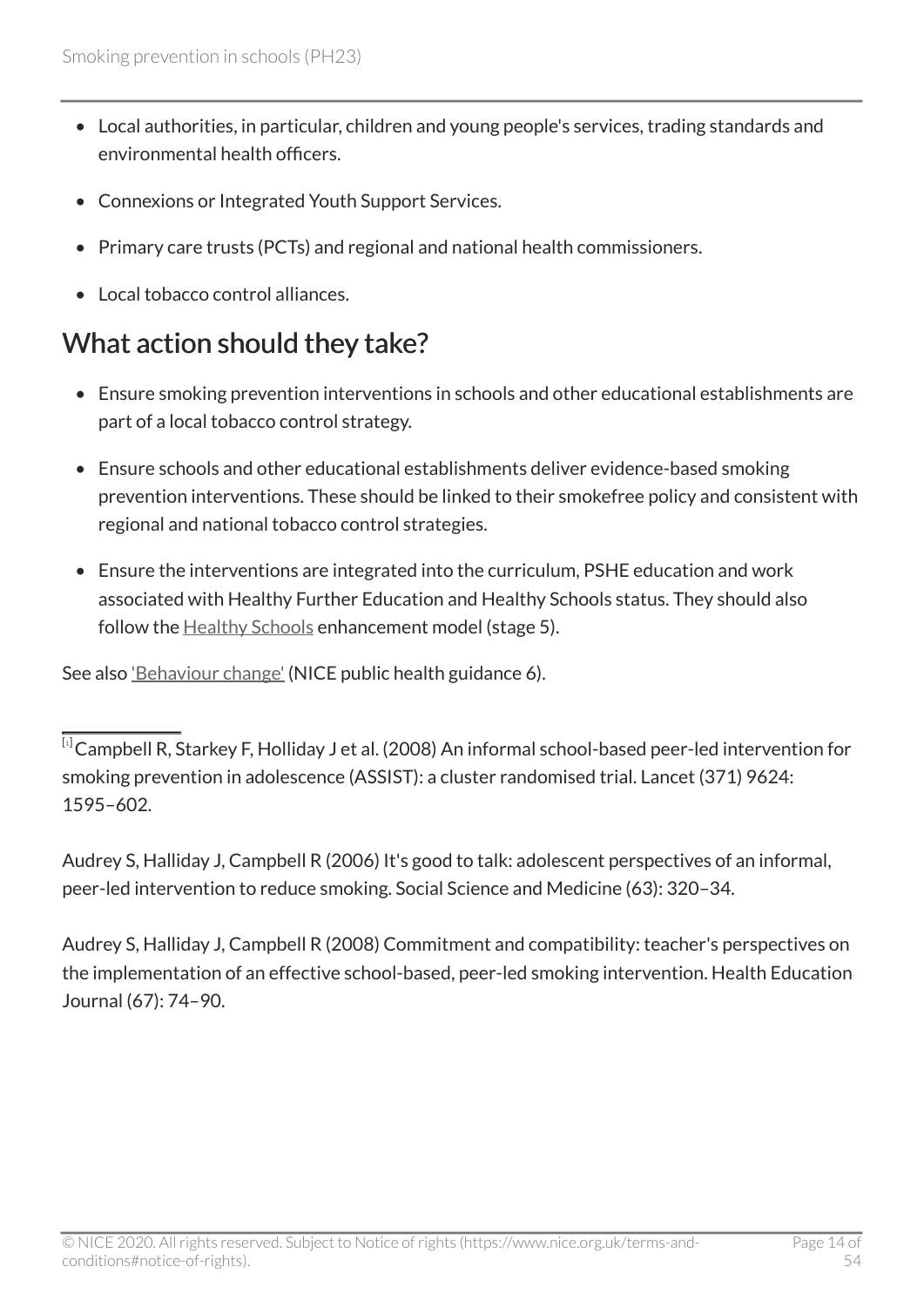# <span id="page-14-0"></span>2 Public health need and practice

Smoking is the main cause of preventable morbidity and premature death in England. In 2007, it is estimated that 82,900 adults aged 35 and over died as a result of smoking. This translates into nearly two in ten deaths in England of people aged 35 and over (The Information Centre 2008).

In England, the long-term decline in adult smoking is reflected in the behaviour of young people. Among those aged 16–19, smoking fell from 40% in 1974 to 21% in 2007 (Robinson and Lader 2008). Regular smoking among young people aged 11–15 (defined in this group as smoking one or more cigarettes a week) shows an overall decline from 11% in 1982 to 10% in 2000, with a further decline to 6% in 2007 (Fuller 2008).

The earlier children become regular smokers, the greater their risk of developing life-threatening conditions, such as lung cancer or heart disease, if they continue smoking into adulthood. Those who start smoking before the age of 16 are twice as likely to continue to smoke as those who begin later in life – and are more likely to be heavier smokers (Muller 2007).

However, the process of becoming a regular smoker is not always constant – children and young people may stop and start the habit on a number of occasions before they come to identify themselves as someone who smokes (Goddard 1990).

# <span id="page-14-1"></span>Factors linked to smoking

Children and young people start to smoke and then continue for a number of reasons. These may be connected to their personal or social circumstances or to wider society.

Personal factors include age, gender, socioeconomic status, educational attainment and mental health.

Regular and experimental smoking increases with age. According to the latest national data, only 1% of children aged 11 regularly smoke. This increases to 4% at age 13 and to 15% by the time they are 15. At this age more than half (55%) have tried smoking (Fuller 2008).

Smoking rates continue to rise among young people until they are in their mid-20s; smoking prevalence is highest among this age group. General Household Survey data indicate that about one in five young people aged 16–19 smoke and that this rises to about three in ten of those aged 20–24 (Goddard 2008).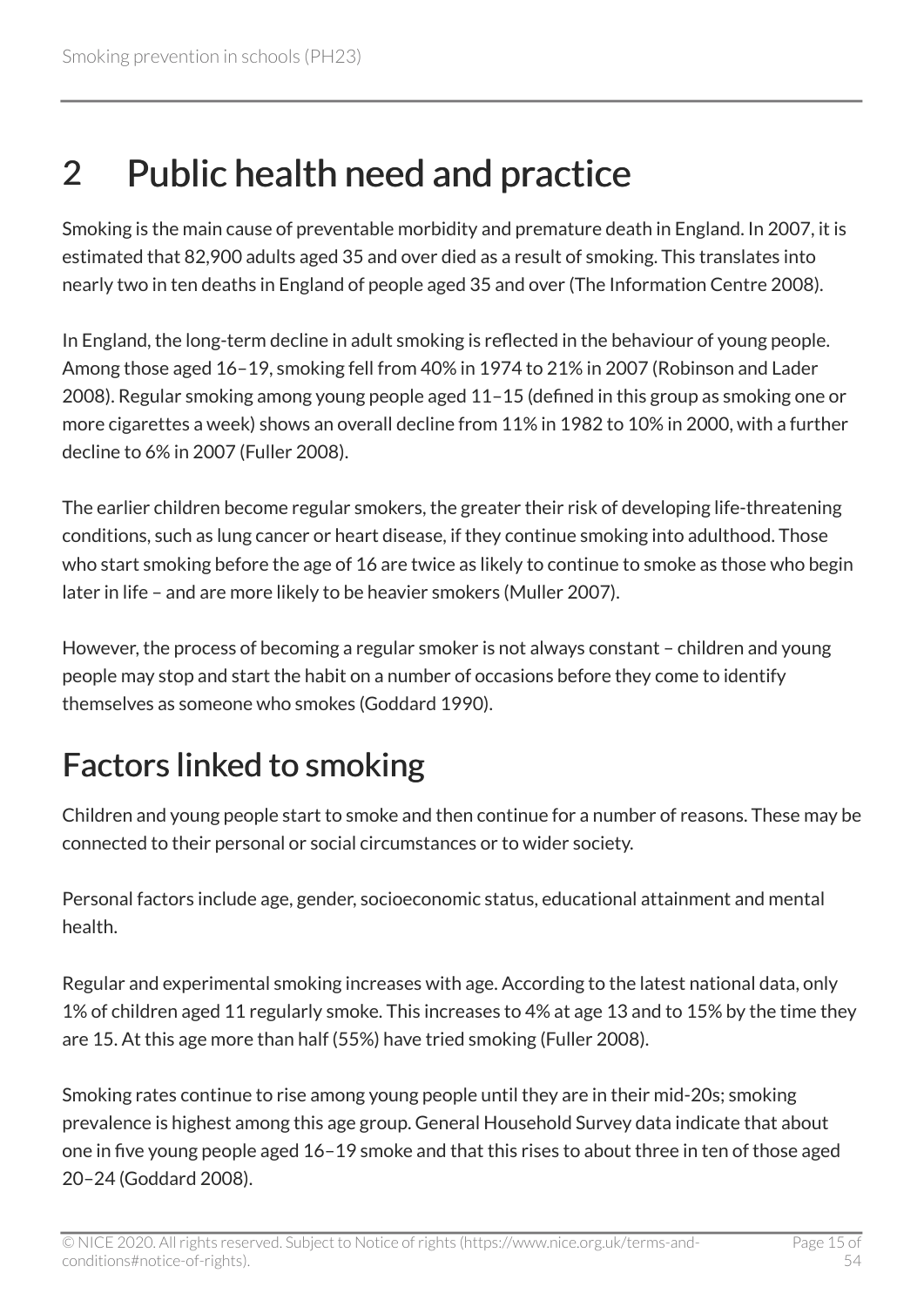At 13, girls are more likely than boys to smoke on a regular basis, but by the early 20s, young men overtake young women (Fuller 2008; Goddard 2008).

Children and young people are more likely to smoke if they have:

- used alcohol or drugs (Goddard 1992)
- poor educational attainment or are 'disengaged' from school (Morgan et al. 2006)
- mental or emotional health problems (Office for National Statistics 2005).

Social circumstances, such as being surrounded by peers and family members who smoke, can also affect whether or not young people will take up smoking. For example, smoking among young people is strongly associated with living with one or more people who smoke. In 2006, 25% of young people aged 11–15 who reported living with three or more people who smoked were themselves smoking on a regular basis. This compares with 4% of young people who did not live with someone who smoked.

Parents who smoked were perceived by their children to have a more lenient attitude towards their children smoking. The children of these parents were less likely to think that they would try to make them stop, compared with those who were not living with parents who smoke (Fuller 2007).

Many young people see smoking as the norm because they mistakenly believe it is more prevalent than it really is. When asked how many of their friends smoke, they consistently overestimate the figure. For example, in a 2006 sample in which an estimated 29% of young people aged 15 smoked, their non-smoking peers estimated that the prevalence of smoking was 63%. Those who regularly smoked put the figure at 93% (Fuller 2007).

A range of factors in wider society also influences whether or not children and young people take up smoking. These include:

- tobacco price and availability
- restrictions on smoking in public places
- tobacco industry advertising, including point-of-sale, and other promotional tactics such as product placement (for example, in films)

(DiFranza et al. 2006; Emery et al. 2001; Hastings 2003; Pierce et al. 2005).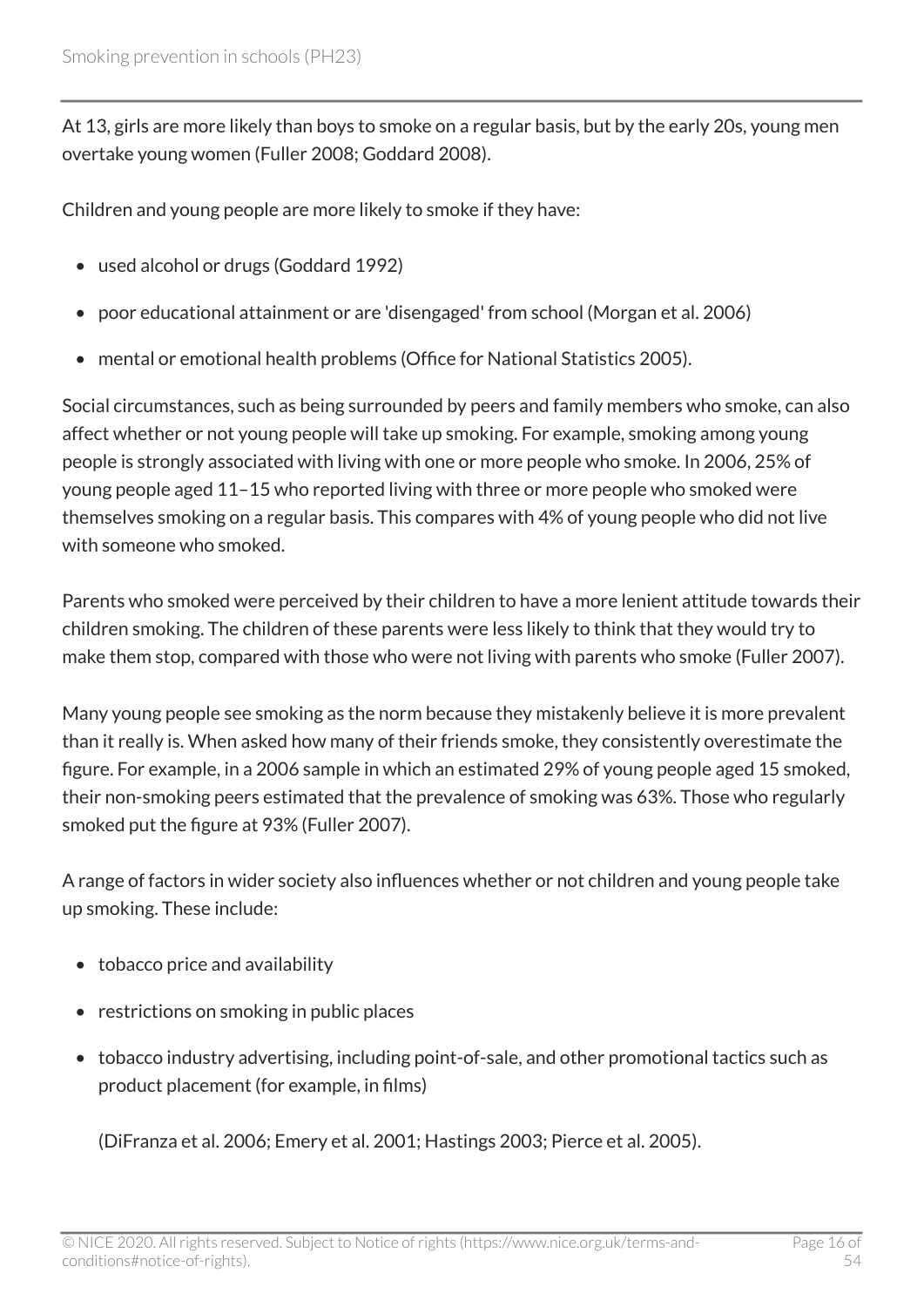### <span id="page-16-0"></span>National context: policy

The 'Smoking kills' white paper (DH 1998) set targets to reduce the number of children aged 11–15 who were regularly smoking. The targets were: to reduce the total smoking from 13% (in 1996) to 11% by 2005 and to 9% by 2010 (DH 1998).

'Smoking kills' recognised the fact that adult smoking and other societal factors affect whether or not children and young people take up smoking. It outlined plans to increase the real price of tobacco, combat smuggling and ban tobacco advertising, promotion and sponsorship. In addition, it set out the need to publicise the dangers of tobacco use more widely and to provide help to quit smoking through the NHS. It also urged local authorities to increase compliance with exisiting laws on under-age tobacco sales.

Legislation to make public places smokefree came into force in July 2007 – and was a significant step towards protecting children and young people from the harm caused by tobacco. In October 2007, the legal age for tobacco sales was increased from 16 to 18 years.

The Health Act 2009 will remove tobacco displays in shops and ban tobacco sales from vending machines (displays in all shops will be removed by October 2013 – the date for banning vending sales is yet to be announced). In addition, a new government tobacco control strategy was announced by the Secretary of State for Health on 1 February 2010. This sets out three objectives: 'to stop the inflow of young people recruited as smokers; to motivate and assist every smoker to quit; and to protect families and communities from tobacco-related harm'. The strategy aims to halve the proportion of people who smoke – from 21% to 10% – by 2020 (DH 2010).

### <span id="page-16-1"></span>National context: schools and further education colleges

All secondary schools include information to deter tobacco use as part of the science curriculum. Some include it as part of personal, social, health and economic (PSHE) education. Schools that have (or are working towards) National Healthy School Status (NHSS) or Healthy Schools enhanced status may be involved in additional anti-tobacco activities.

In particular, schools that sign up to the enhancement model will use a range of data and work with a range of partner organisations (including those from the voluntary sector) to help children and young people who want to quit smoking.

Further education colleges may become involved in the Healthy Further Education Programme. This encourages a 'whole college' approach to health and wellbeing and involves tackling a range of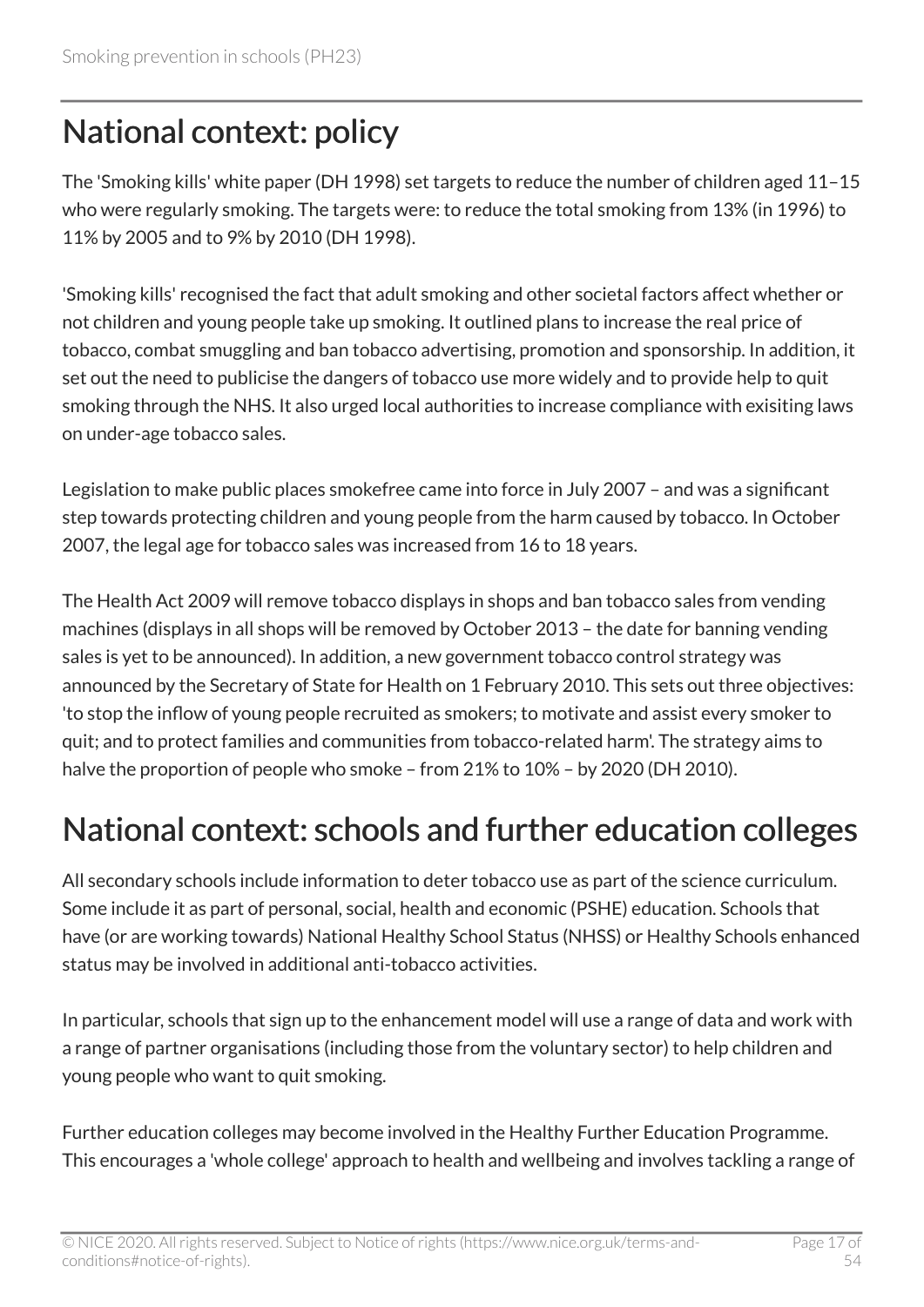health issues including smoking.

In 2009, the Secretary of State for the Department for Children, Schools and Families announced that PSHE education should become a statutory part of the national curriculum at primary and secondary level in September 2011. This was subject to parliament passing the Children, Schools and Families Bill (2009) which was put before Parliament in November 2009.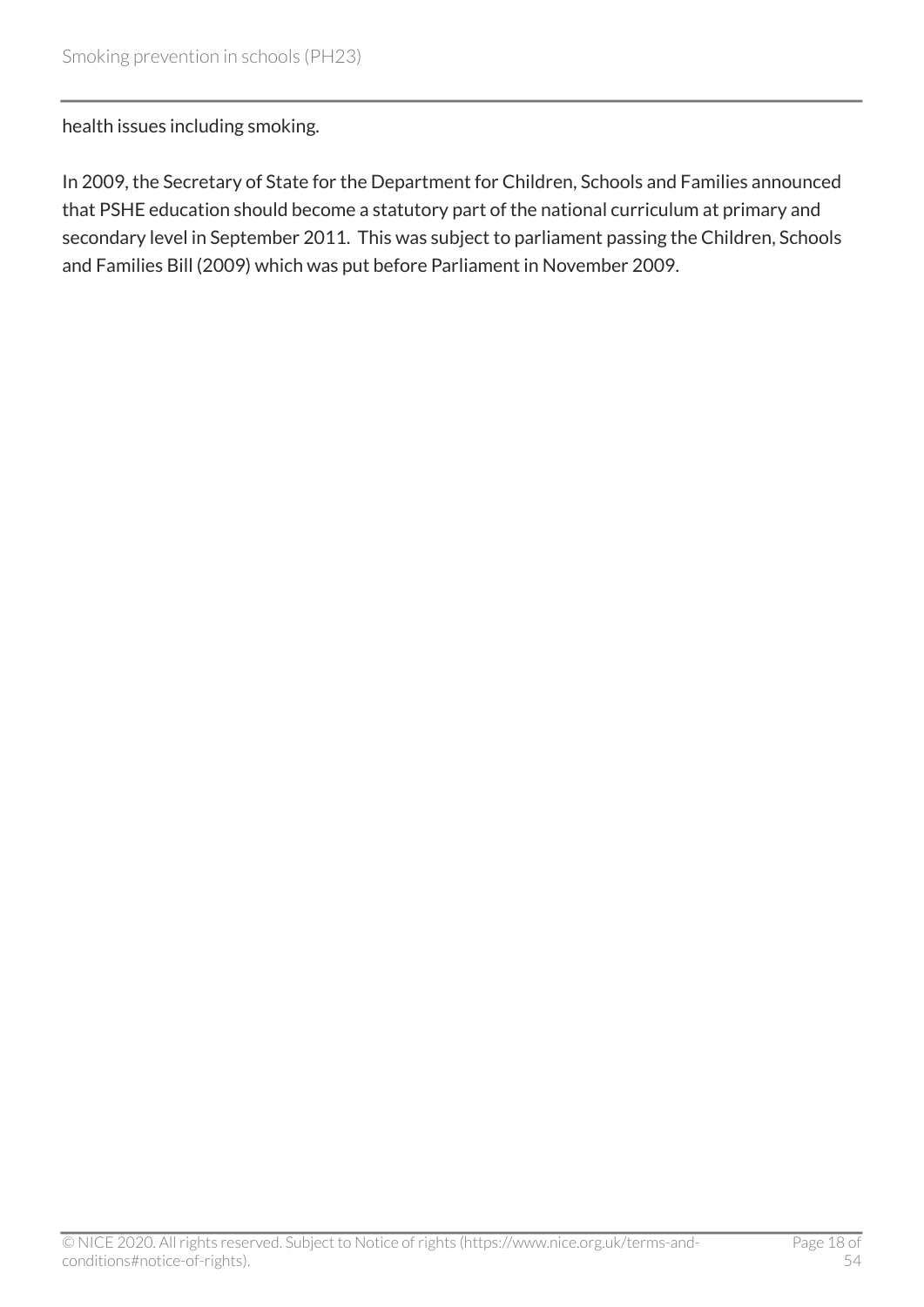# <span id="page-18-0"></span>3 Considerations

The Public Health Interventions Advisory Committee (PHIAC) took account of a number of factors and issues when developing the recommendations.

- 3.1 PHIAC noted that no single intervention or programme can prevent children and young people from taking up smoking. Rather, it requires a comprehensive approach embracing individual, social, community and societal issues. PHIAC also noted that different elements of a comprehensive approach may act synergistically. For example, activities targeting young people in schools may also have an effect on parents' smoking habits. Likewise, if parents are encouraged and supported to quit smoking, this will affect their children's attitudes and behaviour in relation to smoking.
- 3.2 Many of the studies reviewed were not carried out in the UK. This is important to note, as the UK context differs in many respects from the US, Australia and other parts of Europe (for example, in terms of health and education systems).
- 3.3 The last decade (and the last 3 years, in particular) has seen major changes in the UK in relation to tobacco control. This includes the introduction of smokefree public places, a ban on tobacco advertising, and mass-media messages and services focused on helping people to quit smoking. In turn, this has led to a more favourable climate for interventions aiming to discourage children and young people from taking up smoking.
- 3.4 PHIAC acknowledged that it is difficult to interpret research literature in the current UK context because of the many tobacco control policy measures that have been introduced in the past decade. Changes in national policies and programmes can make it difficult to detect and interpret differences between control and intervention groups, especially when trying to compare them to earlier studies.
- 3.5 PHIAC noted that smoking is dangerous at any age. However, it also noted that the earlier someone starts, the more likely they are to smoke for longer – and to die earlier from a related condition or disease. As the risk of disease relates to the overall length of time someone smokes, PHIAC considered that delaying the onset of smoking is worthwhile (in addition to preventing uptake altogether).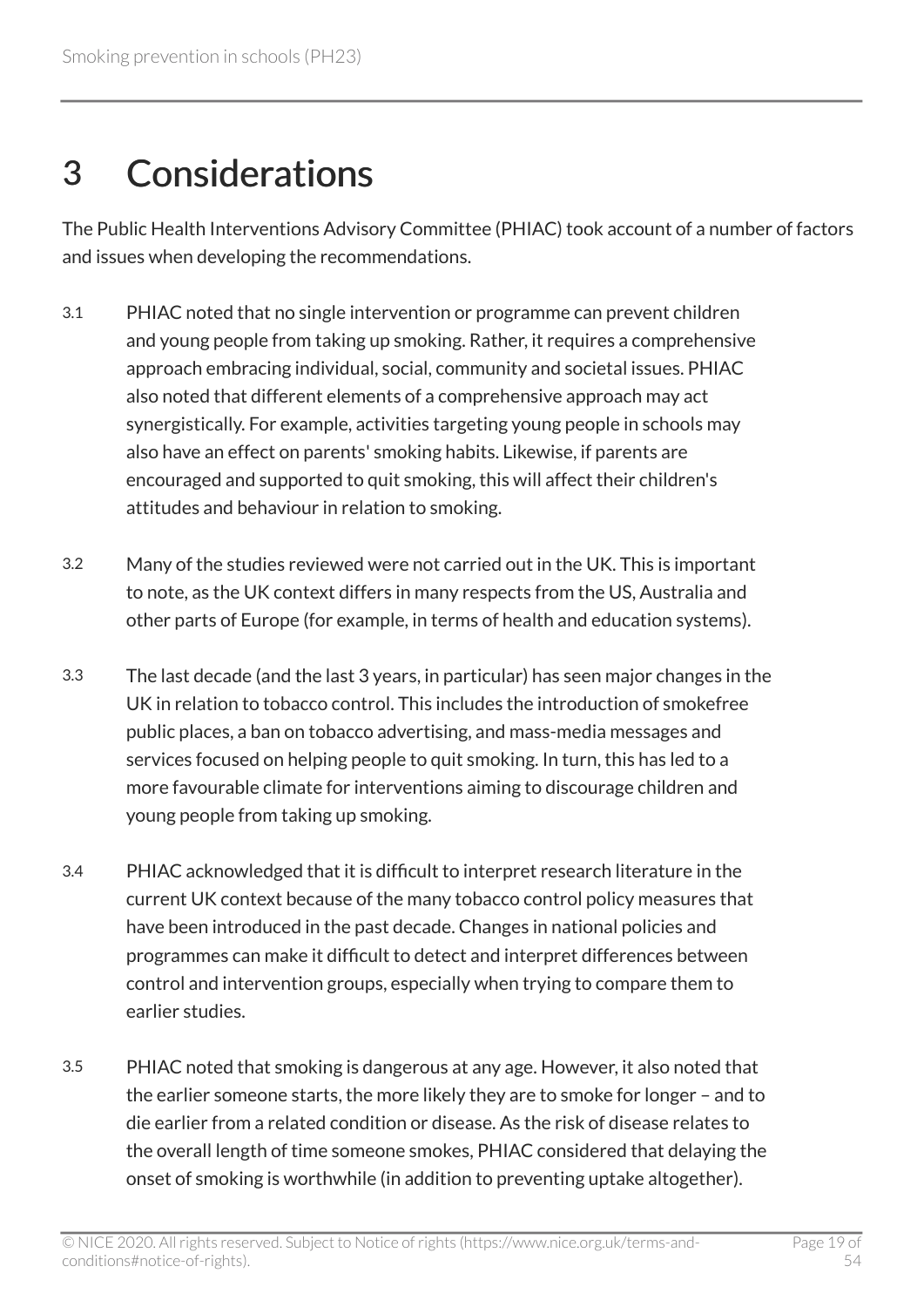Furthermore, it noted that young people who take up smoking later in life are also more likely to stop smoking (Breslau and Peterson 1996; Khuder et al. 1999; Park et al. 2004).

- 3.6 On the basis of the economic modelling, PHIAC concluded that school-based smoking prevention programmes – whether they prevent or delay the uptake of smoking – are likely to be cost effective.
- 3.7 The evidence was mixed on when it is best to start delivering school-based smoking prevention interventions. However, it was clear that smoking prevalence among schoolchildren increases with age. In light of this, PHIAC considered prevention efforts would be most effective if they began in primary school and continued throughout the school 'career'.
- 3.8 There is good UK evidence that one particular peer-led approach can prevent children and young people from taking up smoking. This was drawn from a randomised controlled evaluation of the ASSIST programme and has been used as the basis of recommendation 3. PHIAC noted the need for further UK-based research on peer-led interventions for schools and other educational establishments.
- 3.9 PHIAC recognised that schools and further education colleges vary considerably in terms of their catchment area, geographic location and type. The implementation of these recommendations will need to reflect this diversity.
- 3.10 PHIAC noted that children and young people may experiment with smoking, taking up and dropping the habit intermittently, before becoming regular tobacco users. In practice, this means that the boundary between smoking prevention and cessation work may be unclear. PHIAC believes that preventing children and young people from smoking as adults may involve both prevention and cessation activities (even though smoking cessation is outside the scope of this guidance). On this basis, it has recommended that smokefree policies for schools and other educational settings should include efforts to promote local NHS stop smoking services (to both students and staff).
- 3.11 Policies on how schools and other educational establishments operate are under review and often change. Where relevant, the recommendations in this guidance link to current national policy and the national curriculum. PHIAC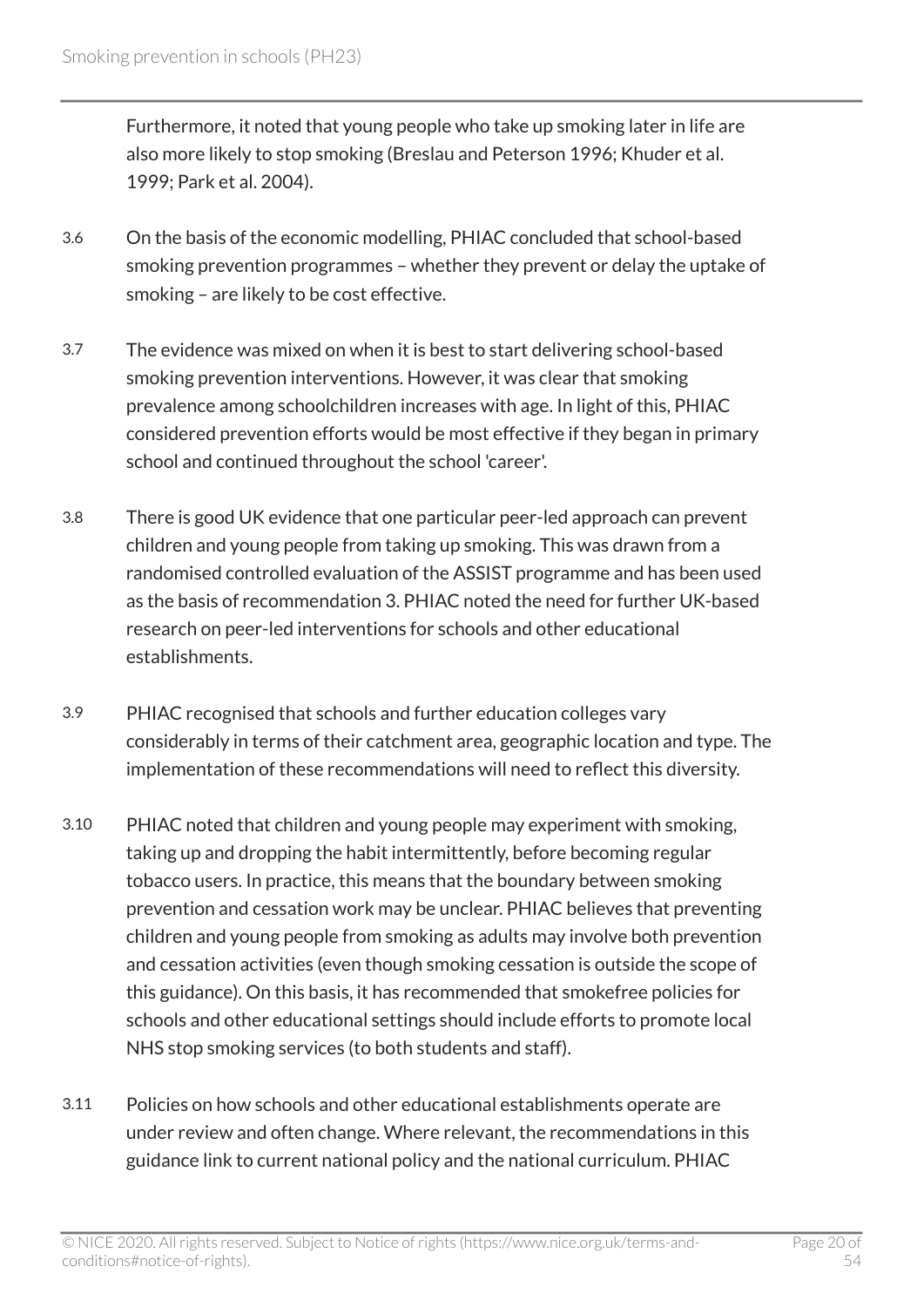recognised that this context may change, but is confident that the guidance will continue to be relevant to all schools.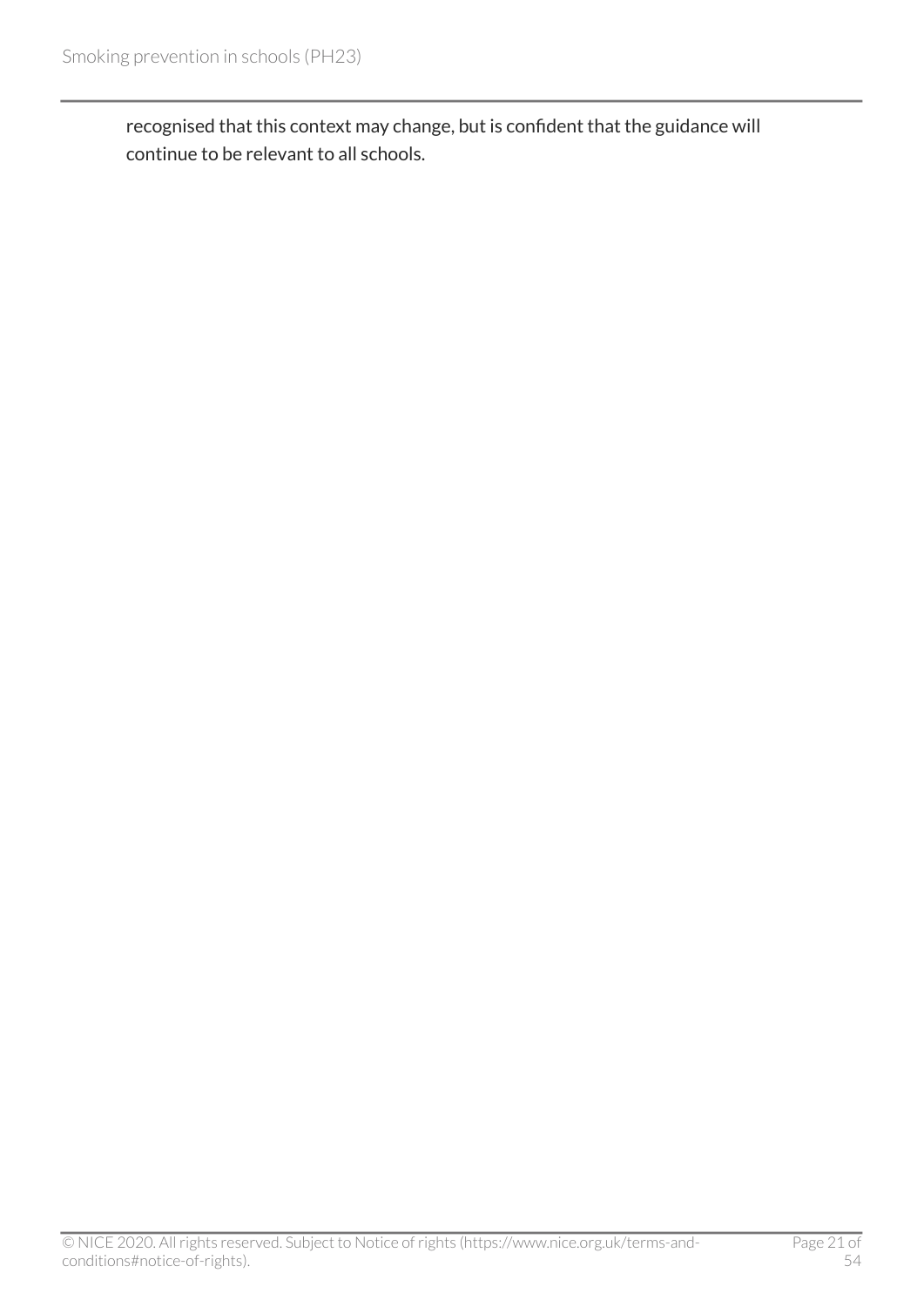# <span id="page-21-0"></span>4 Implementation

NICE guidance can help:

- Schools and other educational establishments to reach and maintain National Healthy School status and to meet their statutory duty to promote the health and wellbeing of pupils.
- Schools choose evidence-based activities and interventions that will help them with their school improvement plans, the Ofsted self-evaluation form and pupil-level wellbeing indicators. Note: referring to NICE guidance is recommended by the Healthy Schools enhancement model (stage 5).
- Schools to demonstrate to parents and Ofsted that they are fulfilling their statutory duty on health and wellbeing (see The Education and Inspections Act [Department for Education and Skills 2006]).
- Further education colleges meet the requirements of the Healthy Further Education programme.
- Local authorities fulfill their remit to promote the economic, social and environmental wellbeing of communities, including their responsibilities under the Children and Young Persons (Sale of Tobacco) Order (2007).
- Local authorities enforce The Smoke-free (Premises and Enforcement) Regulations 2006.
- Local authorities, the NHS and other organisations with a responsibility for children and young people's services to meet a range of government indicators and targets. These include those outlined within:
	- 'Every child matters'
	- DH's 'Operating framework for 2008/09' and 'Operational plans 2008/09–2010/11'
	- 'National service framework for children, young people and maternity services' (DH 2004)
	- Healthy Child Programme
	- $-$  The new performance framework for local authorities and local authority partnerships' (Department of Communities and Local Government 2007).

NICE has developed [tools](http://www.nice.org.uk/guidance/ph23) to help organisations put this guidance into practice.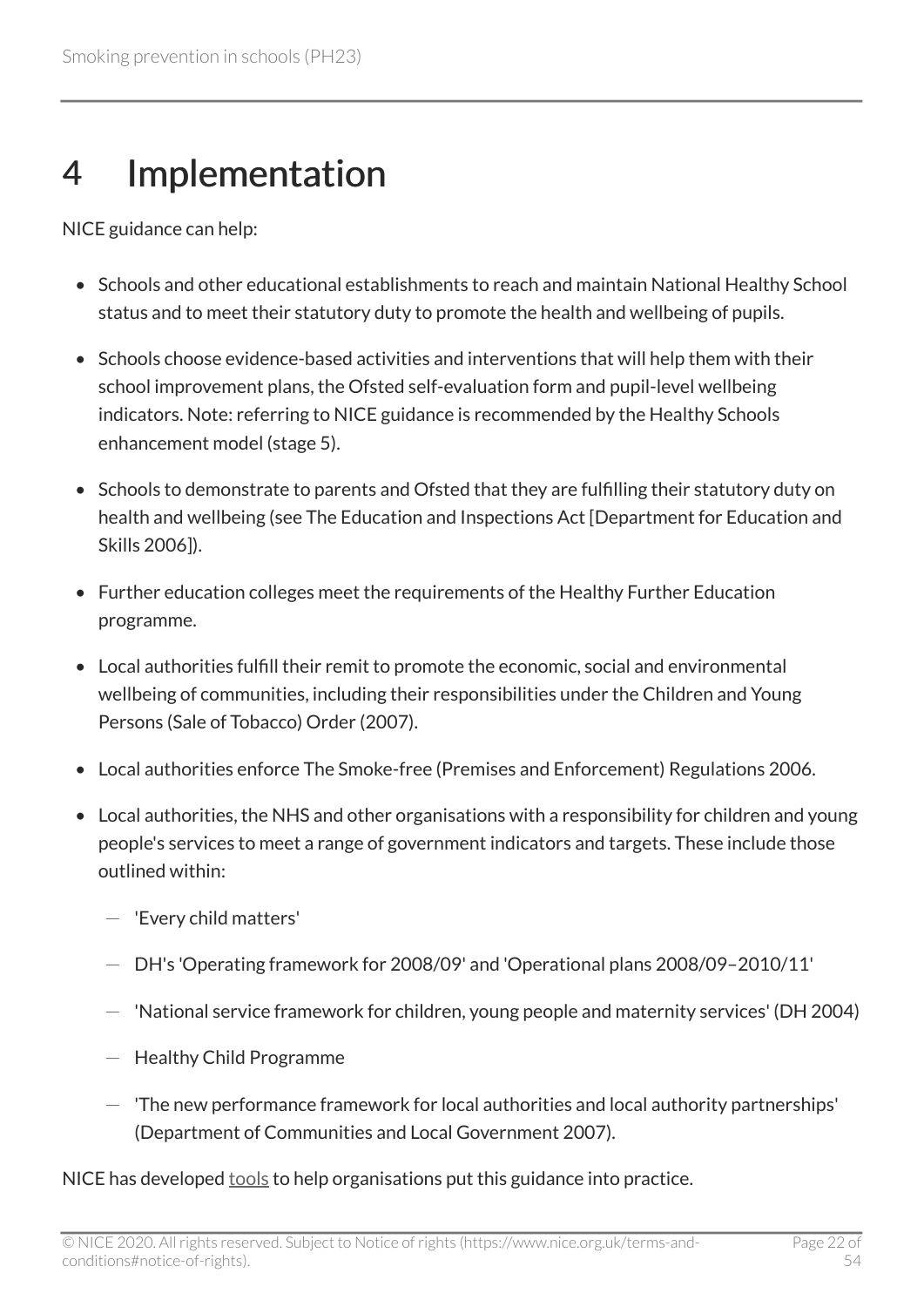# <span id="page-22-0"></span>5 Recommendations for research

PHIAC recommends that the following research questions should be addressed to improve the evidence relating to the effectiveness of school-based smoking prevention interventions. It notes that 'effectiveness' in this context relates not only to the size of the effect, but also to cost effectiveness and duration of effect. It also takes into account any harmful/negative side effects.

- What impact do the following factors have on the effectiveness of school-based interventions to prevent the uptake of smoking in the UK:
	- age at intervention
	- socioeconomic group
	- gender
	- ethnicity
	- learning or physical disabilities
	- being in an especially high-risk group?
- Which interventions are most effective at preventing the uptake of smoking among young people in sixth forms and further education colleges?
- Are school-based 'denormalisation' approaches to smoking (similar to the US 'Truth' campaign) effective in the UK?
- Is it more effective to focus on smoking prevention alone, or to deliver smoking prevention interventions as part of a broader substance and alcohol misuse prevention programme?
- Are targeted, intensive smoking prevention interventions aimed at high-risk groups of schoolaged children more effective than universal provision (to all school-aged children)?
- Does peer-support and peer-education in UK-based educational establishments help discourage children and young people from taking up smoking?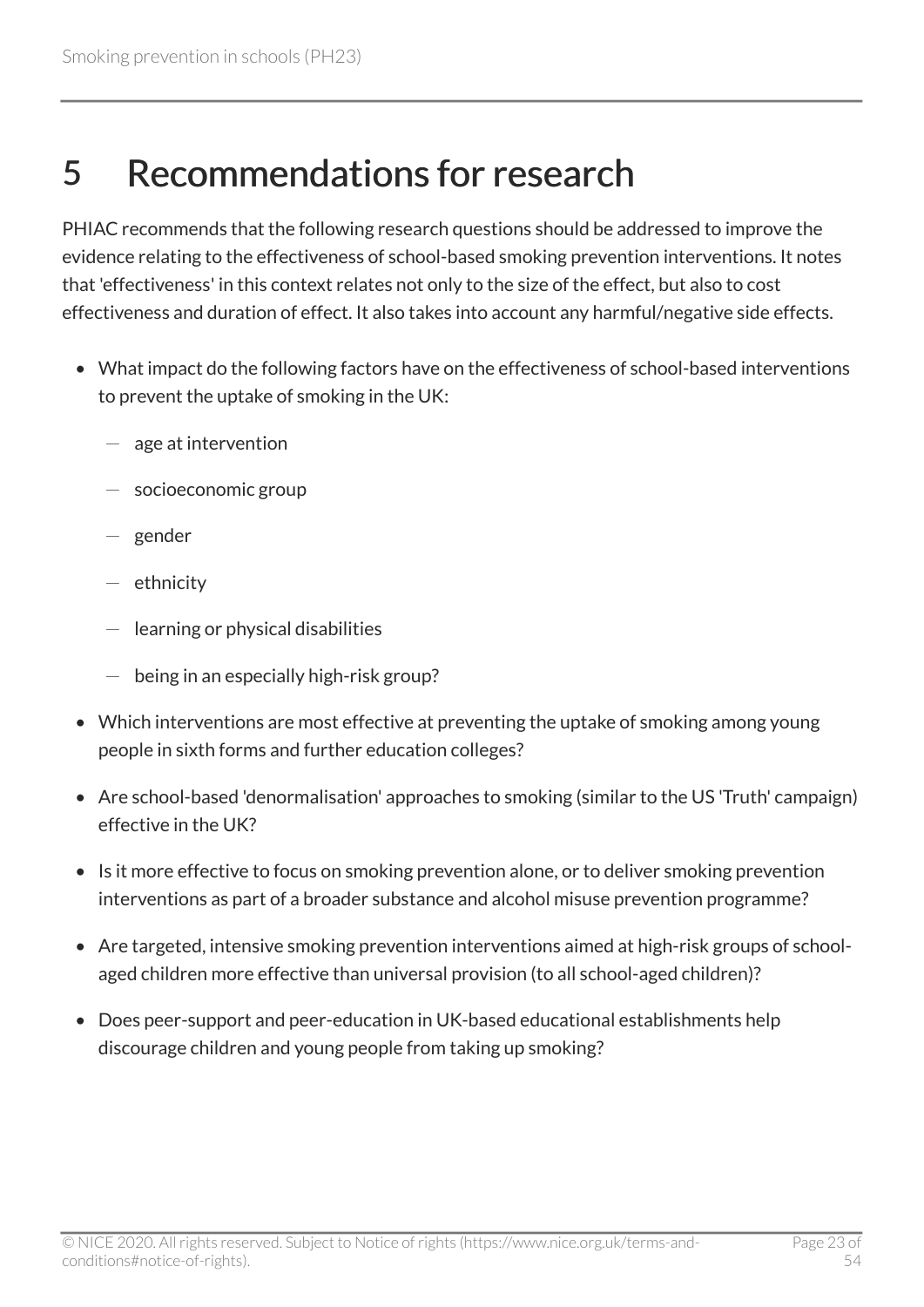# <span id="page-23-0"></span>6 Updating the recommendations

This guidance will be reviewed at 3 and 5 years after publication to determine whether all or part of it should be updated. Information on the progress of any update will be posted on our [website](http://www.nice.org.uk/guidance/ph23).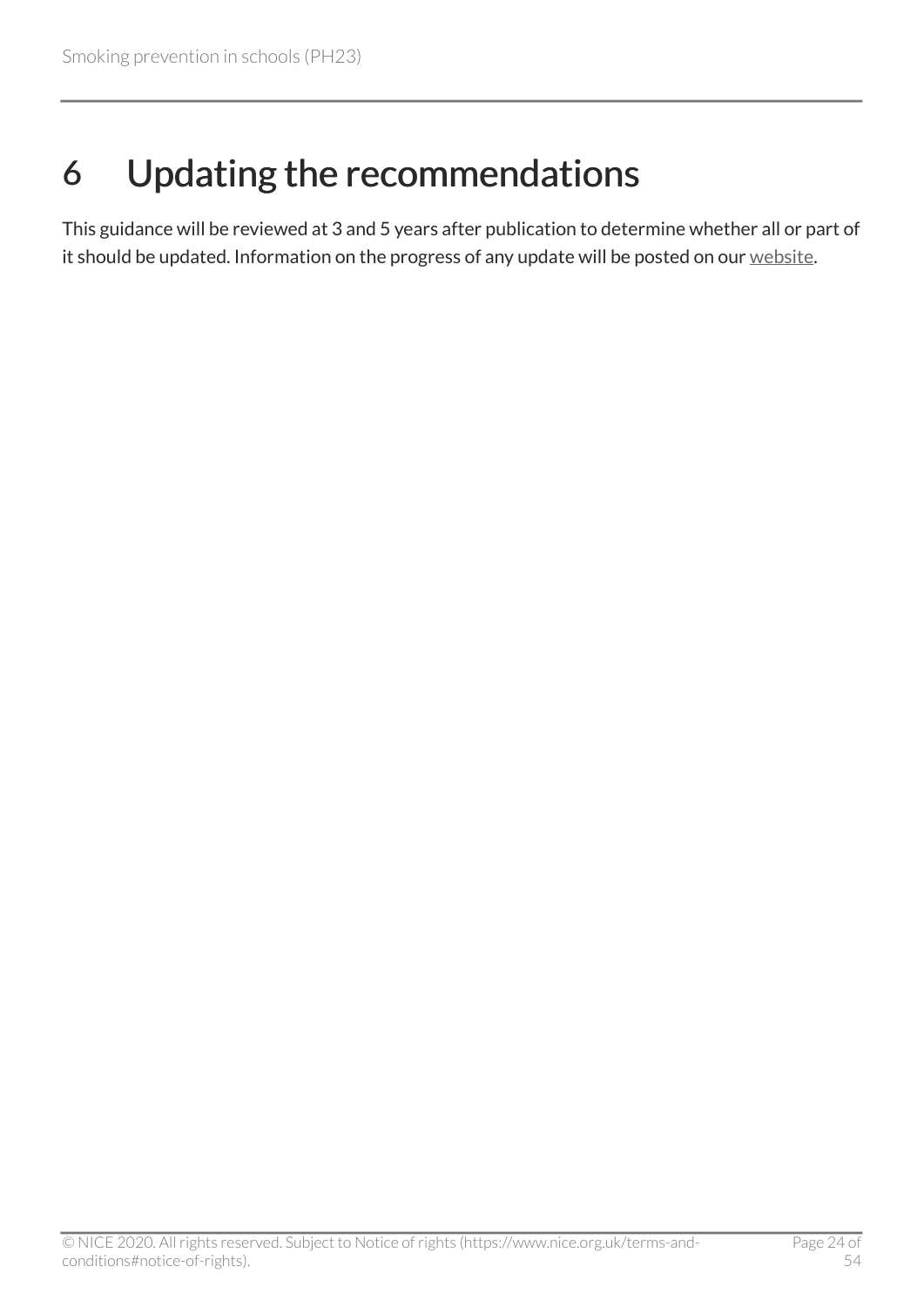# <span id="page-24-0"></span>7 Related NICE guidance

# <span id="page-24-1"></span>Published

[Alcohol-use disorders: preventing harmful drinking.](http://www.nice.org.uk/guidance/ph24) NICE public health guidance 24 (2010).

[Quitting smoking in pregnancy and following childbirth.](http://www.nice.org.uk/guidance/ph26) NICE public health guidance 26 (2010).

[Social and emotional wellbeing in secondary education.](http://www.nice.org.uk/guidance/ph20) NICE public health guidance 20 (2009).

[Preventing the uptake of smoking by children and young people.](http://www.nice.org.uk/guidance/ph14) NICE public health guidance 14 (2008).

[Social and emotional wellbeing in primary education.](http://www.nice.org.uk/guidance/ph12) NICE public health guidance 12 (2008).

[Smoking cessation services.](http://www.nice.org.uk/guidance/ph10) NICE public health guidance 10 (2008).

[School-based interventions on alcohol.](http://www.nice.org.uk/guidance/ph7) NICE public health guidance 7 (2007).

[Workplace interventions to promote smoking cessation.](http://www.nice.org.uk/guidance/ph5) NICE public health guidance 5 (2007).

[Varenicline for smoking cessation.](http://www.nice.org.uk/guidance/ta123) NICE technology appraisal 123 (2007).

[Brief interventions and referral for smoking cessation in primary care and other settings.](http://www.nice.org.uk/guidance/ph1) NICE public health guidance 1 (2006).

## <span id="page-24-2"></span>Under development

Personal, social and health education focusing on sex and relationships and alcohol education. NICE public health guidance [suspended].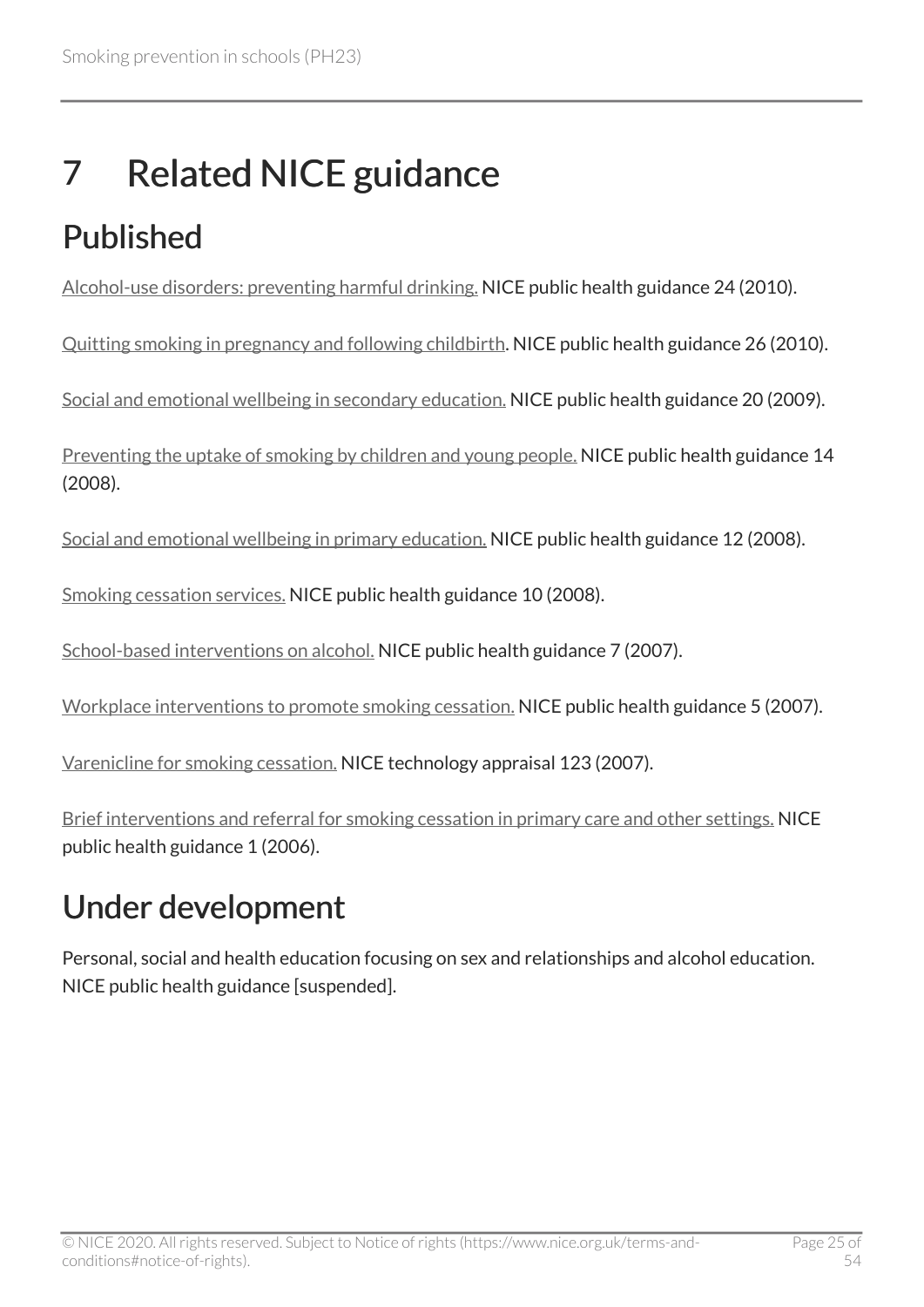## <span id="page-25-0"></span>8 References

Breslau N, Peterson EL (1996) Smoking cessation in young adults: age at initiation of cigarette smoking and other suspected influences. American Journal of Public Health 86 (2): 214–20

Department of Health (1998) Smoking kills: a white paper on tobacco. London: The Stationery **Office** 

Department of Health (2010) A smokefree future. A comprehensive tobacco control strategy for England. London: Department of Health

DiFranza JR, Wellman RJ, Sargent JD et al. (2006) Tobacco promotion and the initiation of tobacco use: assessing the evidence for causality. Pediatrics 117 (6): e1237–48

Emery S, White MM, Pierce JP (2001) Does cigarette price influence adolescent experimentation? Journal of Health Economics 20 (2): 261–70

Fuller E, editor (2007) Smoking, drinking and drug use among young people in England, 2006. London: Information Centre for Health and Social Care

Fuller E, editor (2008) Smoking, drinking and drug use among young people in England, 2007. London: Information Centre for Health and Social Care

Goddard E (1990) Why children start smoking. London: Office of Population, Censuses and Surveys and Department of Health

Goddard E (1992) Why children start smoking. British Journal of Addiction 87 (1): 17–18

Goddard E (2008) General household survey 2006: smoking and drinking among adults 2006. London: The Stationery Office

Hastings G (2003) The influence of point-of-sale (PoS) tobacco marketing on adolescent smoking: implications for tobacco control in Ireland. Dublin: Office of Tobacco Control

Khuder SA, Dayal HH, Mutgi AB (1999) Age at smoking onset and its effect on smoking cessation. Addictive Behaviour 24 (5): 673–7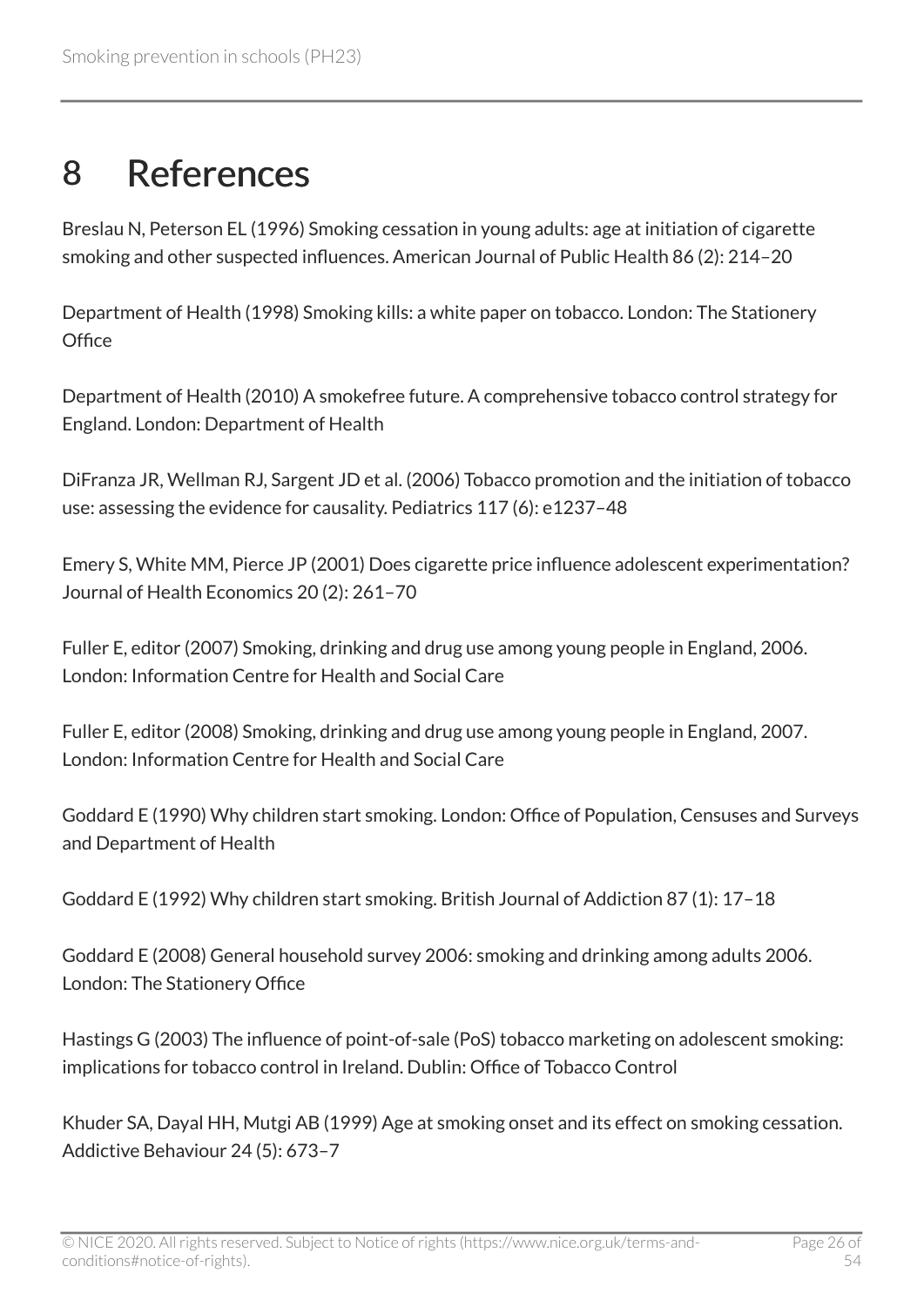Morgan A, Malam S, Muir J et al. (2006) Health and social inequalities in English adolescents: exploring the importance of school, family and neighbourhood. Findings from the WHO health behaviour in school-aged children study. London: National Institute for Health and Clinical **Excellence** 

Muller T (2007) Breaking the cycle of children's exposure to tobacco smoke. London: British Medical Association

Office for National Statistics (2005) [Mental health of children and young people in Great Britain](http://www.statistics.gov.uk/)  [2004.](http://www.statistics.gov.uk/)

Park SM, Son KY, Lee YJ et al. (2004) A preliminary investigation of early smoking initiation and nicotine dependence in Korean adults. Drug Alcohol Dependency 74 ( 2): 197–203

Pierce JP, White MM, Gilpin EA (2005) Adolescent smoking decline during California's tobacco control programme. Tobacco Control 14 (3): 207–12

Robinson S, Lader D (2008) Smoking and drinking among adults 2007. Cardiff: Office for National **Statistics**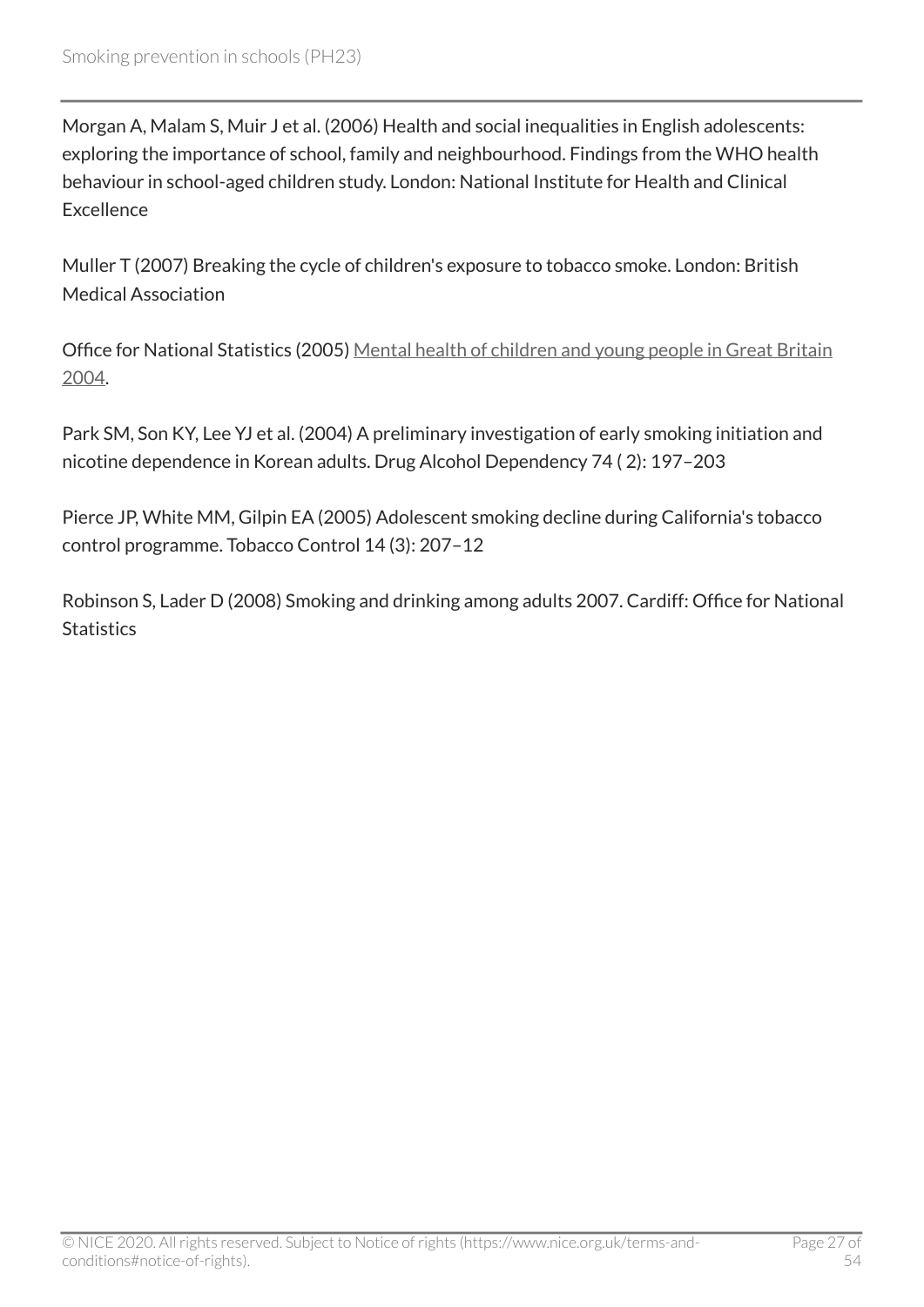# <span id="page-27-0"></span>Appendix A: Membership of the Public Health Interventions Advisory Committee (PHIAC), the NICE project team and external contractors

### <span id="page-27-1"></span>Public Health Interventions Advisory Committee

NICE has set up a standing committee, the Public Health Interventions Advisory Committee (PHIAC), which reviews the evidence and develops recommendations on public health interventions. Membership of PHIAC is multidisciplinary, comprising public health practitioners, clinicians, local authority officers, teachers, social care professionals, representatives of the public, academics and technical experts as follows.

Professor Sue Atkinson CBE Independent Consultant and Visiting Professor, Department of Epidemiology and Public Health, University College London

Mr John F Barker Associate Foundation Stage Regional Adviser for the Parents as Partners in Early Learning Project, DfES National Strategies

Professor Michael Bury Emeritus Professor of Sociology, University of London. Honorary Professor of Sociology, University of Kent

Professor K K Cheng Professor of Epidemiology, University of Birmingham

Ms Joanne Cooke Programme Manager, Collaboration and Leadership in Applied Health Research and Care for South Yorkshire

Dr Richard Cookson Senior Lecturer, Department of Social Policy and Social Work, University of York

Mr Philip Cutler Forums Support Manager, Bradford Alliance on Community Care

Ms Lesley Michele de Meza Personal, Social, Health and Economic (PSHE) Education Consultant, Trainer and Writer

Professor Ruth Hall Regional Director, Health Protection Agency, South West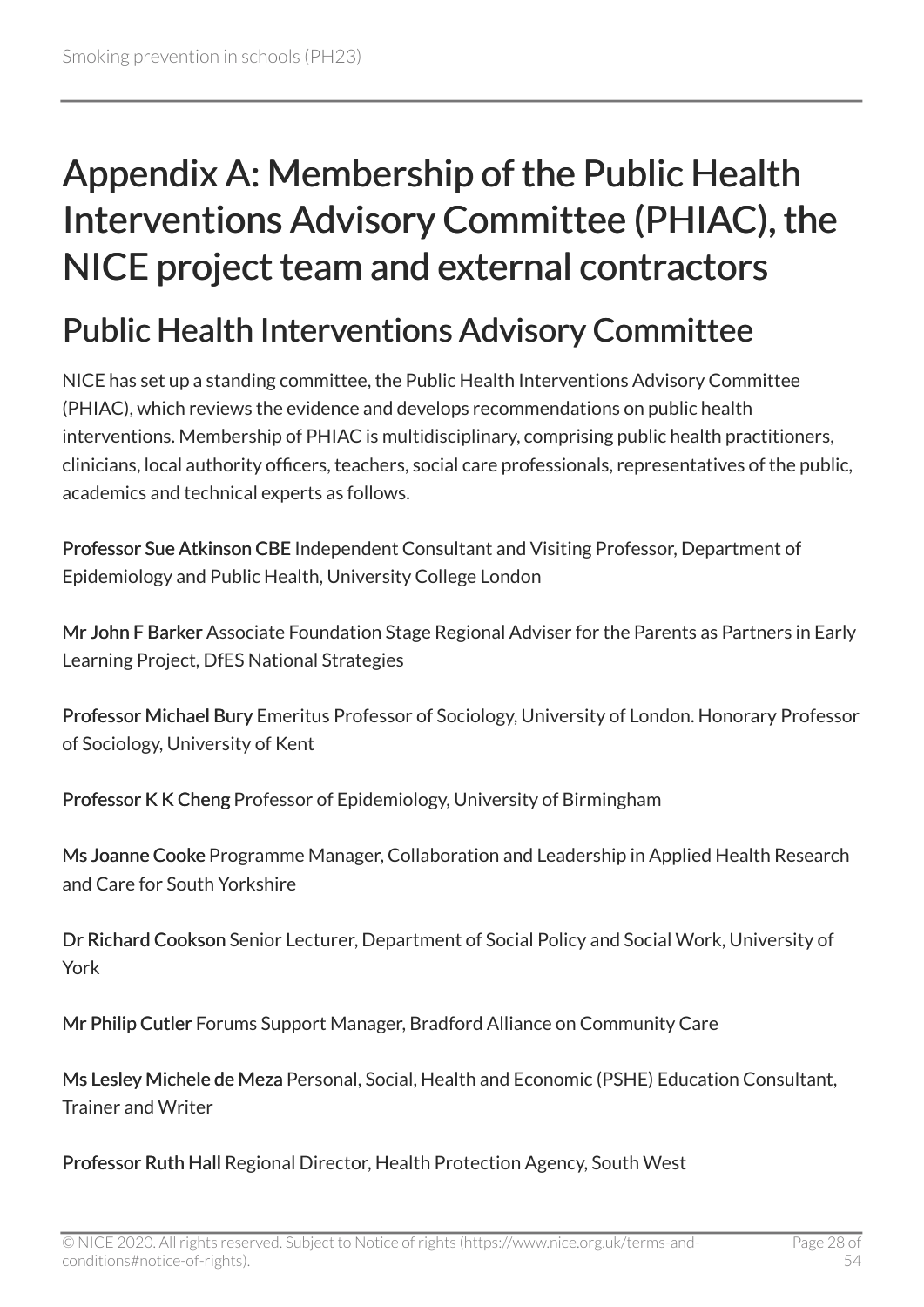Ms Amanda Hoey Director, Consumer Health Consulting Limited

Mr Alasdair J Hogarth Head Teacher, Archbishops School, Canterbury

Mr Andrew Hopkin Assistant Director, Local Environment, Derby City Council

Dr Ann Hoskins Director, Children, Young People and Maternity, NHS North West

Ms Muriel James Secretary, Northampton Healthy Communities Collaborative and the King Edward Road Surgery Patient Participation Group

Dr Matt Kearney General Practitioner, Castlefields, Runcorn. GP Public Health Practitioner, Knowsley PCT

CHAIRProfessor Catherine Law Professor of Public Health and Epidemiology, UCL Institute of Child Health

Mr David McDaid Research Fellow, Department of Health and Social Care, London School of Economics and Political Science

Mr Bren McInerney Community Member

Professor Susan Michie Professor of Health Psychology, BPS Centre for Outcomes Research and Effectiveness, University College London

Professor Stephen Morris Professor of Health Economics, Department of Epidemiology and Public Health, University College London

Dr Adam Oliver RCUK Senior Academic Fellow, Health Economics and Policy, London School of **Economics** 

Dr Mike Owen General Practitioner, William Budd Health Centre, Bristol

Dr Toby Prevost Reader in Medical Statistics, Department of Public Health Sciences, King's College London

Ms Jane Putsey Lay Representative, Chair of Trustees of the Breastfeeding Network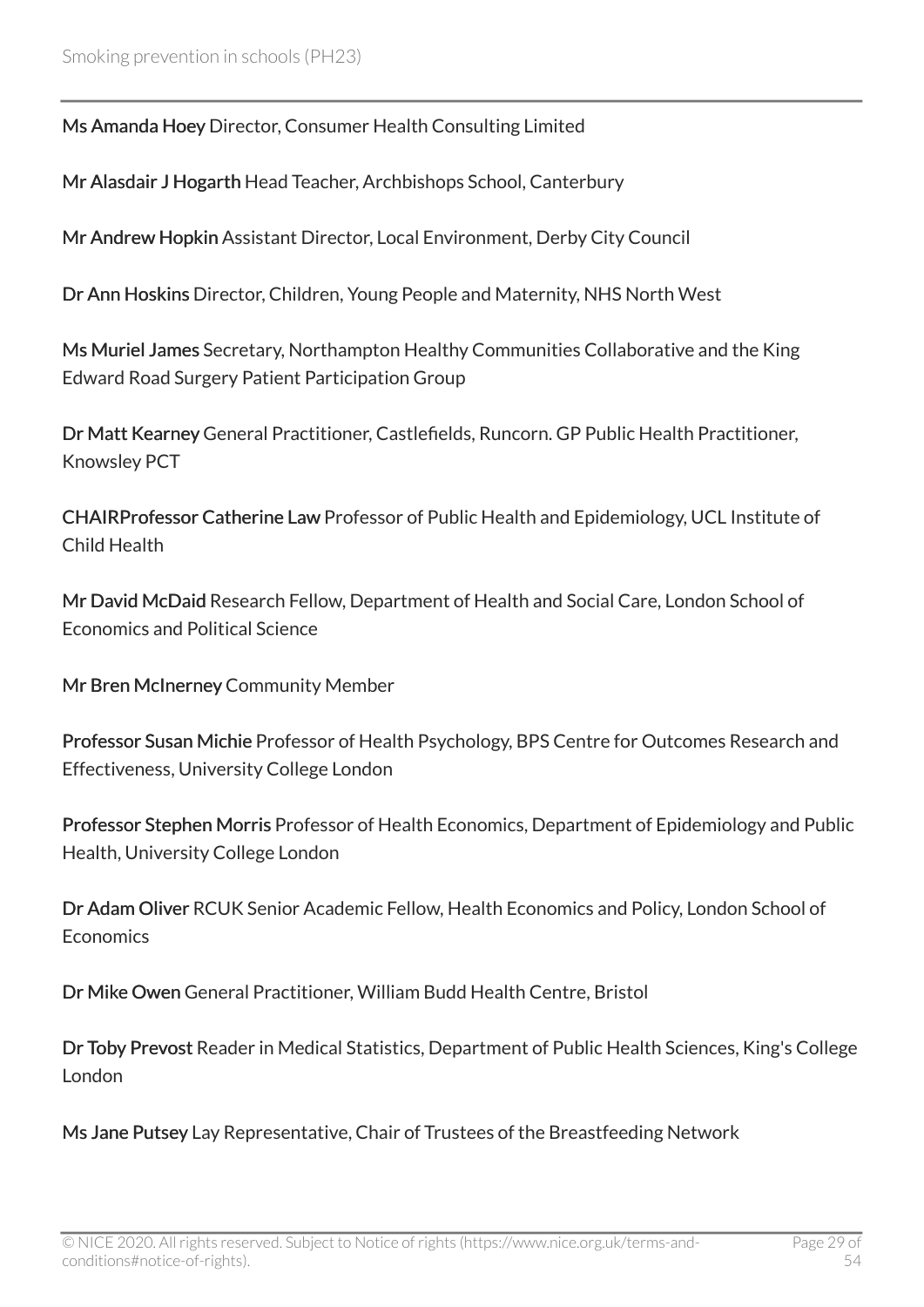Dr Mike Rayner Director, British Heart Foundation Health Promotion Research Group, Department of Public Health, University of Oxford

Mr Dale Robinson Chief Environmental Health Officer, South Cambridgeshire District Council

Ms Joyce Rothschild Children's Services Improvement Adviser, Solihull Metropolitan Borough Council

Professor Mark Sculpher Professor of Health Economics, Centre for Health Economics, University of York

Dr David Sloan Retired Director of Public Health

Dr Stephanie Taylor Reader, Applied Research, Centre for Health Sciences, Barts and The London School of Medicine and Dentistry

Dr Stephen Walters Reader, Medical Statistics, University of Sheffield

Dr Dagmar Zeuner Joint Director of Public Health, Hammersmith and Fulham PCT

#### Expert co-optee to PHIAC:

Professor Amanda Amos Professor of Health Promotion, Public Health Sciences, University of Edinburgh

#### Expert testimony to PHIAC:

Ehow Armah National Coordinator, Healthy Schools Programme, Department of Health

Lisa Gill Youth Project Manager, Roy Castle Lung Foundation

Noreen Graham Deputy Director, Pupil Food Health and Safety Unit,Department for Children, Schools and Families

Lucy Holdstock Tobacco Policy Manager, Department of Health

Judith MacMorran Senior Health Promotion Specialist, Newcastle Primary Care Trust, North East region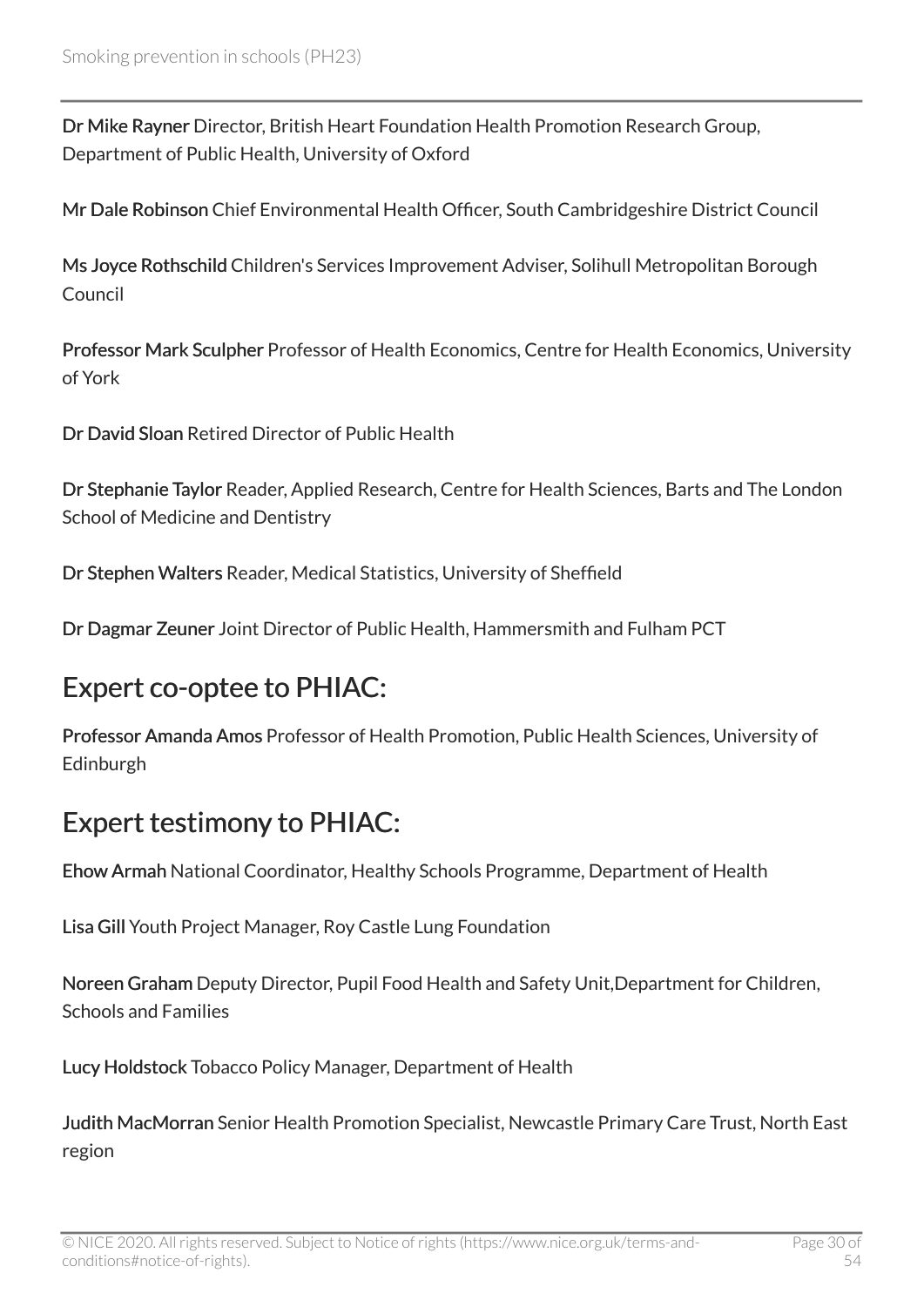### <span id="page-30-0"></span>NICE project team

Mike Kelly CPHE Director

Catherine Swann Associate Director

Andrew Hoy Analyst

Patti White Analyst

Lesley Owen Technical Adviser (Health Economics).

# <span id="page-30-1"></span>External contractors

#### External reviewers: effectiveness reviews

Review 1: 'School-based interventions to prevent the uptake of smoking among children and young people: effectiveness review' was carried out by the West Midlands Health Technology Assessment Collaboration (University of Birmingham). The principal authors were: Olalekan Uthman, Ismail Yahaya, Mary Pennant, Sue Bayliss, Paul Aveyard, Mark Jit, Pelham Barton, Catherine Meads and Yen-Fu Chen.

Review 2: 'Facilitators and barriers to the delivery of school-based interventions to prevent the uptake of smoking among children: a systematic review of qualitative research' was carried out by the UK Centre for Tobacco Control Studies (University of Bath). The principal authors were: Linda Bauld, Janet Brandling and Lorna Templeton.

#### External reviewers: economic analysis

The economic review: 'School-based interventions to prevent the uptake of smoking among children and young people: cost-effectiveness review' was carried out by the West Midlands Health Technology Assessment Collaboration (University of Birmingham). The principal authors were: Mark Jit, Pelham Barton, Olalekan Uthman, Sue Bayliss, Yen-Fu Chen and Catherine Meads.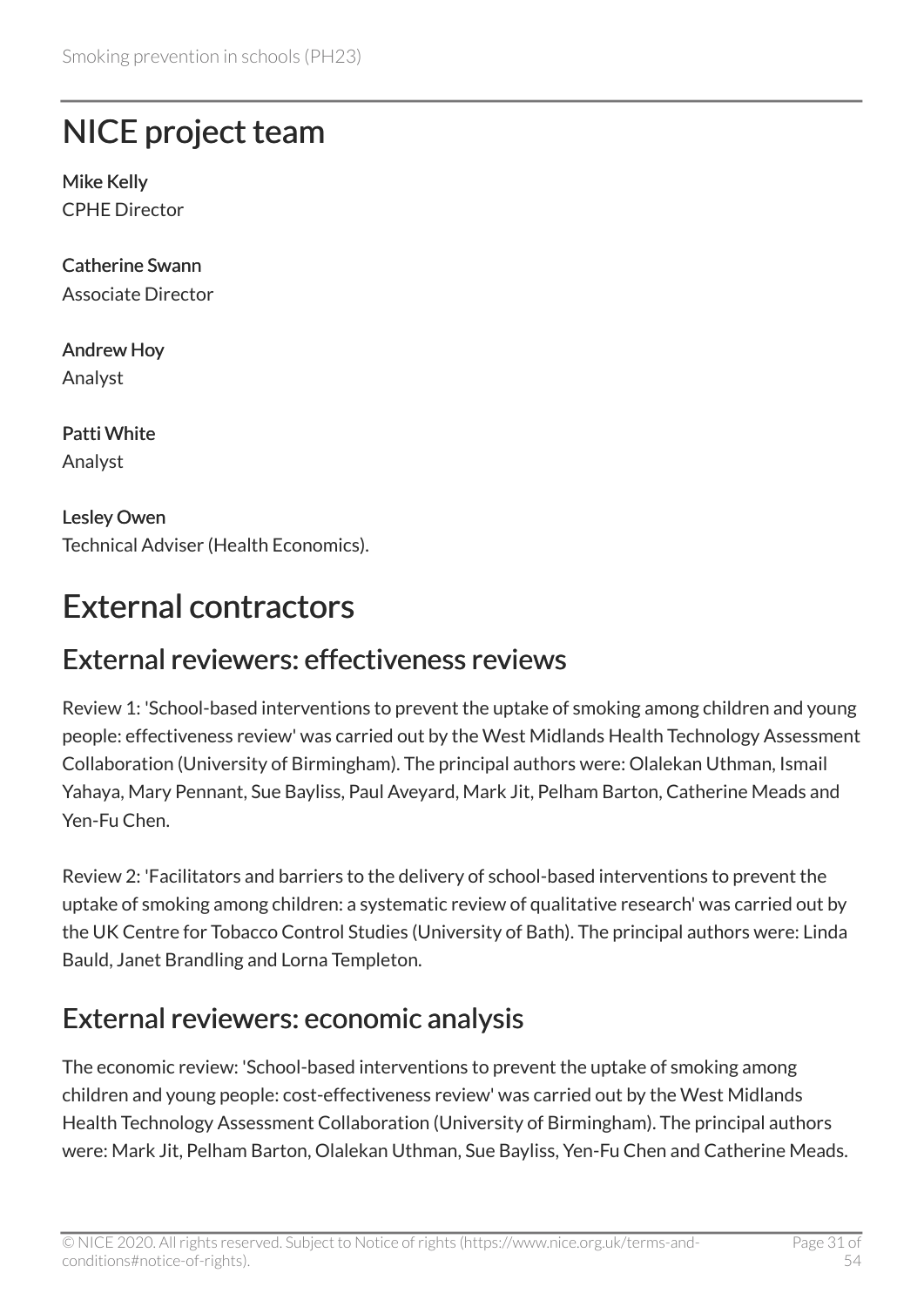The economic model: 'School-based interventions to prevent the uptake of smoking among children and young people: cost-effectiveness model' was prepared by: Mark Jit, Pelham Barton, Yen-Fu Chen, Olalekan Uthman, Paul Aveyard and Catherine Meads.

### Fieldwork

The fieldwork 'School-based interventions to prevent uptake of smoking among children and young people' was carried out by GHK Research Ltd. An additional consultation, 'NICE guidance on school-based prevention of smoking in children: consultation with young people' was carried out by the National Youth Agency.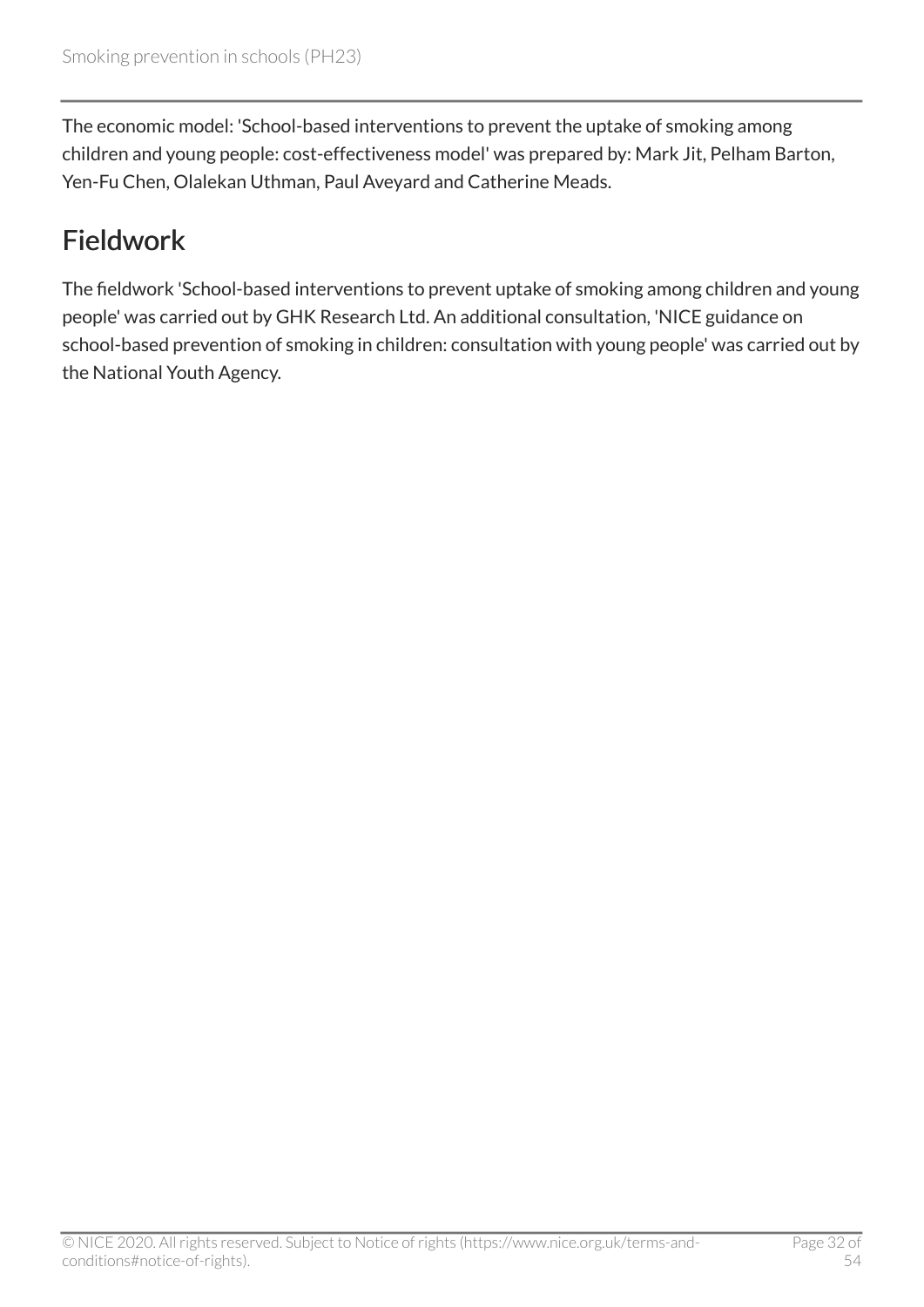# <span id="page-32-0"></span>Appendix B: Summary of the methods used to develop this guidance

# <span id="page-32-1"></span>Introduction

The reports of the reviews and economic analysis include full details of the methods used to select the evidence (including search strategies), assess its quality and summarise it.

The minutes of the PHIAC meetings provide further detail about the Committee's interpretation of the evidence and development of the recommendations.

All supporting documents are listed in appendix  $E$  and are available [online](http://www.nice.org.uk/guidance/ph23).

# <span id="page-32-2"></span>Guidance development

The stages involved in developing public health intervention guidance are outlined in the box below.

- 1. Draft scope released for consultation
- 2. Stakeholder meeting about the draft scope
- 3. Stakeholder comments used to revise the scope
- 4. Final scope and responses to comments published on website
- 5. Evidence review(s) and economic analysis undertaken
- 6. Evidence and economic analysis released for consultation
- 7. Comments and additional material submitted by stakeholders
- 8. Review of additional material submitted by stakeholders (screened against inclusion criteria used in review/s)
- 9. Evidence and economic analysis submitted to PHIAC
- 10. PHIAC produces draft recommendations
- 11. Draft guidance released for consultation and for field testing
- 12. PHIAC amends recommendations
- 13. Final guidance published on website
- 14. Responses to comments published on website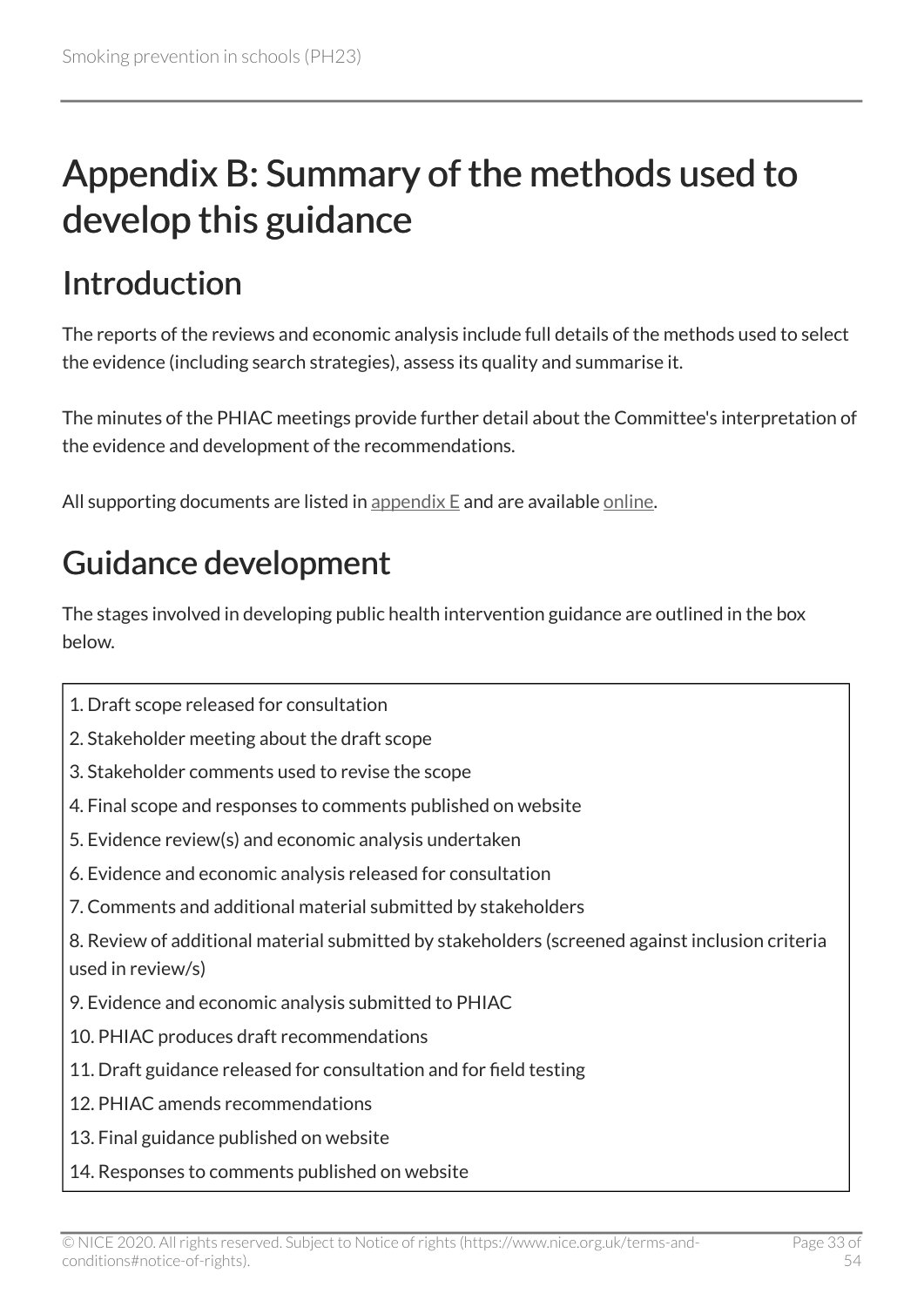## <span id="page-33-0"></span>Key questions

The key questions were established as part of the scope. They formed the starting point for the reviews of evidence and were used by PHIAC to help develop the recommendations. The overarching question was:

• Which school-based interventions, or combination of school-based interventions, are effective and cost effective in preventing children and young people from taking up smoking?

The subsidiary questions were:

- What factors aid the delivery of effective school-based interventions to prevent the uptake of smoking?
- What are the barriers to successful delivery?

These questions were made more specific for the reviews (see reviews for further details).

### <span id="page-33-1"></span>Reviewing the evidence of effectiveness

Both the effectiveness review and the qualitative evidence review made use of the same base literature search. This is detailed below, followed by more information on the specific criteria used by both reviews in selecting evidence.

#### Identifying the evidence

The following databases were searched for relevant studies (searches were conducted for studies published from January 1990 to November 2008):

- ASSIA (Applied Social Science Index and Abstracts)
- Cochrane Library (Wiley):
	- Cochrane Database of Systematic Reviews (CDSR)
	- Cochrane Central Register of Controlled Trials (CENTRAL)
- EMBASE
- ERIC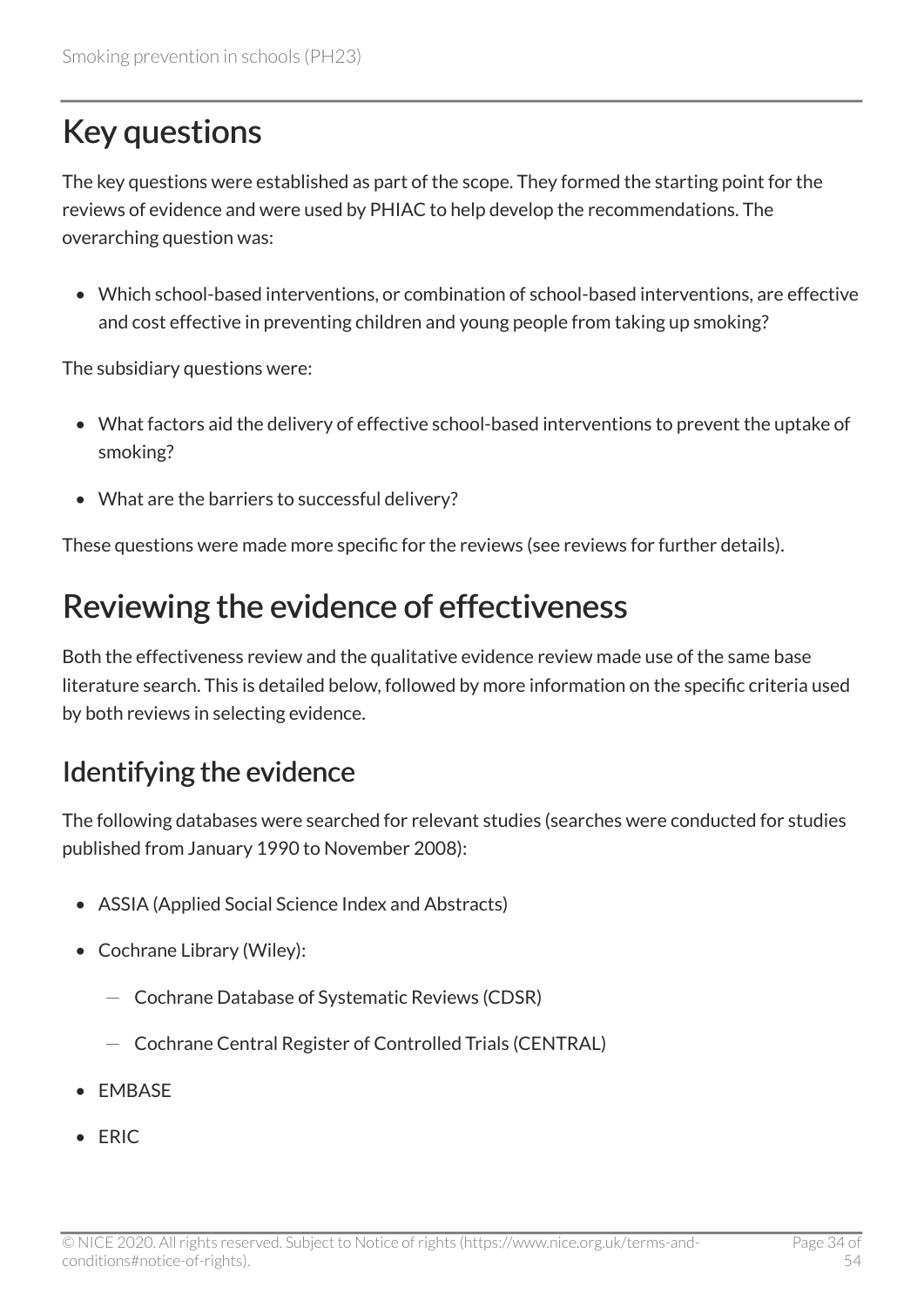- MEDLINE
- Health Management Information Consortium (HMIC)
- PsycINFO
- York Centre for Reviews and Dissemination database (Database of Abstracts of Reviews of Effects [DARE] and Health Technology Assessment [HTA] database)

The database searches were supplemented by searches of the following websites:

- ARIE website and database
- [ASH](http://www.ash.org.uk/) (Action on Smoking and Health)
- [ASH Scotland](http://www.ashscotland.org.uk/)
- [ASH Wales](http://www.ashwales.org.uk/)
- [Bandolier](http://www.medicine.ox.ac.uk/bandolier/index.html)
- [Centre for UK Tobacco Control Research](http://www.ctcr.stir.ac.uk/)
- [Clinical Evidence](http://clinicalevidence.bmj.com/ceweb/conditions/index.jsp)
- [Cochrane Public Health Group](http://www.ph.cochrane.org/en/index.html)
- [Department for Children, Schools and Families](http://www.dcsf.gov.uk/)
- '[Every child matters: change for children'](http://www.education.gov.uk/)
- [Health Scotland](http://www.healthscotland.com/)
- ['National service framework for children, young people and maternity services' case studies](http://www.dh.gov.uk/) [database](http://www.dh.gov.uk/)
- [NICE website](http://www.nice.org.uk/about/who-we-are/history-of-nice/health-development-agency) for previous Health Development Agency publications at and [NICE public](http://www.nice.org.uk/guidance) [health guidance](http://www.nice.org.uk/guidance)
- Public health observatories (East Midlands, Eastern Region, London, North East, North West, Scotland, South East, South West, West Midlands, Yorkshire and Humber, Wales Centre for Health)
- [Quit](http://www.quit.org.uk/)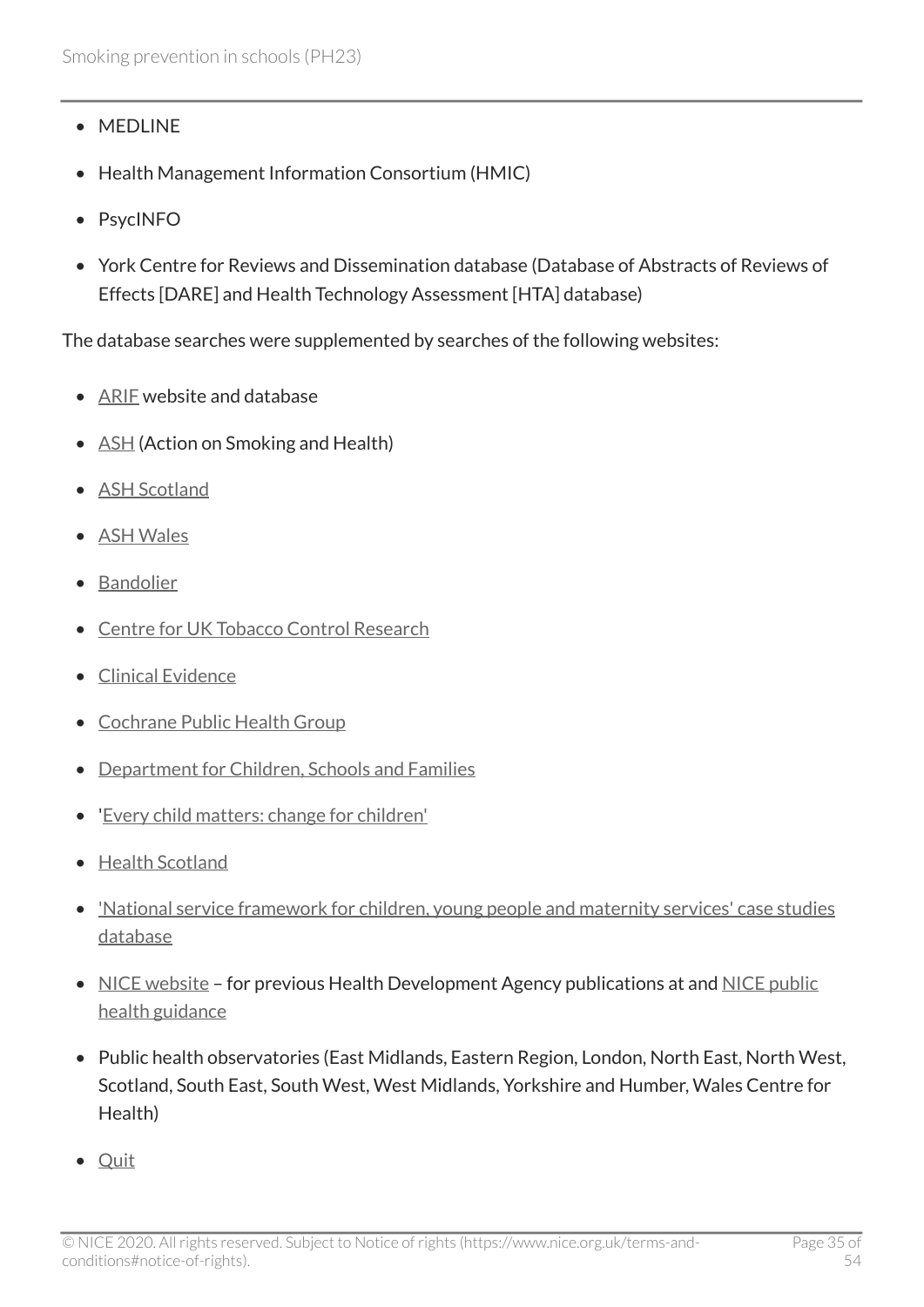- [The Campbell Collaboration](http://www.campbellcollaboration.org/)
- [The Evidence for Policy and Practice Information and Co-ordinating Centre](http://eppi.ioe.ac.uk/cms) (EPPI-Centre Social Science Research Unit, Institute of Education, University of London)
- [The Trials Register of Promoting Health Interventions](http://eppi.ioe.ac.uk/webdatabases/Intro.aspx?ID=5) (TRoPHI)
- [TRIP database](http://www.tripdatabase.com/index.html)
- [UK Public Health Association](http://www.ukpha.org.uk/) [link broken]

#### Selection criteria

Inclusion and exclusion criteria for each review varied and details can be found [online.](http://www.nice.org.uk/guidance/ph23)

Review 1 (the effectiveness review) included:

• randomised controlled trials (RCTs) with a follow-up of 6 months or more and with a sample size of 500 or greater. They had to include a comparator and report a change in smoking prevalence as an outcome.

Review 2 (the qualitative review) included:

• studies that involved qualitative reporting of outcomes.

In general, studies were included in both reviews if they:

- addressed the prevention of smoking among children and young people aged under 19 who attended an educational institution
- were school-based or included a school-based component as part of a combined intervention
- were conducted in Organization for Economic Cooperation and Development (OECD)-listed countries
- were published in English from 1990 onwards
- were reported in English.

Studies were excluded from review 1 if they were not an RCT, had a follow-up of less than 6 months and the sample size was less than 500.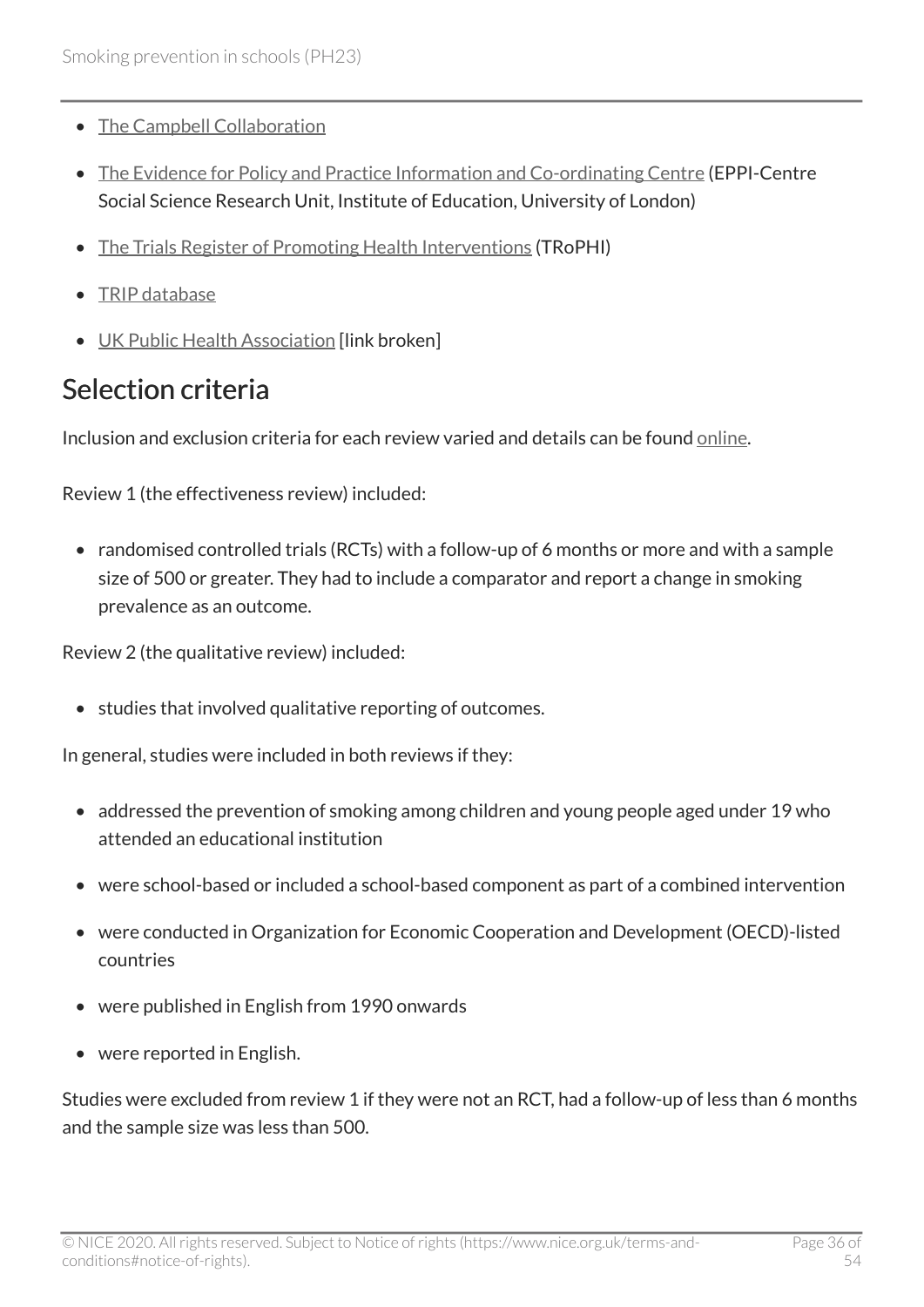Studies were excluded from both reviews if they:

- focused on:
	- children under age 5 who do not attend an educational institution
	- $-$  children and young people who are educated at home
	- children and young people who are excluded from school
	- $-$  young people aged over 16 who are not in education
	- $-$  young people aged 19 and older
- had no school component
- were conducted in non-OECD countries
- were published before 1990
- were not published in English.

### Quality appraisal

Included papers in both reviews were assessed for methodological rigour and quality using the NICE methodology checklist, as set out in the NICE technical manual 'Methods for the development of NICE public health guidance' (see [appendix E\)](http://www.nice.org.uk/guidance/ph23/chapter/appendix-e-supporting-documents). Each study was graded  $(++, +, -)$  to reflect the risk of potential bias arising from its design and execution.

#### Study quality

++ All or most of the methodology checklist criteria have been fulfilled. Where they have not been fulfilled, the conclusions are thought very unlikely to alter.

+ Some of the methodology checklist criteria have been fulfilled. Those criteria that have not been fulfilled or not adequately described are thought unlikely to alter the conclusions.

– Few or no methodology checklist criteria have been fulfilled. The conclusions of the study are thought likely or very likely to alter.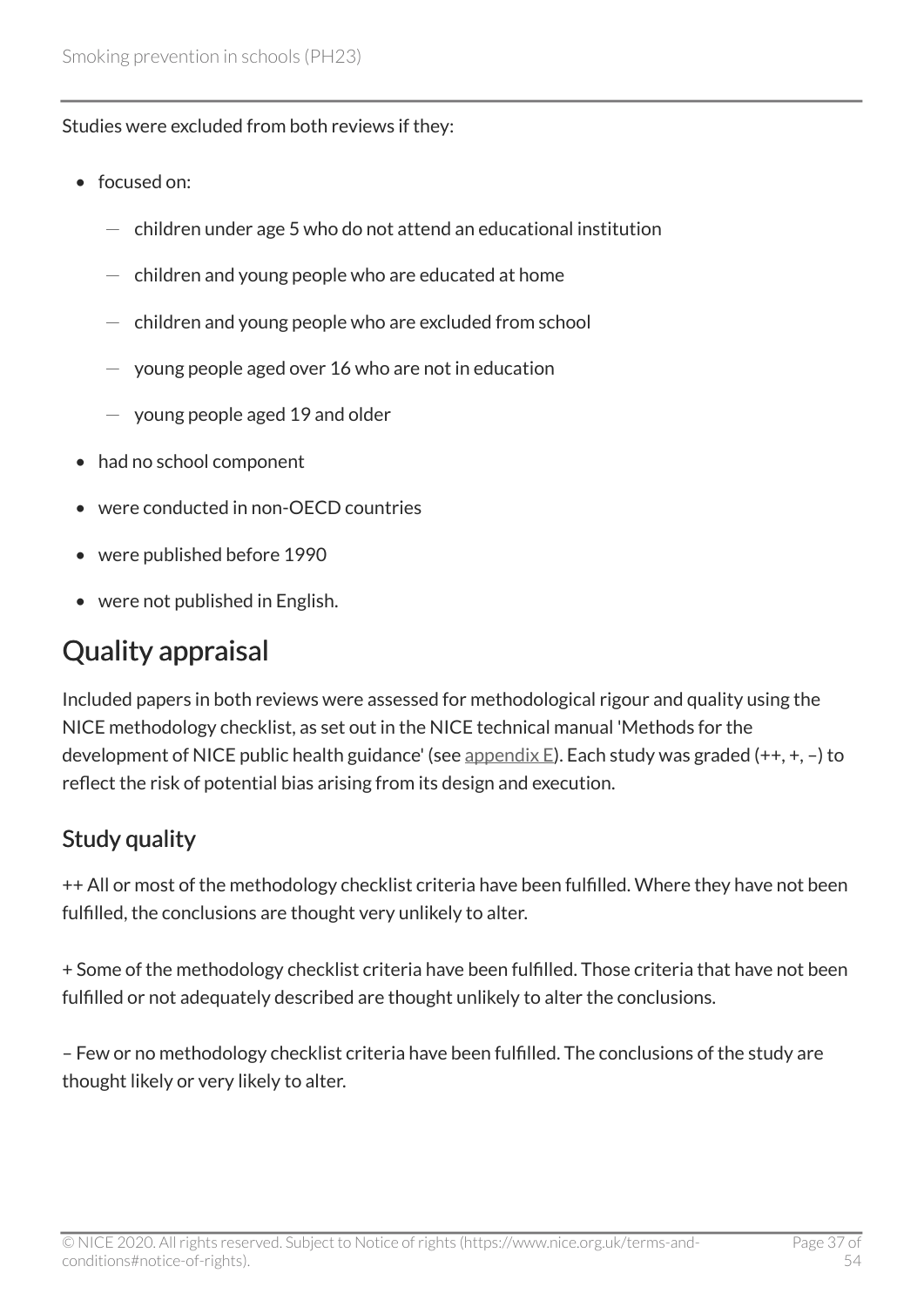#### Summarising the evidence and making evidence statements

The review data was summarised in evidence tables (see full reviews).

The findings from the reviews were synthesised and used as the basis for a number of evidence statements relating to each key question. The evidence statements were prepared by the external contractors (see appendix  $\Delta$ ). The statements reflect their judgement of the strength (quantity, type and quality) of evidence and its applicability to the populations and settings in the scope.

### <span id="page-37-0"></span>Economic analysis

The economic analysis consisted of a review of economic evaluations and a cost-effectiveness analysis.

#### Review of economic evaluations

A systematic review of economic literature was undertaken by searching major bibliographic databases from their inception up to October 2008. These included:

- ASSIA
- Cochrane Library
- EMBASE
- ERIC
- HMIC
- MEDLINE
- PsycINFO
- York Centre for Reviews and Dissemination database.

This database search was supplemented by searches of selected websites.

Economic evaluations were selected if they:

- were conducted in OECD countries
- were published in English from 1990 onwards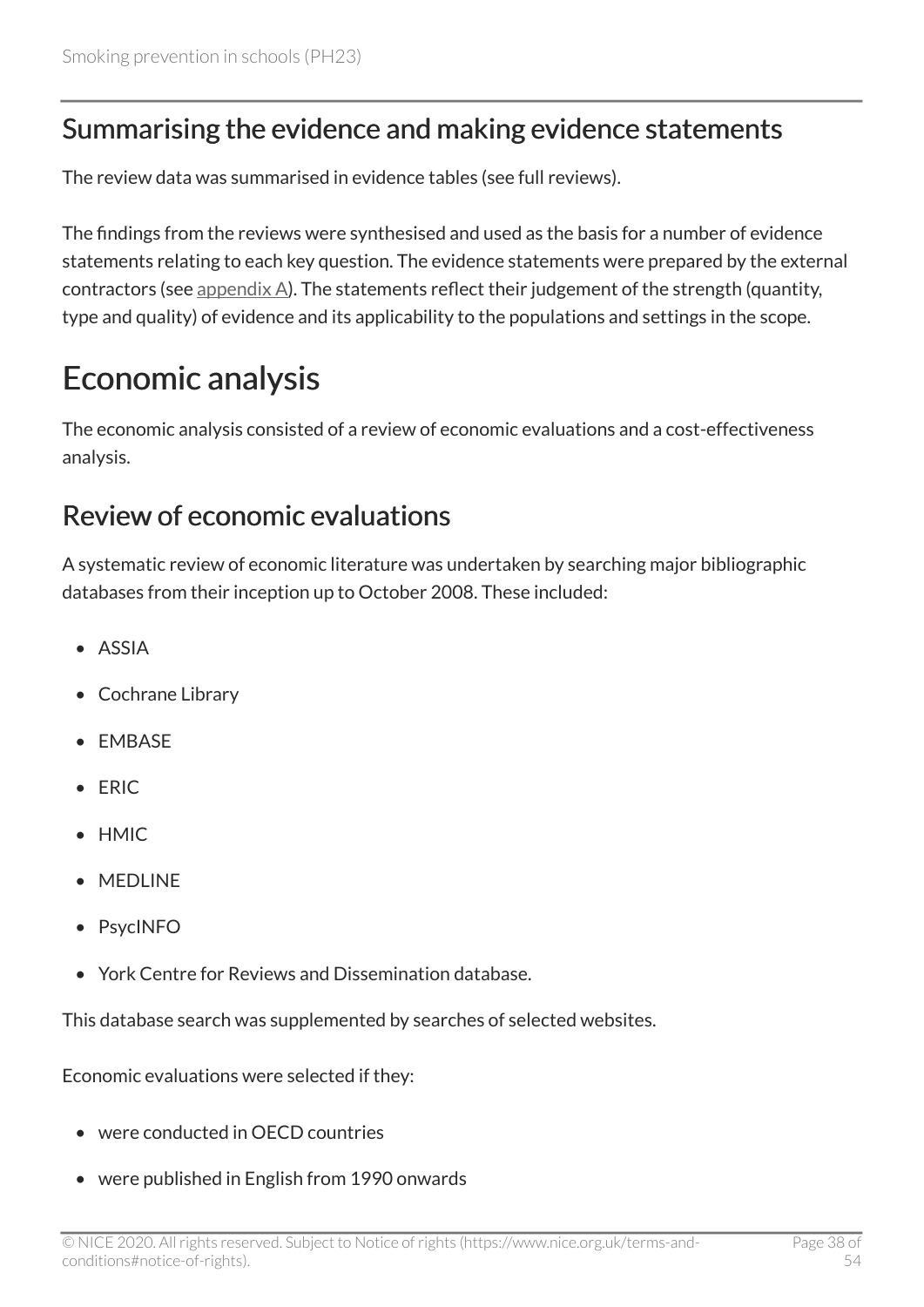• assessed the cost-effectiveness of school-based interventions to prevent the uptake of smoking among children and young people.

The methodological quality of each study was rated using the Drummond checklist, and its applicability to the relevant population in the UK assessed. Applicability for economic evaluations was assessed on the basis of two dimensions:

- Whether or not the population being studied was comparable to the current UK population.
- Whether or not the methodology of the study was likely to yield results similar to a study based on the NICE reference case.

### Cost-effectiveness analysis

A number of assumptions were made which could underestimate or overestimate the cost effectiveness of the interventions (see review modelling report for further details).

An economic model was constructed to incorporate data from the reviews of effectiveness and cost effectiveness. The results are reported in: ['School-based interventions to prevent the uptake](http://www.nice.org.uk/guidance/ph23) [of smoking among children and young people: cost-effectiveness model'.](http://www.nice.org.uk/guidance/ph23) 

# <span id="page-38-0"></span>Fieldwork

Fieldwork was carried out to evaluate how relevant and useful NICE's recommendations are for practitioners and how feasible it would be to put them into practice. It was conducted with practitioners and commissioners involved in tobacco control, health promotion and education services. This included those working in local authorities, educational establishments, the NHS and the voluntary sector.

The fieldwork comprised:

- 18 focus groups carried out by GHK Consulting Ltd with commissioners, tobacco control specialists, Healthy Schools coordinators, teachers, youth workers and voluntary organisation staff in all nine English regions.
- Four workshops carried out by the National Youth Agency with schoolchildren aged 11–17 years based in urban and rural locations.

The main issues arising from the resulting two studies are set out in appendix  $C$  under fieldwork findings. The full fieldwork reports, 'School-based interventions to prevent the uptake of smoking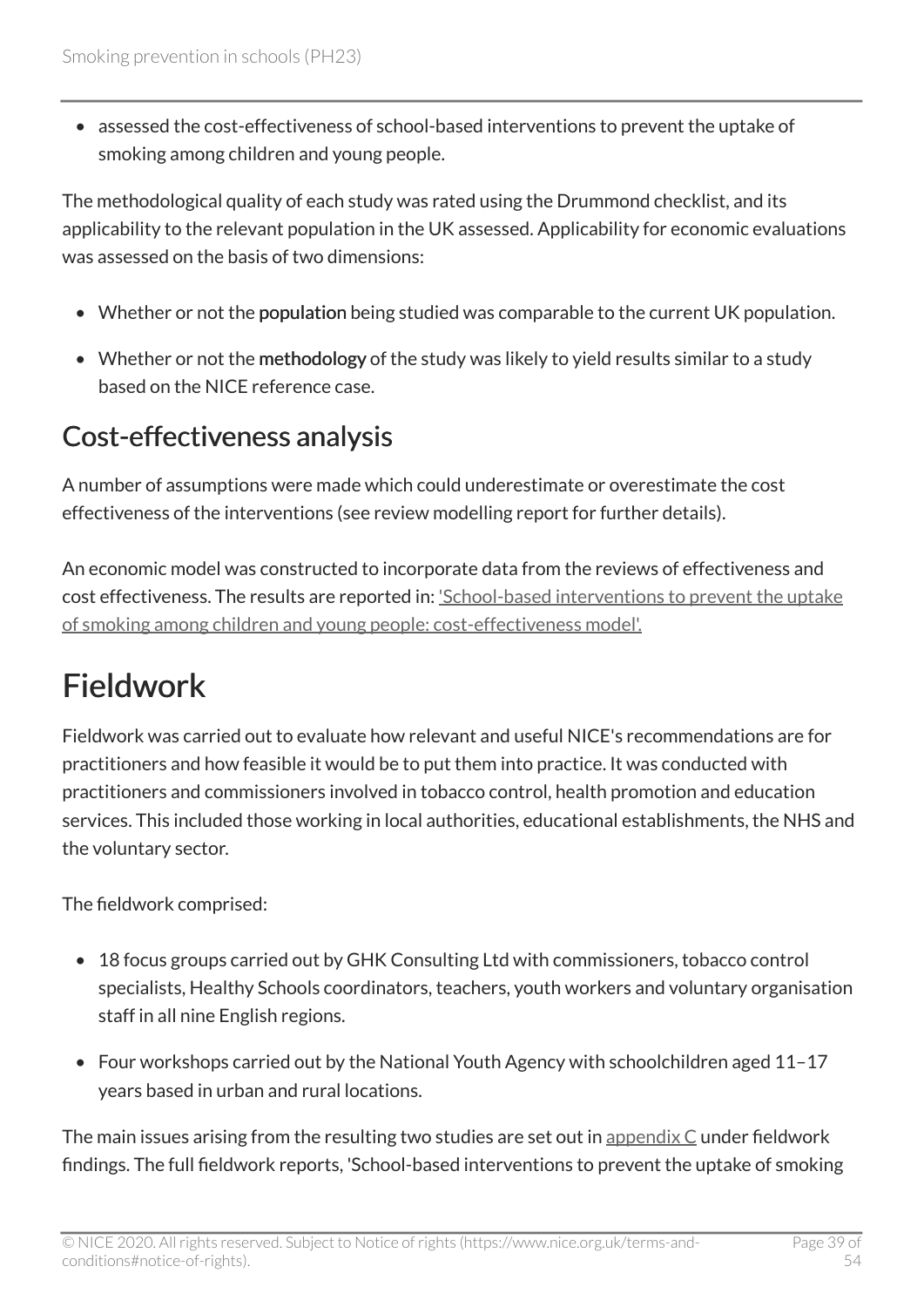among children and young people' and 'NICE guidance on school-based prevention of smoking in children: consultation with young people', are [available](http://www.nice.org.uk/guidance/ph23).

### <span id="page-39-0"></span>How PHIAC formulated the recommendations

At its meeting in May 2009 PHIAC considered the evidence reviews and review of cost effectiveness to determine:

- whether there was sufficient evidence (in terms of quantity, quality and applicability) to form a judgement
- whether, on balance, the evidence demonstrates that the intervention is effective, ineffective or equivocal
- where there is an effect, the typical size of effect.

PHIAC developed draft recommendations through informal consensus, based on the following criteria.

- Strength (quality and quantity) of evidence of effectiveness and its applicability to the populations/settings referred to in the scope.
- Effect size and potential impact on the target population's health.
- Impact on inequalities in health between different groups of the population.
- Cost effectiveness (for the NHS and other public sector organisations).
- Balance of risks and benefits.
- Ease of implementation and any anticipated changes in practice.

Where possible, recommendations were linked to an evidence statement(s) (see appendix  $C$  for details). Where a recommendation was inferred from the evidence, this was indicated by the reference 'IDE' (inference derived from the evidence).

The draft guidance, including the recommendations, was released for consultation in September 2009. At its meeting in November 2009, PHIAC amended the guidance in light of comments from stakeholders, experts and the fieldwork. The guidance was signed off by the NICE Guidance Executive in January 2010.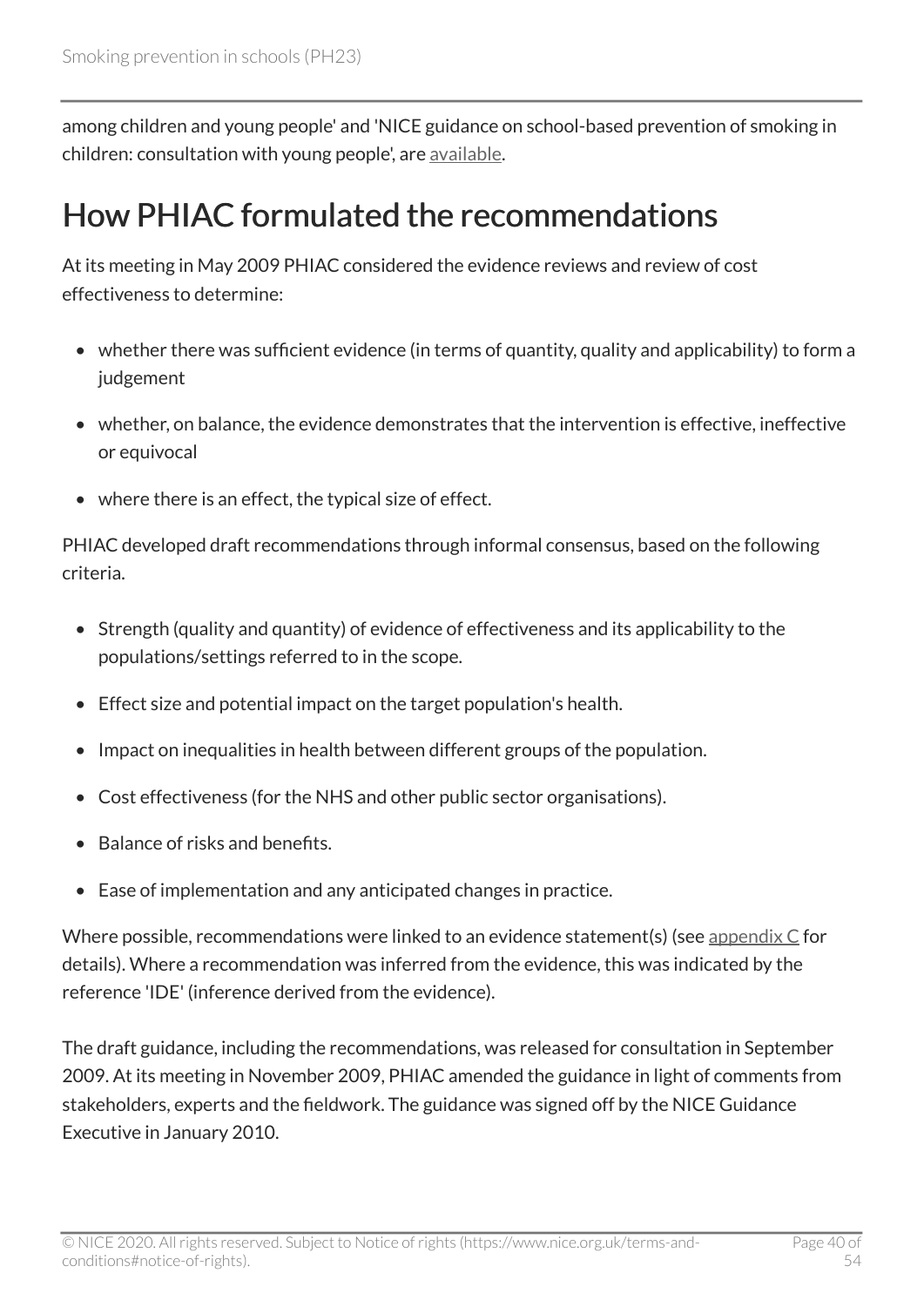# <span id="page-40-0"></span>Appendix C: The evidence

This appendix lists evidence statements from two reviews provided by external contractors (see appendix  $\Delta$ ) and links them to the relevant recommendations (see appendix  $\Delta$  for the key to quality assessments). The evidence statements are presented here without references – these can be found in the full review (see appendix  $E$  for details). It also sets out a brief summary of findings from the economic appraisal.

Evidence statement ES8 indicates that the linked statement is numbered ES8 in the review 'Schoolbased interventions to prevent the uptake of smoking among children and young people: effectiveness review'. Evidence statement QR3 indicates that the linked statement is numbered QR3 in the review 'Facilitators and barriers to the delivery of school-based interventions to prevent the uptake of smoking among children: a systematic review of qualitative research'.

The reviews and economic appraisal are available on the NICE [website](http://www.nice.org.uk/guidance/ph23). Where a recommendation is not directly taken from the evidence statements, but is inferred from the evidence, this is indicated by IDE (inference derived from the evidence) below.

Recommendation 1: evidence statements QR1, QR5

Recommendation 2: evidence statements ES1, ES7, ES13, ES19, ES21, ES26, QR4, QR6

Recommendation 3: evidence statements ES11, QR3; IDE

Recommendation 4: evidence statement QR4

Recommendation 5: IDE

### <span id="page-40-1"></span>Evidence statements

### Evidence statement ES1

There is evidence from 27 studies that provided usable data for meta-analysis that interventions may be effective. Meta-analysis of 27 randomised controlled trials (RCTs) demonstrated a significant intervention effect for school-based intervention for preventing uptake of smoking among children. There was moderate statistical heterogeneity between the trial results.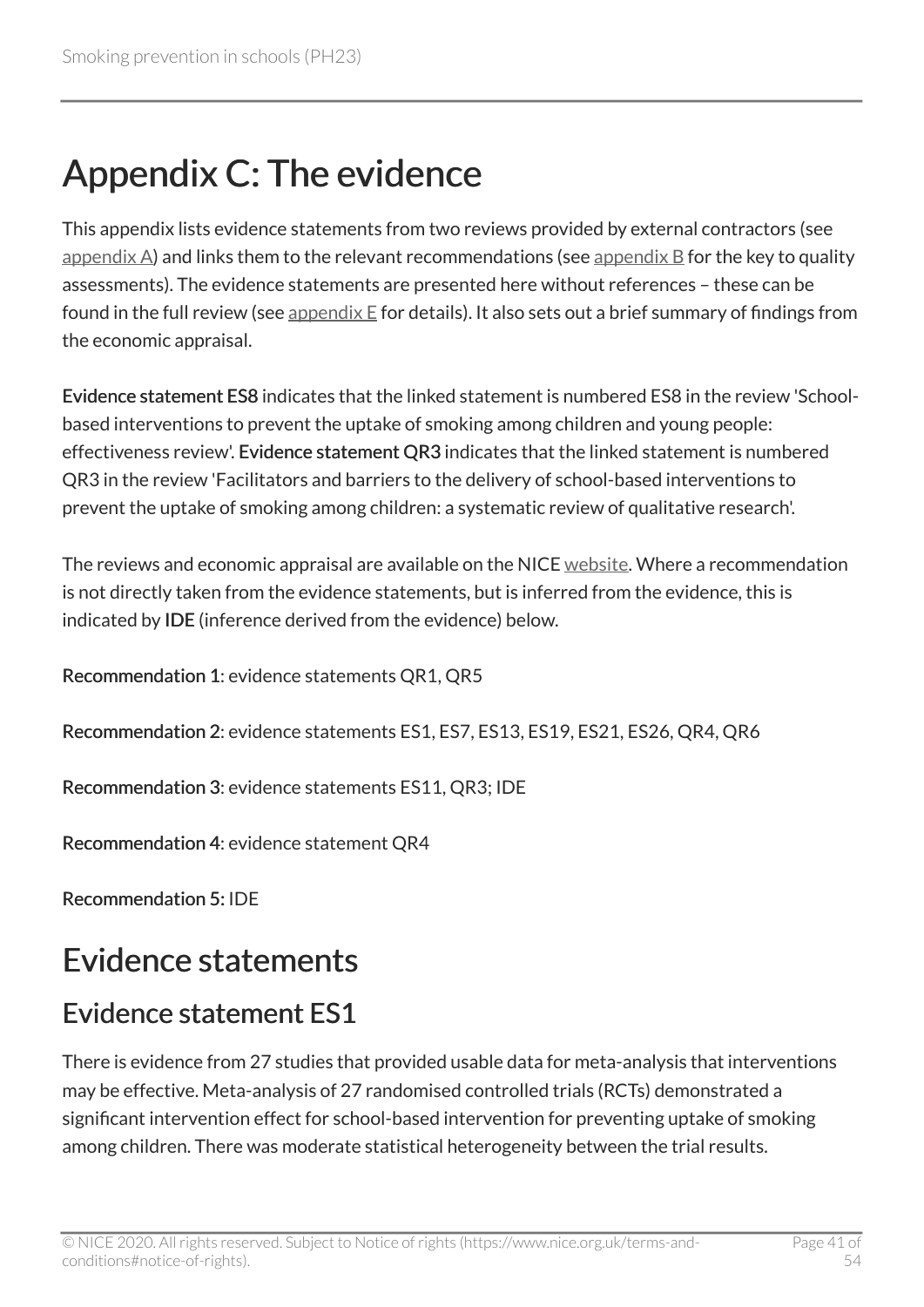Applicability: most of the studies took place outside of the UK It is not clear if these findings are directly applicable to the UK.

### Evidence statement ES7

There is moderate evidence indicating that multi-component interventions incorporating both school and community components (with or without an additional family component) are ineffective in preventing the uptake of smoking compared to usual education. Five RCTs provided evidence comparing a multi‐component intervention that incorporates both school and community components to usual education (three [+] USA), one [-] Australia, one [-] UK). Four of the studies (two [+] USA, one [-] Australia, one [-] UK) found no significant difference between the multicomponent intervention group and the usual education group during a maximum follow-up between 6 months (one study [‐] UK).and 5 years (one study [+] USA). One study ([+] USA) found no difference at 3-year follow-up and small, marginally significant positive or negative intervention effects (depending on the school component) at 4-year follow-up.

### Evidence statement ES11

It is not clear whether effectiveness of school-based smoking prevention programmes depend on the status of the person delivering it. There is conflicting evidence whether peer-led programmes produced most effective intervention effects on smoking initiation. It is important to note that a peer-led programme may be differentially effective based on how leaders are selected and how groups are formed, and may be curriculum-dependent. There is some evidence that teacher-led, health educator-led, and peer-led programmes tend to be equally effective.

Seven RCTs examined whether effectiveness of school-based smoking prevention programmes depend on the status of the person delivering it.

Three other studies provided evidence that peer-led interventions tend to enhance smoking prevention programmes. For example, results from one (+) USA RCT showed a marked suppression in the onset of both experimental and regular smoking among those students exposed to the resistance training with peer involvement. Similarly, one (-) USA RCT found that a cognitivebehavioural approach when carried out by peer-leaders and when additional boosters are provided can reduce tobacco use. Yet one (+) USA RCT provided evidence that a peer-led programme will be differentially effective based on how leaders are selected and how groups are formed, and this effect may be curriculum dependent.

In one RCT ([-] USA), there was no statistically significant difference in regular smoking rates among students taught by health educators and those taught by adult teachers assisted by older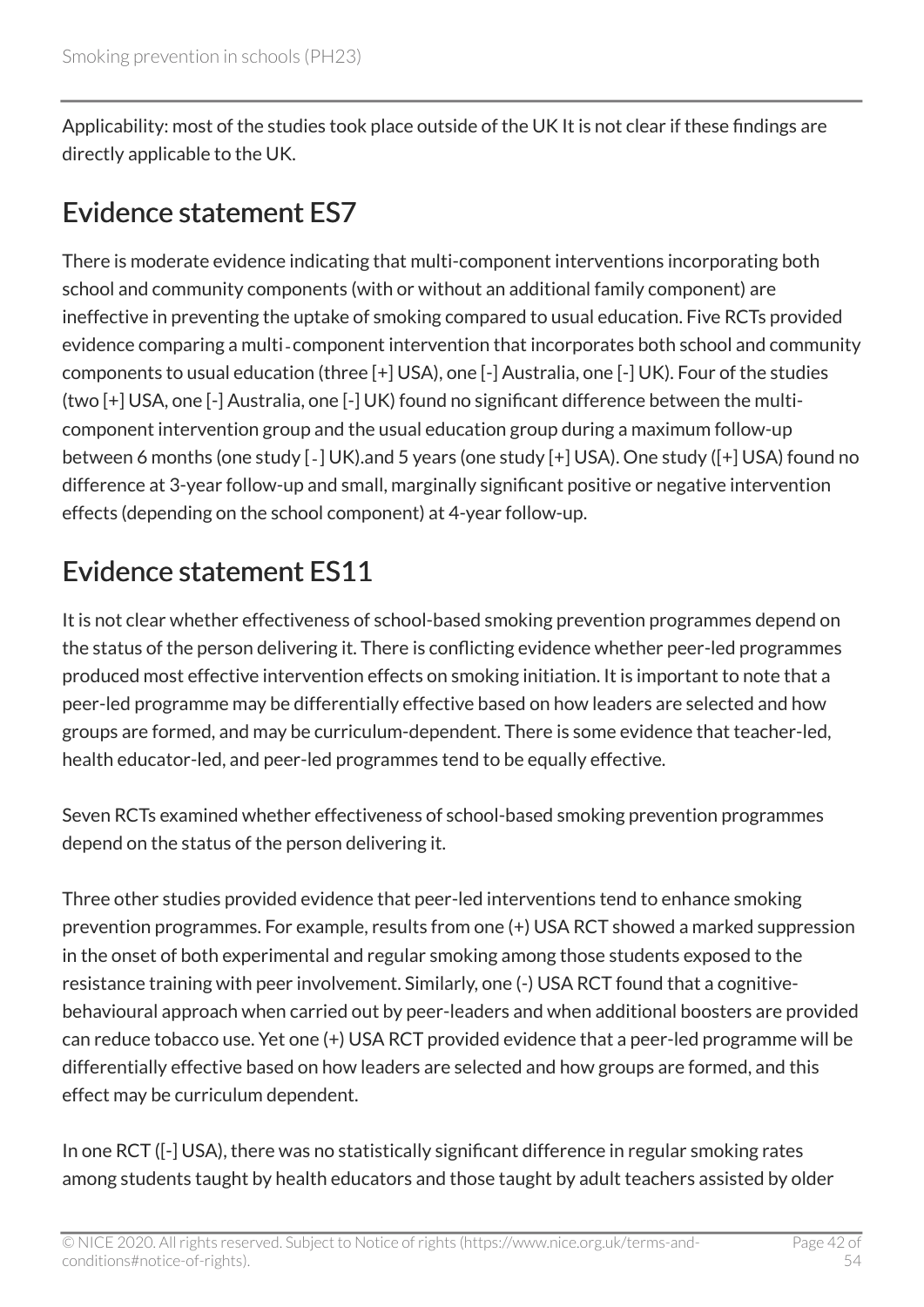teens. One (++) UK RCT found that the effect of ASSIST intervention was much the same for peer supporters and non-peer supporters. Similarly, one (-) Australia RCT confirmed non-superiority of peer-led programmes to teacher-led programmes. However, this result was gender-specific.

Both the teacher-led and peer-led programmes reduced, to about the same degree, the uptake of smoking by girls while only the teacher-led programme appeared to be effective in boys. One (++) Canada RCT provided evidence that teachers and nurses were equally effective providers regardless of delivery method. While, one (-) USA RCT reported that students exposed to interactive health educator-led interventions were less likely to use tobacco compared to those not exposed to health educator-led instruction.

Applicability: most of the studies were conducted in the USA. It is not clear if these findings are directly applicable to the UK since the interventions under investigation are specific to USA. Furthermore, demographics of the participants are different from those in the UK. Only one (++) UK study is likely to be directly applicable.

#### ASSIST intervention model

A Stop Smoking In Schools Trial (ASSIST) was a randomised controlled trial involving the use of peer supporters to encourage year eight students (aged 12 and 13) not to smoke. Initially, all year eight students were asked to fill in a questionnaire to nominate the peer supporters. They were asked questions such as, 'who do you respect in year eight in your school?'; and 'who are good leaders in sports or other group activities in year eight in your school?' Those nominated took part in a 2-day external training session led by trainers experienced in youth work and a public health specialist. Following the training, the peer supporters spent 10 weeks having informal conversations about smoking with their class mates. These took place during travel to and from school, break and lunchtime and after school. The peer supporters logged the conversations in a simple diary. The trainers had four follow-up meetings with them to help solve any problems and monitor the diaries.

#### Evidence statement ES13

There is clear evidence that the addition of booster sessions enhanced effectiveness of main programmes.

Four studies (one [++] and three [-]) analysed effectiveness of booster sessions. Evidence from one (++) USA study suggests that addition of booster sessions significantly enhanced the effectiveness of the main programme and was more effective than the delayed programme controls. One (-) USA study found that boosters can be an effective tool for maintaining or increasing the effectiveness of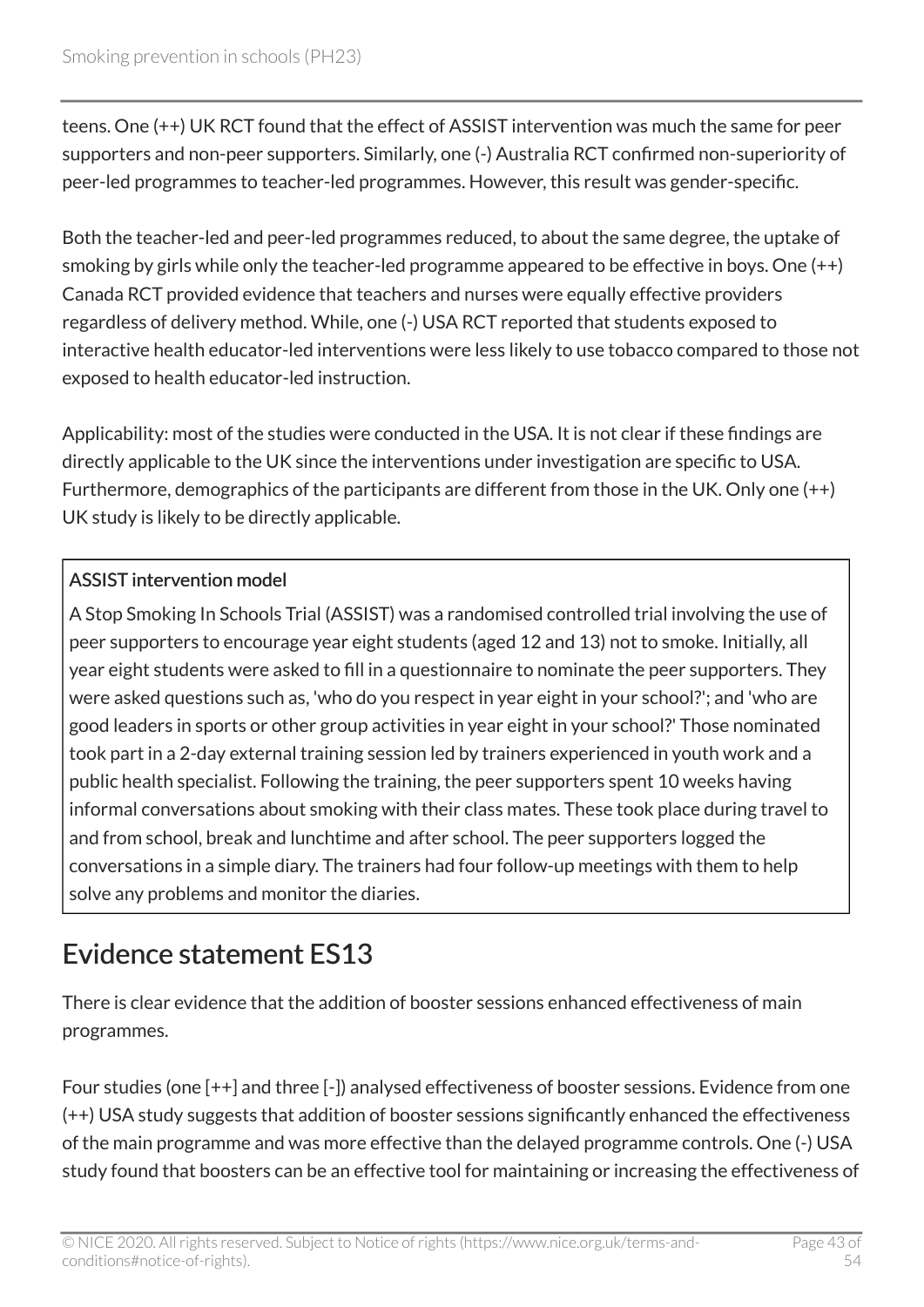smoking prevention programmes. One (-) USA study revealed that addition of booster sessions to cognitive-behavioural approach can reduce tobacco use. Another (-) USA study showed that continued intervention students reported significantly less smoking than lapsed intervention and continued control students.

Applicability: all four studies were conducted in the USA. It is not clear if the findings are directly relevant to the UK.

### Evidence statement ES19

There is conflicting evidence of differential effect of intervention according to the sex of the target audience. There is moderate evidence that sex is an important predictor of post-test smoking, but direction of effect (either in male or female student) is inconclusive. Furthermore, association of sex with smoking prevalence depends on how the outcome was measured. One recent study ([+] UK) found no significant difference in effectiveness of school-based intervention among male and female students.

Another study ([++] USA) provided no evidence of Hutchinson Smoking Prevention Project impact on the prevalence of daily smoking, either for girls or for boys. Three studies (one [++] Canada; one [+] Canada and one [-] USA) demonstrated that the intervention was more effective among male students; while only one study ([-] Australia) found that both teacher-led and peer-led programmes reduced the taking up of smoking by girls to about the same degree.

There was also conflicting evidence from nine studies whether sex was an important predictor of post-test smoking. Only one study ([-] The Netherlands) provided evidence that sex was not associated with post-test smoking. Two studies (one [+] USA and one [-] USA) found that female students were more likely than male students to have reported smoking at follow-up and only one study ([-] Australia) found that boys were less likely than girls to have reported smoking at followup. Yet, three studies (two [-] USA; and one [-] The Netherlands) revealed that males were more likely to be a smoker than their female counterparts. Another two studies (one [+] USA and one [+] Italy), demonstrated that compared to male students, female students were less likely to have used tobacco.

Applicability: most of the studies were conducted in the USA. It is not clear if these findings are directly applicable to the UK since the interventions under investigation are specific to the USA. Furthermore, demographics of the participants are different from those in the UK. Only one study is likely to be directly applicable.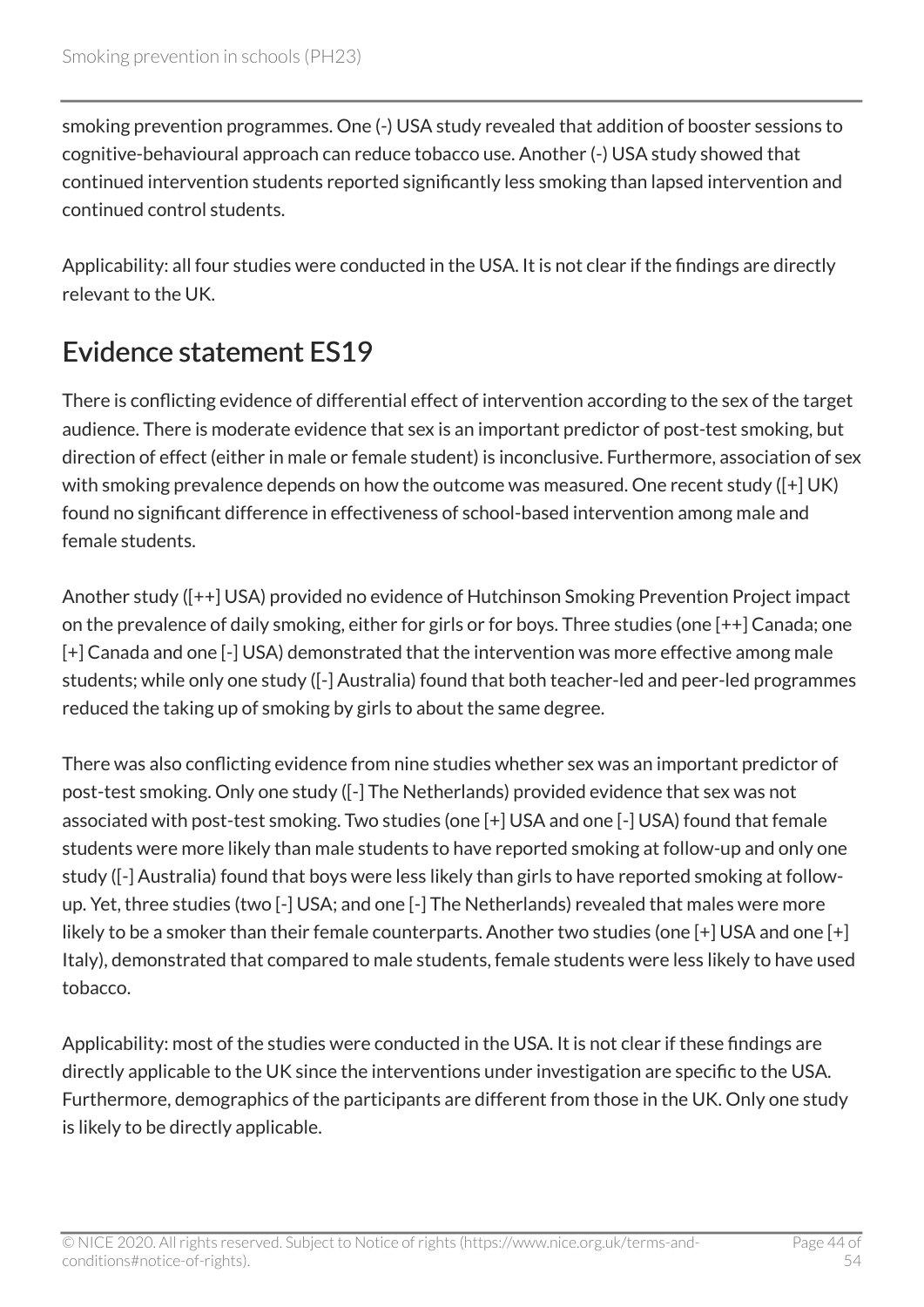### Evidence Statement ES21

There is moderate evidence that ethnicity is an important predictor of smoking behaviour, such that white students were less likely to be smokers. Similarly, there is moderate evidence that the observed association between race and smoking behaviour depended on how the outcome was measured.

Four studies (two [+] USA and two [-] USA) specifically studied whether ethnicity is an important factor in predicting post-test smoking among students exposed to school-based smoking prevention programmes. Only one study ([-] USA) demonstrated no association between ethnicity and smoking status. However, three studies found that ethnicity was an important factor in predicting post-test smoking behaviour. For example, one study ([+] USA) provided evidence that white students were less likely to be classified as smoker. Two studies (one [+] USA and one [-] USA) revealed that ethnicity affects smoking prevalence depending on how the outcome was measured. One multi-country study ([-] EU) in six European countries, provided evidence that in The Netherlands there was differential significant effects for adolescents with a Dutch and non-Dutch origin. The Dutch ESFA programme was effective for non-native adolescents with fewer new weekly smokers compared to new weekly smokers in the control group. An opposite effect was found in native Dutch adolescents with more new weekly smokers in the experimental compared to new smokers in the control group.

Applicability: none of the studies were conducted in the UK. It is not clear if the USA/EU findings are directly applicable to the UK since the school-based prevention programmes under investigation are specific to USA. Furthermore, demographics of the participants are different from those in the UK.

#### Evidence statement ES26

In one RCT, engagement with the intervention (reported programme interesting/very interesting and useful) was shown to be related to follow-up smoking status; those engaging being less likely to be smokers at 1 year.

### Evidence statement QR1

Delivery context: evidence from two UK (one [++], one [+]), one Canadian (++) and three American (all [+]) qualitative studies suggests that aspects of the delivery context of school-based interventions act as barriers or facilitators to effective delivery. The main facilitators were:

• timing the intervention to suit (that is, not conflict with) school-assessment schedules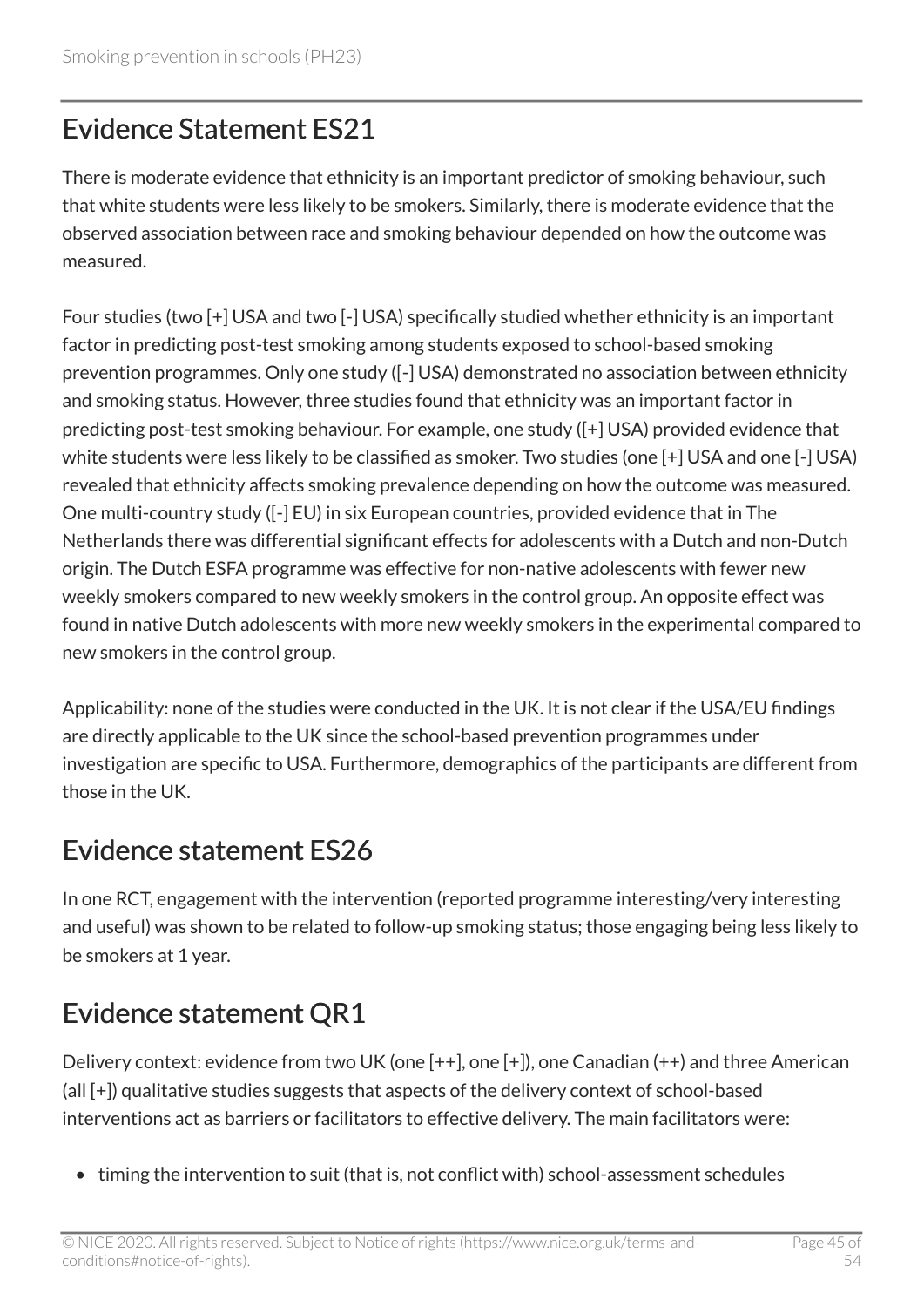- timing the intervention to include multiple sessions over the course of a school year
- reinforcing smoking prevention messages in school curricula until school leaving age
- delivering school-based prevention interventions as part of a wider tobacco control strategy
- involving key partner organisations in design and delivery (such as the school nursing service and universities).

The main barrier was delivering the intervention in a setting where teachers and other school staff are smokers.

### Evidence statement QR3

Peer interventions: there is evidence from three UK (two [++] and one [+]) and one American (+) study and one systematic review (++) that interventions that directly address peer smoking norms through involving young people in delivery can facilitate the successful implementation of schoolbased prevention interventions. The main facilitators to the delivery of peer interventions were:

- nomination of peer supporters by fellow students
- training for peer supporters delivered away from school and by external professionals
- flexibility for peer supporters in how and when they deliver the intervention
- adding 'value' to peer intervention by inclusion of other prevention education materials (such as videos) in schools
- good communication between the external intervention development or research team and school staff.

Barriers to the delivery of peer interventions were:

- teacher's concern about 'suitability' of some peer supporters selected by fellow students
- peer norms and peer group structure can influence how much and when adolescents smoke, and can also influence the extent to which young people are receptive to prevention messages delivered by peers.

### Evidence statement QR4

Delivery mechanisms: there is evidence from three UK (one [++], one [+] and one [-]) and three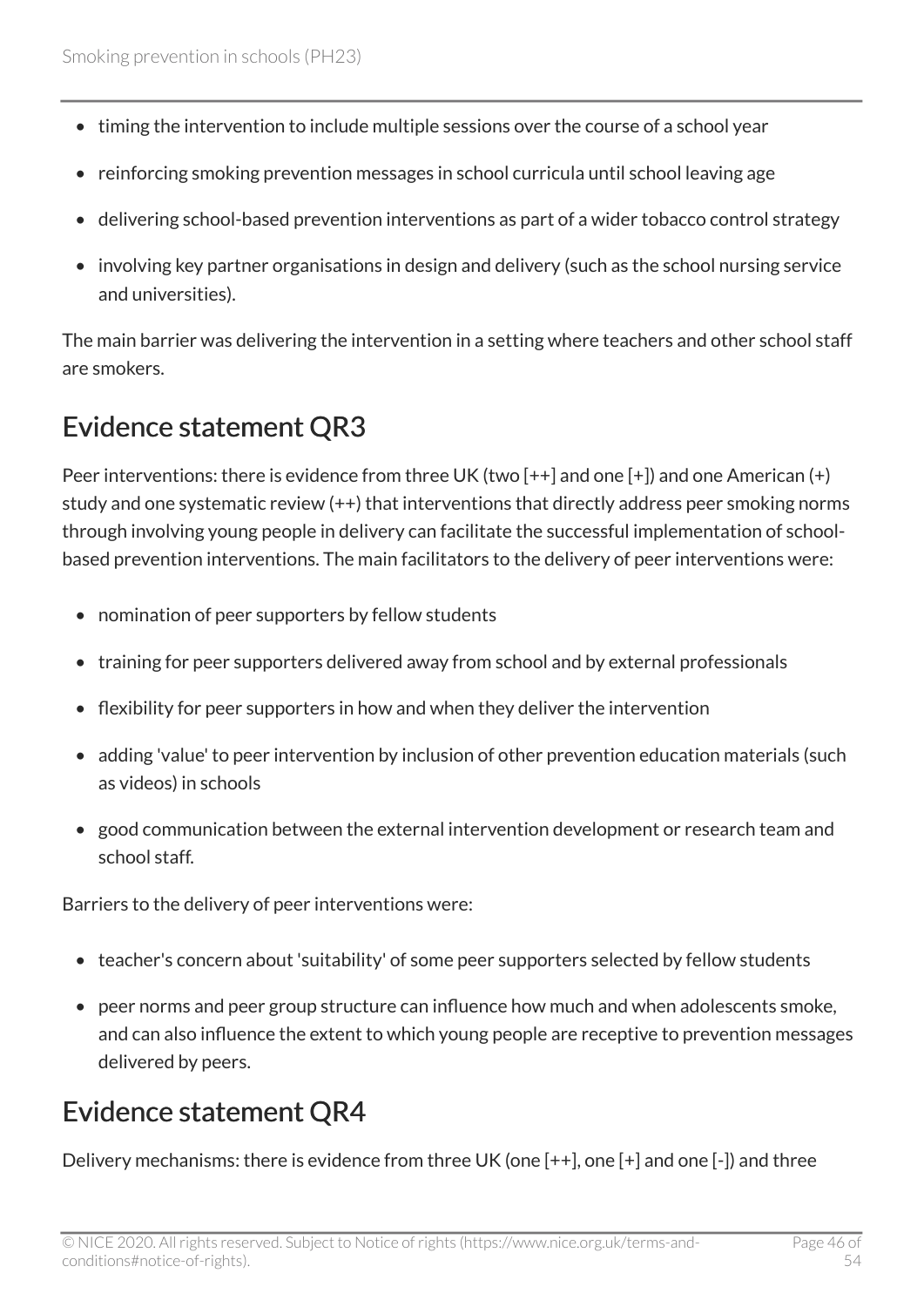American (all [+]) qualitative studies that specific elements of the delivery mechanism for schoolbased prevention interventions can act as facilitators or barriers. Facilitators include:

- delivery of the intervention by trusted external professionals (such as doctors)
- delivery of the intervention by non-smoking teachers
- delivery of the intervention by teachers with higher self-efficacy
- involvement of parents in delivery (primarily delivery of supporting materials at home).

Barriers included:

- delivery of the intervention by teachers who are reluctant to discuss parental smoking
- delivery of the intervention by teachers who use outdated methods to communicate prevention messages.

### Evidence statement QR5

Smokefree schools: there is evidence from one UK (+), one Canadian (++) and one American (-) study that the extent and enforcement of smokefree school policies can act as a facilitator or barrier to school-based smoking prevention. Facilitators included:

- smokefree policies that include all internal areas and all school grounds
- smokefree policies that applied to staff as well as pupils.

Barriers included:

- existing designated smoking areas in school grounds or buildings
- poor enforcement of smokefree policies.

### Evidence statement QR6

Programme content: there is evidence from seven American (all [+]), one Canadian (++) and one UK (-) qualitative studies that specific elements of programme content can act as facilitators or barriers to the delivery of school-based prevention interventions. Facilitators include:

• content that is innovative and interactive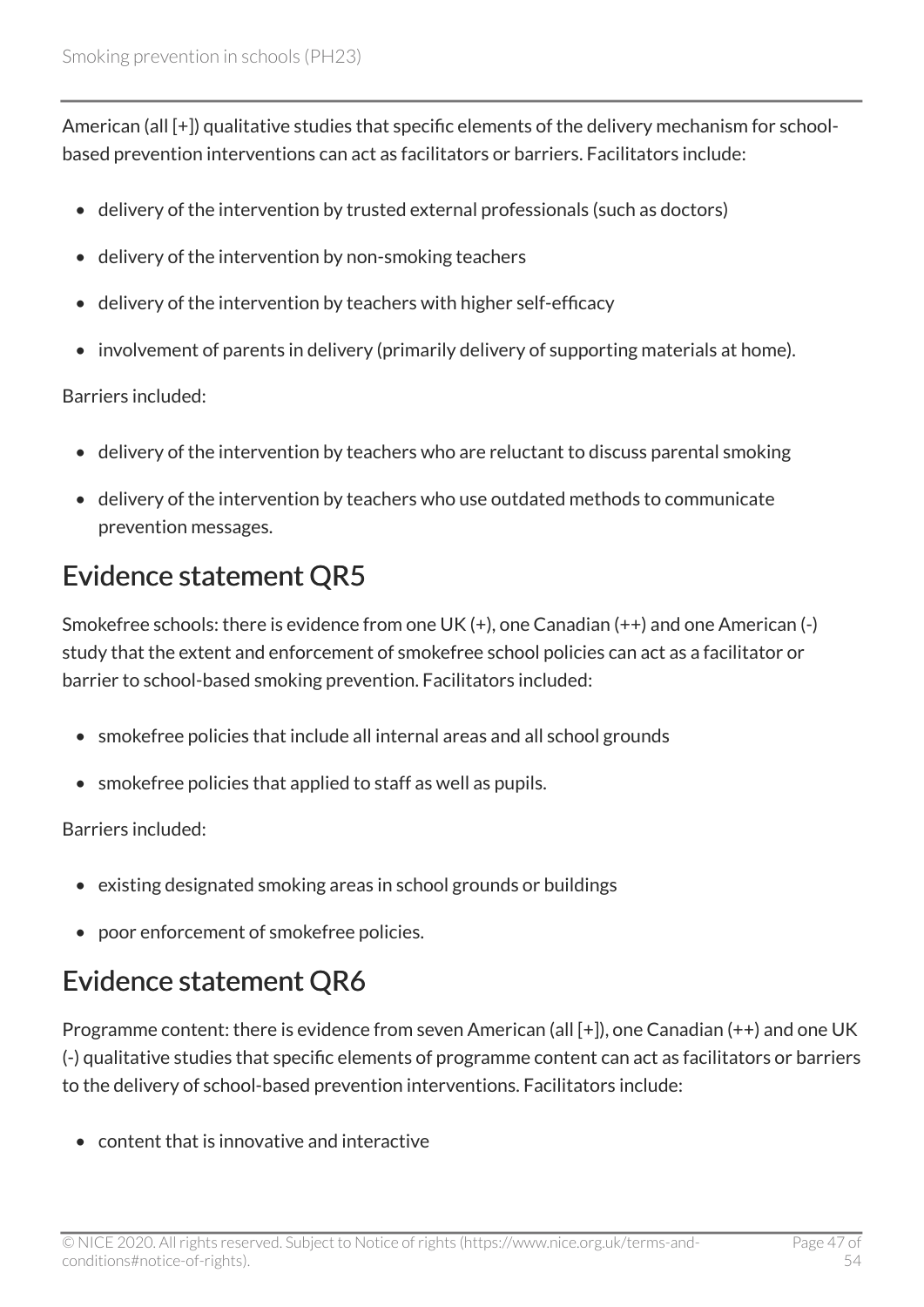- content that includes role play
- content that includes new material, such as on the cost of smoking
- content that includes correcting misconceptions of high smoking prevalence among young people
- content that is ethnically and culturally sensitive
- content that is non-judgemental
- content that included de-normalisation approaches (building on the Florida 'Truth' campaign approach, exposing the activities of the tobacco industry).

Barriers include:

- content that included fear-based approaches to prevention
- content that is too complex.

#### Expert testimony

Expert testimony to PHIAC (see appendix  $\Delta$ ) was used to inform the recommendations. Please refer to the PHIAC minutes for further details.

### <span id="page-47-0"></span>Cost-effectiveness evidence

Overall, school-based smoking prevention programmes were found to be cost-effective, although there was a lack of evidence on their long-term effects.

A modelling analysis was undertaken to explore whether a delay in the age of smoking uptake makes it more likely that someone will quit later in life. Effect sizes were based on 26 RCTs identified during the systematic review of effectiveness.

The outcome of the analysis suggests that a school-based smoking prevention programme may be cost effective at a threshold of £20,000 to £30,000 per quality adjusted life year (QALY) gained. This was the case when taking into account a range of factors. This includes the relationship between age of smoking initiation and probability of smoking in later life, the mortality of smokers compared to non-smokers, the health-related quality of life of people who smoke and their lifetime medical costs.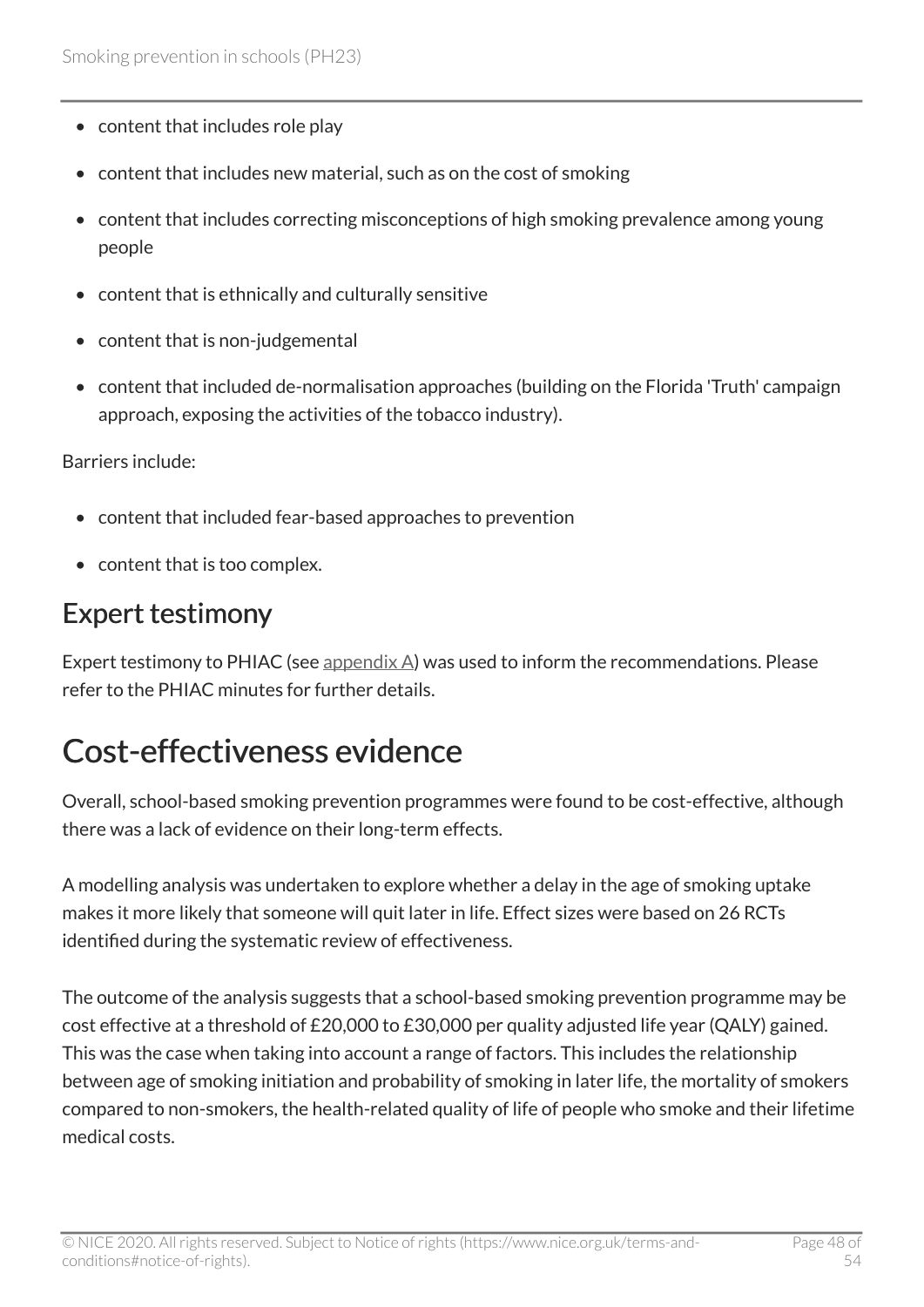For further details, see ['School-based interventions to prevent the uptake of smoking among](http://www.nice.org.uk/guidance/ph23)  [children and young people: cost-effectiveness model'.](http://www.nice.org.uk/guidance/ph23)

# <span id="page-48-0"></span>Fieldwork findings

Fieldwork aimed to test the relevance, usefulness and feasibility of putting the recommendations into practice. PHIAC considered the findings when developing the final recommendations. For details, go to the fieldwork section in appendix  $B$  and [online](http://www.nice.org.uk/guidance/ph23).

Fieldwork participants who are involved in smoking prevention activities in an educational setting were fairly positive about the recommendations and their potential to help prevent smoking among children and young people. Many participants stated that:

- this was an important but neglected topic in schools
- connections with the National Healthy Schools programme should be clarified and the guidance should use the terminology used by educators
- more emphasis should be placed on the role of school staff in delivering interventions, rather than depending on outside experts
- more emphasis should be put on integrating information on smoking into the general curriculum (that is, smoking prevention should take a cross-curriculum approach)
- more clarity is needed on the recommendation about using a peer-led programme.

The young people who participated in the focus groups were positive about the recommendations, although their experiences of PSHE education varied. Many participants:

- strongly approved of a 'whole school', joined-up approach to smoking prevention which also encourages those who are experimenting with smoking to quit
- wanted to be directly involved in the design, delivery and evaluation of measures to prevent smoking
- wanted to be able to discuss smoking in the context of their own lives and experiences.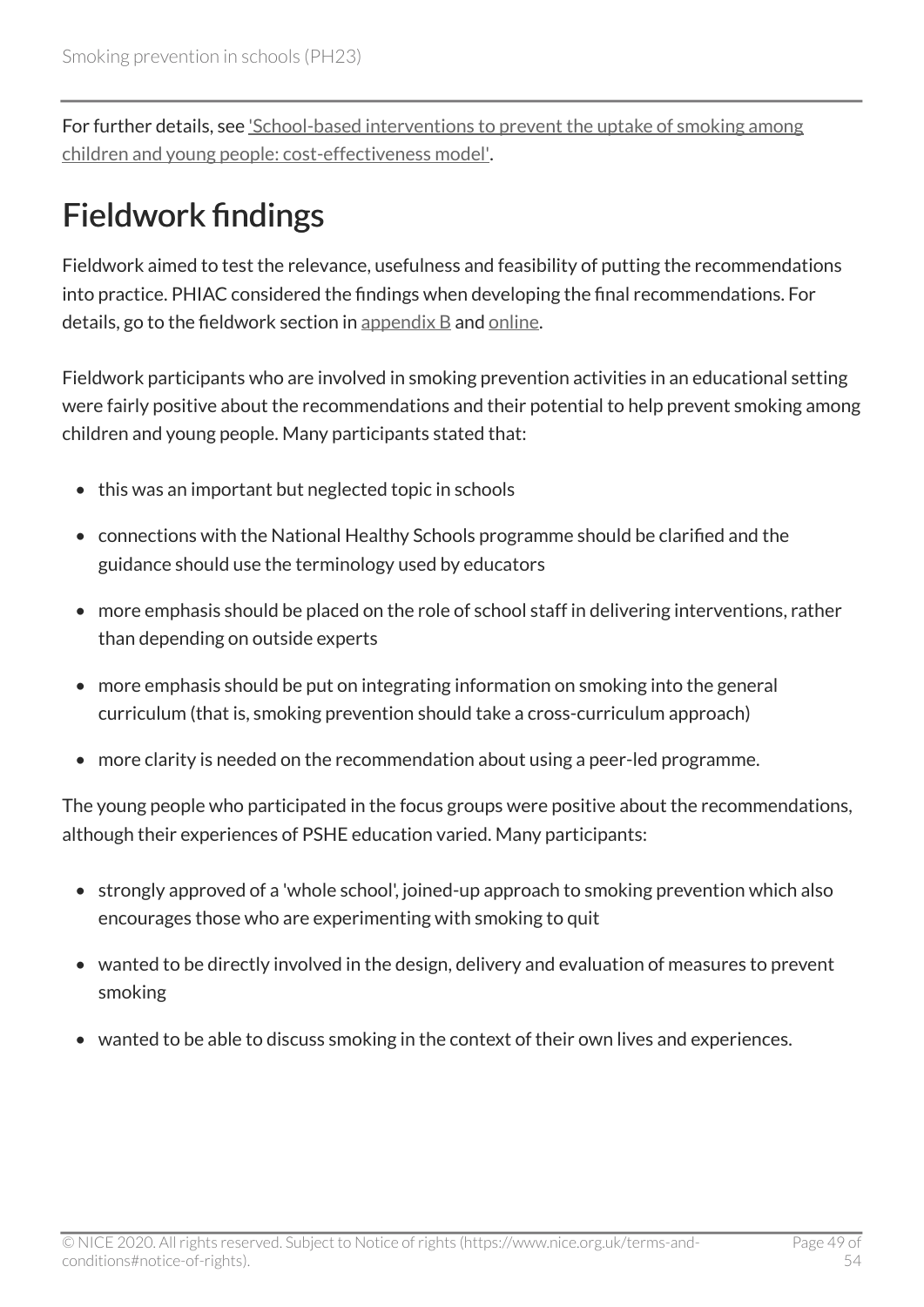# <span id="page-49-0"></span>Appendix D: Gaps in the evidence

PHIAC identified a number of gaps in the evidence relating to the interventions under examination, based on an assessment of the evidence and expert comments. These gaps are set out below.

- There is little UK evidence on how different factors such as age, gender, ethnicity or socioeconomic status affect the effectiveness or cost effectiveness of interventions based in schools and other educational establishments.
- There is little evidence, particularly evidence applicable to the UK, of interventions likely to be effective with pupils who are most at risk of starting to smoke.
- There is little UK evidence of the effectiveness of multi-component interventions, such as combining school-based with mass-media or family-based interventions.
- There is little evidence of what elements of a programme work best to prevent smoking among children of different ages.
- There is little evidence about how to make programmes culturally sensitive in a multi-cultural school or further education setting.
- There is little evidence of the long-term effects of school-based smoking prevention programmes because young people are seldom followed-up after school leaving age.
- There is no UK evidence on whether it is more effective to provide interventions focused on smoking prevention alone, or interventions to prevent a range of risky behaviours, including smoking.
- There is a lack of evidence about how applicable programmes like the US 'Truth' campaign are to the UK because of the different policy and legislative climate in the UK. (The Truth campaign aims to educate children and young people about the environmental and human rights issues involved in the production and supply of tobacco.)

The Committee made six recommendations for research. These are listed in [section 5](http://www.nice.org.uk/guidance/ph23/chapter/recommendations-for-research).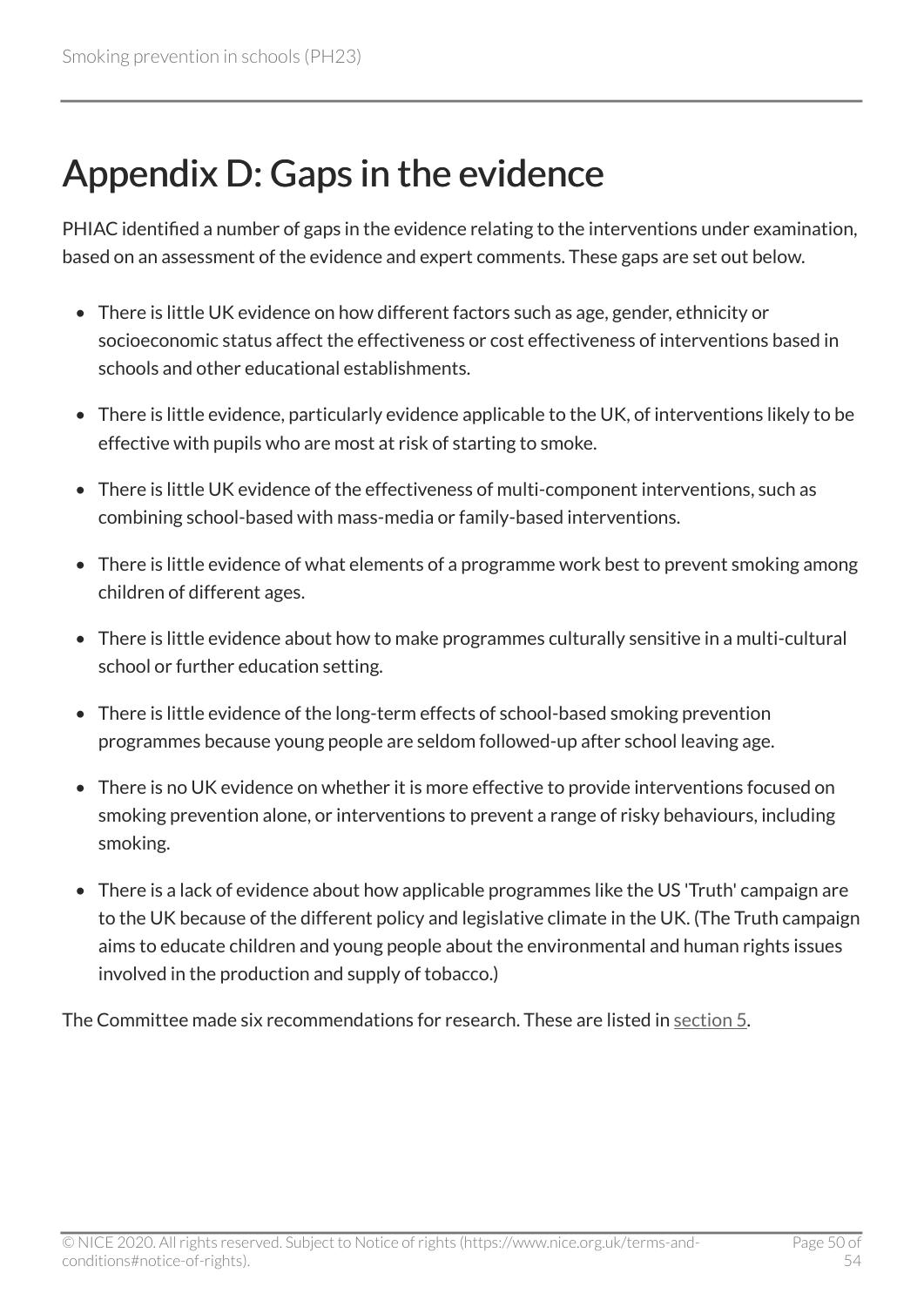# <span id="page-50-0"></span>Appendix E: supporting documents

Supporting documents are available from the NICE [website](http://www.nice.org.uk/guidance/ph23/evidence). These include the following.

- Reviews:
	- $-$  Review 1: 'School-based interventions to prevent the uptake of smoking among children and young people: effectiveness review'
	- Review 2: 'Facilitators and barriers to the delivery of school-based interventions to prevent the uptake of smoking among children: a systematic review of qualitative research'.
- Economic analysis:
	- $-$  'School-based interventions to prevent the uptake of smoking among children and young people: cost-effectiveness review'
	- $-$  'School-based interventions to prevent the uptake of smoking among children and young people: cost-effectiveness model'.
- Fieldwork reports:
	- $-$  'School-based interventions to prevent the uptake of smoking among children and young people'
	- $-$  'NICE guidance on school based prevention of smoking in children: consultation with young people'.
- A [quick reference guide](http://www.nice.org.uk/guidance/ph23) for professionals whose remit includes public health and for interested members of the public.

For information on how NICE public health guidance is developed see:

- ['Methods for development of NICE public health guidance](http://www.nice.org.uk/proxy/?sourceUrl=http%3a%2f%2fwww.nice.org.uk%2fphmethods%3fdomedia%3d1%26mid%3dF6A97CF4-19B9-E0B5-D42B4018AE84DD51) (second edition, 2009)'
- '[The NICE public health guidance development process: An overview for stakeholders](http://www.nice.org.uk/proxy/?sourceUrl=http%3a%2f%2fwww.nice.org.uk%2fphmethods%3fdomedia%3d1%26mid%3d69EF40C5-19B9-E0B5-D458BAACDAD99C6B)  [including public health practitioners, policy makers and the public](http://www.nice.org.uk/proxy/?sourceUrl=http%3a%2f%2fwww.nice.org.uk%2fphmethods%3fdomedia%3d1%26mid%3d69EF40C5-19B9-E0B5-D458BAACDAD99C6B) (second edition, 2009)'.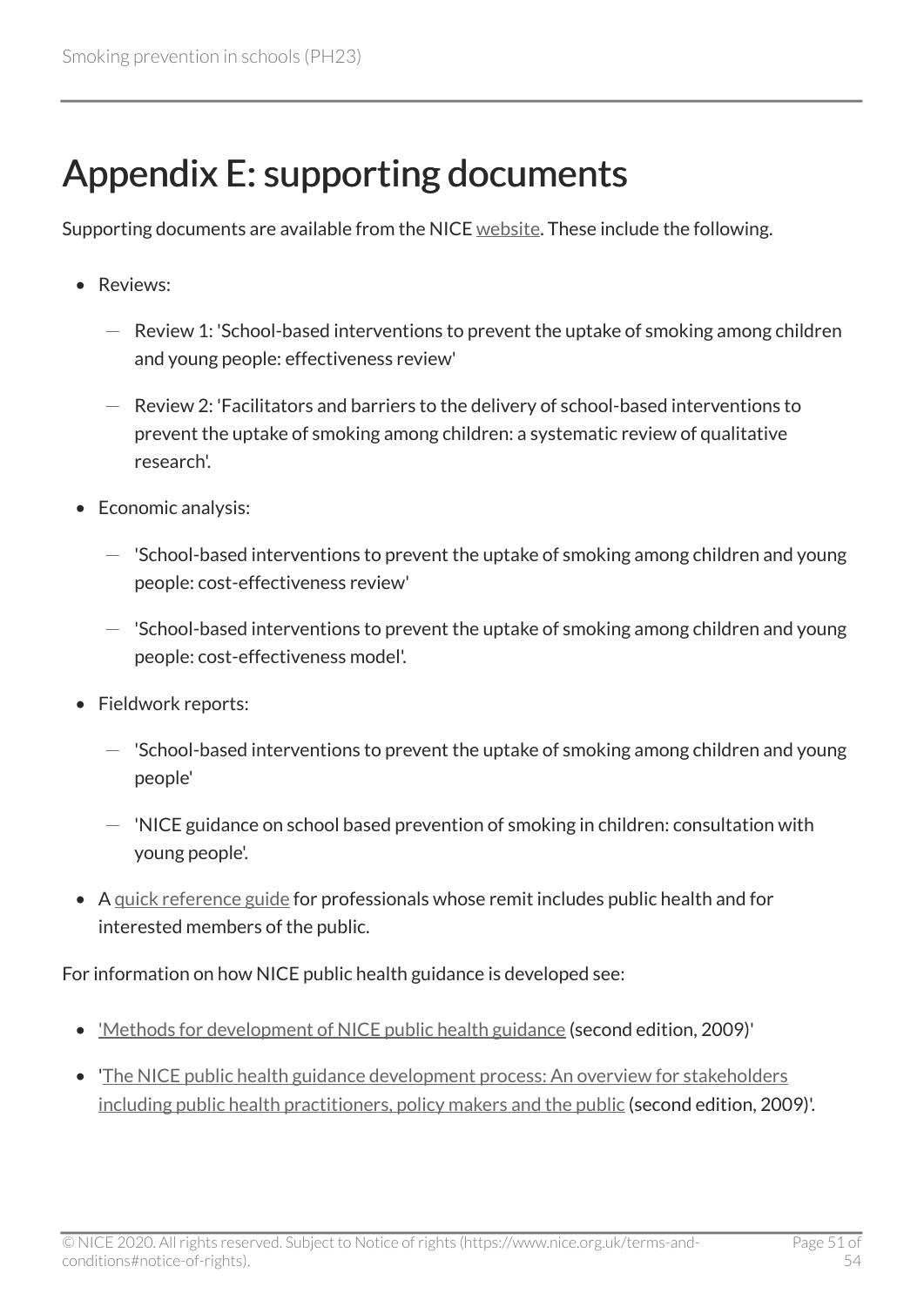# <span id="page-51-0"></span>Changes after publication

February 2012: minor maintenance.

January 2013: minor maintenance.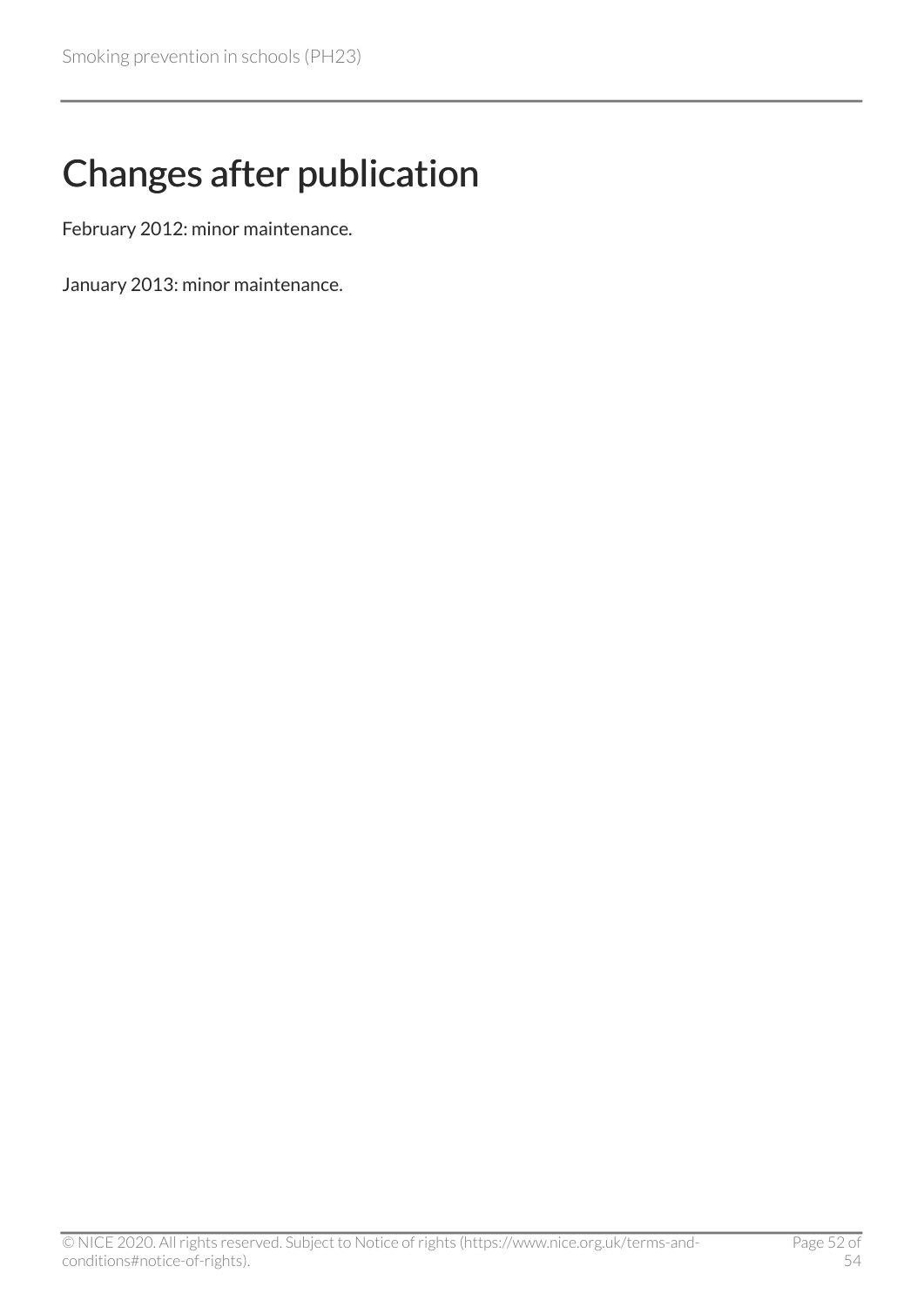# <span id="page-52-0"></span>About this guidance

NICE public health guidance makes recommendations on the promotion of good health and the prevention of ill health.

This guidance was developed using the NICE [public health intervention](http://www.nice.org.uk/about/what-we-do/our-programmes/nice-guidance/nice-guidelines/nice-public-health-guidelines) guidance process.

The recommendations from this guidance have been incorporated into a [NICE Pathway.](http://pathways.nice.org.uk/pathways/smoking) Tools to help you put the guidance into practice and information about the evidence it is based on are also [available](http://www.nice.org.uk/guidance/ph23).

#### Your responsibility

This guidance represents the views of the Institute and was arrived at after careful consideration of the evidence available. Those working in the NHS, local authorities, the wider public, voluntary and community sectors and the private sector should take it into account when carrying out their professional, managerial or voluntary duties.

Implementation of this guidance is the responsibility of local commissioners and/or providers. Commissioners and providers are reminded that it is their responsibility to implement the guidance, in their local context, in light of their duties to avoid unlawful discrimination and to have regard to promoting equality of opportunity. Nothing in this guidance should be interpreted in a way which would be inconsistent with compliance with those duties.

#### Copyright

© National Institute for Health and Clinical Excellence 2010. All rights reserved. NICE copyright material can be downloaded for private research and study, and may be reproduced for educational and not-for-profit purposes. No reproduction by or for commercial organisations, or for commercial purposes, is allowed without the written permission of NICE.

#### Contact NICE

National Institute for Health and Clinical Excellence Level 1A, City Tower, Piccadilly Plaza, Manchester M1 4BT [www.nice.org.uk](http://www.nice.org.uk/) [nice@nice.org.uk](mailto:nice@nice.org.uk)